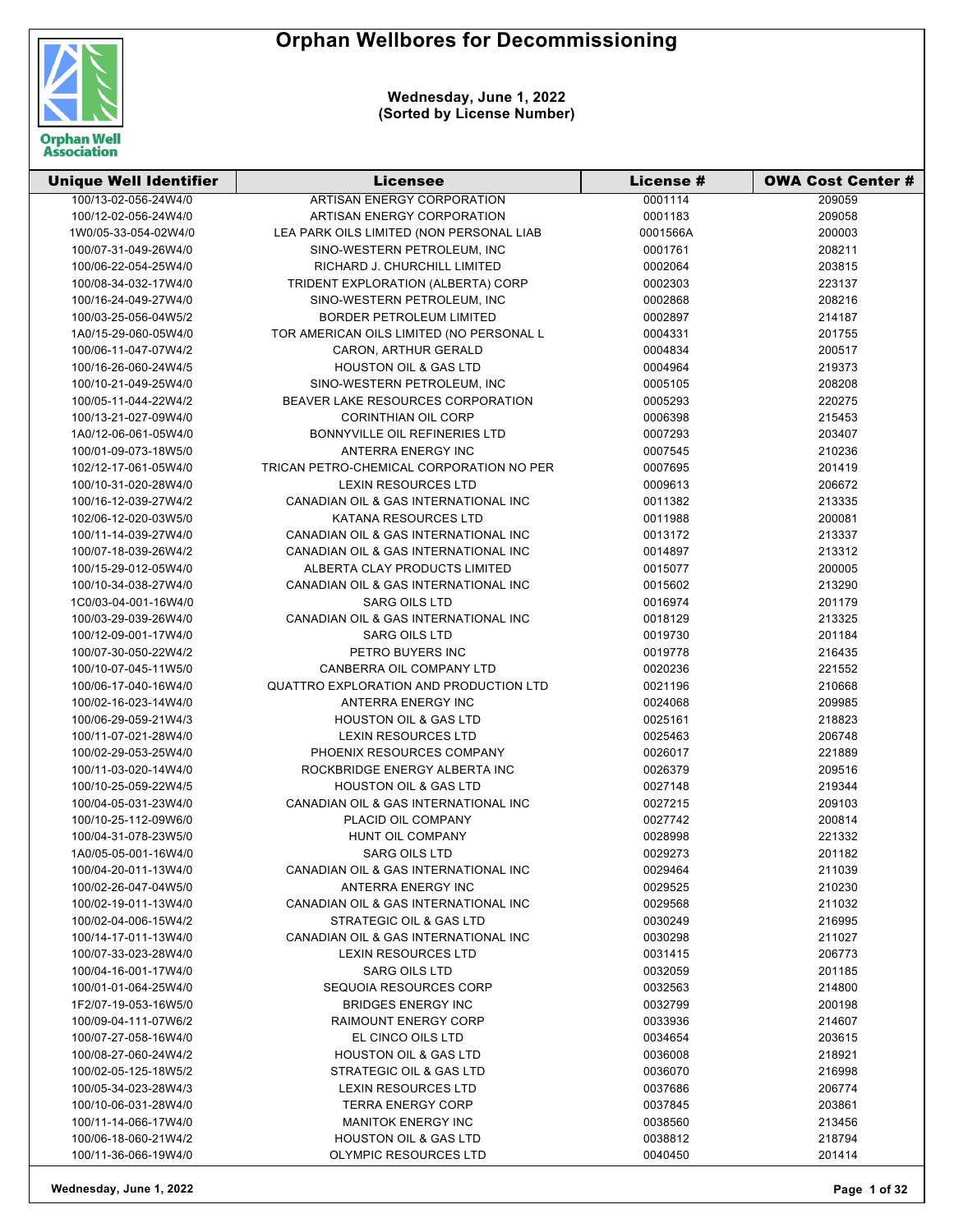

| <b>Unique Well Identifier</b> | Licensee                                  | License # | OWA Cost Center # |
|-------------------------------|-------------------------------------------|-----------|-------------------|
| 100/10-36-032-23W4/0          | <b>TRIDENT EXPLORATION (ALBERTA) CORP</b> | 0041132   | 220291            |
| 100/10-18-092-02W6/0          | <b>SYDCO ENERGY INC</b>                   | 0041718   | 208637            |
| 100/11-17-058-06W5/0          | POINT LOMA RESOURCES LTD                  | 0041721   | 220897            |
| 100/03-14-118-08W6/0          | SECOND WAVE PETROLEUM INC                 | 0042173   | 209547            |
| 100/02-02-048-04W5/0          | ANTERRA ENERGY INC                        | 0042423   | 210021            |
| 103/10-31-012-05W4/0          | UNLICENSED (AM HOTEL)                     | 0043657   | 200001            |
| 100/10-27-087-01W6/2          | <b>SYDCO ENERGY INC</b>                   | 0043818   | 212841            |
| 100/06-35-047-04W5/0          | ANTERRA ENERGY INC                        | 0043895   | 210011            |
| 100/07-01-061-24W4/3          | <b>ESSEX OIL CORPORATION</b>              | 0045094   | 216595            |
| 100/10-11-012-13W4/0          | CANADIAN OIL & GAS INTERNATIONAL INC      | 0045864   | 211078            |
| 100/06-24-110-08W6/0          | <b>CANADIAN COYOTE ENERGY LTD</b>         | 0046228   | 205634            |
| 100/06-28-017-21W4/0          | <b>VERITY ENERGY LTD</b>                  | 0046365   | 205030            |
| 100/11-22-017-21W4/0          | <b>VERITY ENERGY LTD</b>                  | 0047144   | 205015            |
| 100/11-28-087-02W6/0          | <b>SYDCO ENERGY INC</b>                   | 0047220   | 208549            |
| 100/14-24-082-09W6/0          | <b>BORDER PETROLEUM LIMITED</b>           | 0048128   | 214207            |
| 100/11-23-014-15W4/3          | <b>HOUSTON OIL &amp; GAS LTD</b>          | 0048440   | 219004            |
| 100/05-12-032-05W5/0          | 177293 CANADA LTD                         | 0048716   | 209527            |
| 100/11-19-059-21W4/3          | <b>HOUSTON OIL &amp; GAS LTD</b>          | 0049224   | 218294            |
| 100/07-26-059-22W4/2          | <b>HOUSTON OIL &amp; GAS LTD</b>          | 0049434   | 218285            |
| 100/11-14-034-27W4/0          | TRIDENT EXPLORATION (ALBERTA) CORP        | 0049967   | 220542            |
| 100/11-29-036-17W4/0          | <b>CANSEARCH RESOURCES LTD</b>            | 0050137   | 214585            |
| 100/10-13-060-22W4/0          | <b>HOUSTON OIL &amp; GAS LTD</b>          | 0050258   | 219679            |
| 100/06-35-050-07W5/0          | COX, EDWIN LOCHRIDGE                      | 0050288   | 203573            |
| 100/11-24-041-21W4/2          | POINT LOMA RESOURCES LTD                  | 0050568   | 220844            |
| 100/15-33-087-02W6/0          | <b>SYDCO ENERGY INC</b>                   | 0051257   | 209501            |
| 100/10-01-034-27W4/0          | TRIDENT EXPLORATION (ALBERTA) CORP        | 0051811   | 220516            |
| 100/06-35-085-03W6/6          | SHORELINE ENERGY CORP                     | 0052087   | 204592            |
| 100/07-13-064-01W5/0          | SEQUOIA RESOURCES CORP                    | 0053172   | 214802            |
| 100/06-12-020-23W4/2          | <b>HOUSTON OIL &amp; GAS LTD</b>          | 0053523   | 218772            |
| 1A2/04-04-001-16W4/0          | <b>SARG OILS LTD</b>                      | 0053699   | 201180            |
| 1A3/03-04-001-16W4/0          | <b>SARG OILS LTD</b>                      | 0053700   | 201178            |
| 1D0/04-04-001-16W4/0          | <b>SARG OILS LTD</b>                      | 0053703   | 201181            |
| 100/06-36-060-24W4/5          | <b>HOUSTON OIL &amp; GAS LTD</b>          | 0054303   | 218840            |
| 1B0/13-20-045-05W4/0          | <b>LOCKWOOD RESOURCES LTD</b>             | 0055435   | 208478            |
| 100/11-12-060-22W4/3          | <b>HOUSTON OIL &amp; GAS LTD</b>          | 0055995   | 218998            |
| 100/07-31-060-21W4/0          | <b>HOUSTON OIL &amp; GAS LTD</b>          | 0056044   | 218858            |
| 100/06-29-087-02W6/2          | <b>SYDCO ENERGY INC</b>                   | 0056105   | 209499            |
| 100/07-11-020-27W4/0          | <b>LEXIN RESOURCES LTD</b>                | 0056188   | 206573            |
| 100/11-23-060-24W4/3          | HOUSTON OIL & GAS LTD                     | 0056580   | 219007            |
| 100/06-28-034-27W4/0          | TRIDENT EXPLORATION (ALBERTA) CORP        | 0056651   | 220457            |
| 100/06-04-095-01W6/0          | <b>MANITOK ENERGY INC</b>                 | 0056654   | 213550            |
| 100/11-22-060-22W4/0          | <b>HOUSTON OIL &amp; GAS LTD</b>          | 0058128   | 219003            |
| 100/11-01-031-23W4/0          | <b>LEXIN RESOURCES LTD</b>                | 0058136   | 206827            |
| 100/08-28-012-18W4/2          | WOLF COULEE RESOURCES INC                 | 0058430   | 221893            |
| 100/10-02-066-24W4/0          | SEQUOIA RESOURCES CORP                    | 0058505   | 214803            |
| 1D0/11-17-045-05W4/0          | <b>LOCKWOOD RESOURCES LTD</b>             | 0059433   | 208472            |
| 100/11-26-035-21W4/0          | TRIDENT EXPLORATION (ALBERTA) CORP        | 0060313   | 220546            |
| 100/11-13-046-07W4/0          | QUESTFIRE ENERGY CORP                     | 0060761   | 213958            |
| 100/06-27-021-05W4/0          | AREA 2 ENERGY LTD                         | 0060769   | 212369            |
| 100/10-23-047-07W4/0          | <b>QUESTFIRE ENERGY CORP</b>              | 0060784   | 213991            |
| 100/11-13-047-07W4/2          | <b>QUESTFIRE ENERGY CORP</b>              | 0060932   | 213986            |
| 100/07-28-021-05W4/0          | AREA 2 ENERGY LTD                         | 0060987   | 212375            |
| 100/06-08-036-21W4/0          | TRIDENT EXPLORATION (ALBERTA) CORP        | 0061184   | 220439            |
| 102/07-13-094-03W6/0          | DIRECT OIL & GAS INC                      | 0061312   | 221598            |
| 100/11-25-046-07W4/0          | <b>QUESTFIRE ENERGY CORP</b>              | 0063108   | 213968            |
| 100/06-08-019-01W4/0          | <b>KERRISDALE RESOURCES LTD</b>           | 0063411   | 201783            |
| 100/11-33-043-27W4/0          | LAND PETROLEUM INTERNATIONAL INC.         | 0064352   | 216510            |
| 100/03-32-087-03W6/0          | <b>SYDCO ENERGY INC</b>                   | 0064373   | 208556            |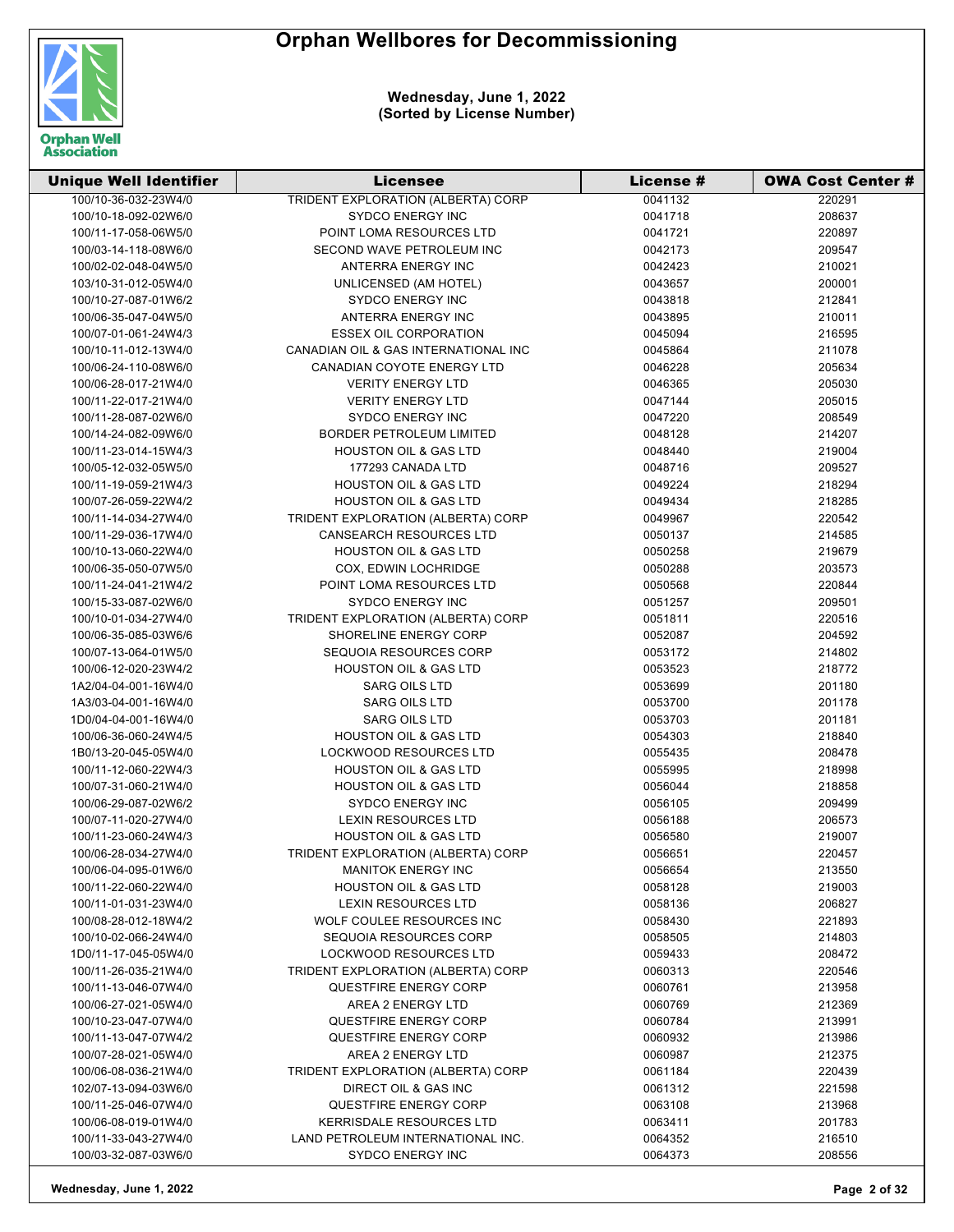

| <b>Unique Well Identifier</b> | <b>Licensee</b>                      | License # | <b>OWA Cost Center #</b> |
|-------------------------------|--------------------------------------|-----------|--------------------------|
| 1D0/06-21-045-05W4/2          | <b>LOCKWOOD RESOURCES LTD</b>        | 0064550   | 208479                   |
| 100/16-16-020-27W4/2          | <b>LEXIN RESOURCES LTD</b>           | 0064585   | 206596                   |
| 100/07-22-059-21W4/3          | <b>HOUSTON OIL &amp; GAS LTD</b>     | 0065403   | 219325                   |
| 100/10-18-094-02W6/2          | DIRECT OIL & GAS INC                 | 0066294   | 221594                   |
| 100/13-20-061-04W4/0          | CANADIAN OIL & GAS INTERNATIONAL INC | 0066304   | 209186                   |
| 100/07-19-033-22W4/0          | TRIDENT EXPLORATION (ALBERTA) CORP   | 0066904   | 223138                   |
| 100/11-27-065-23W4/0          | SEQUOIA RESOURCES CORP               | 0067426   | 214804                   |
| 100/11-25-078-13W4/0          | POINT LOMA RESOURCES LTD             | 0067593   | 220845                   |
| 100/06-20-094-02W6/0          | DIRECT OIL & GAS INC                 | 0067745   | 221563                   |
| 100/07-21-095-01W6/0          | <b>MANITOK ENERGY INC</b>            | 0067864   | 213559                   |
| 100/12-35-049-06W5/0          | PETRO BUYERS INC                     | 0068394   | 216447                   |
| 100/05-09-051-09W5/0          | <b>TALLGRASS ENERGY CORP</b>         | 0069678   | 201979                   |
| 100/06-28-005-05W4/0          | LGX OIL + GAS INC                    | 0070236   | 211650                   |
| 100/06-01-047-07W4/0          | QUESTFIRE ENERGY CORP                | 0071611   | 213980                   |
| 102/10-22-036-13W4/0          | SHUNDA ENERGY CORPORATION            | 0072332   | 203591                   |
| 100/10-31-061-13W4/0          | QUESTFIRE ENERGY CORP                | 0072385   | 210356                   |
| 100/06-21-094-25W5/2          | DIRECT OIL & GAS INC                 | 0072660   | 221557                   |
| 100/08-02-048-04W5/0          | ANTERRA ENERGY INC                   | 0072730   | 210024                   |
| 100/02-34-047-04W5/0          | ANTERRA ENERGY INC                   | 0073748   | 210006                   |
| 100/14-23-047-04W5/4          | ANTERRA ENERGY INC                   | 0073751   | 221131                   |
| 100/06-14-095-01W6/0          | <b>MANITOK ENERGY INC</b>            | 0073780   | 213556                   |
| 100/04-21-057-03W5/0          | LAND PETROLEUM INTERNATIONAL INC.    | 0073889   | 216508                   |
| 100/07-35-094-03W6/0          | DIRECT OIL & GAS INC                 | 0074058   | 221564                   |
| 100/06-22-095-01W6/0          | <b>MANITOK ENERGY INC</b>            | 0074377   | 213561                   |
| 100/10-19-112-02W6/0          | WINTER PETROLEUM LTD                 | 0074419   | 202412                   |
| 100/07-28-095-01W6/0          | <b>MANITOK ENERGY INC</b>            | 0074455   |                          |
| 100/16-15-060-22W4/0          | <b>HOUSTON OIL &amp; GAS LTD</b>     | 0074568   | 213565<br>219683         |
| 100/06-14-020-27W4/0          | <b>LEXIN RESOURCES LTD</b>           | 0074629   | 206582                   |
| 100/04-09-051-09W5/0          | <b>TALLGRASS ENERGY CORP</b>         | 0075226   |                          |
|                               | TRIDENT EXPLORATION (ALBERTA) CORP   |           | 201977                   |
| 100/11-11-034-22W4/2          |                                      | 0075570   | 220540                   |
| 100/07-32-020-28W4/0          | <b>LEXIN RESOURCES LTD</b>           | 0075653   | 206673                   |
| 100/11-08-051-09W5/0          | <b>TALLGRASS ENERGY CORP</b>         | 0075773   | 201972                   |
| 100/06-09-033-17W4/2          | TRIDENT EXPLORATION (ALBERTA) CORP   | 0076029   | 220441                   |
| 100/16-05-051-09W5/0          | <b>TALLGRASS ENERGY CORP</b>         | 0076203   | 201960                   |
| 100/05-28-031-18W4/0          | TRIDENT EXPLORATION (ALBERTA) CORP   | 0076467   | 223139                   |
| 100/04-05-036-03W5/0          | POINT LOMA RESOURCES LTD             | 0076823   | 220772                   |
| 100/11-03-067-13W4/2          | <b>MANITOK ENERGY INC</b>            | 0077325   | 213471                   |
| 100/02-31-029-18W4/2          | TRIDENT EXPLORATION (ALBERTA) CORP   | 0077741   | 220379                   |
| 100/07-33-032-17W4/0          | TRIDENT EXPLORATION (ALBERTA) CORP   | 0077976   | 220480                   |
| 100/06-02-028-12W4/0          | <b>FAIRWEST ENERGY CORPORATION</b>   | 0078575   | 201514                   |
| 100/06-31-013-19W4/2          | <b>TUSCANY ENERGY LTD</b>            | 0078590   | 221890                   |
| 100/09-06-038-20W4/2          | TRIDENT EXPLORATION (ALBERTA) CORP   | 0078718   | 220500                   |
| 100/12-09-033-20W4/0          | TRIDENT EXPLORATION (ALBERTA) CORP   | 0079021   | 223140                   |
| 100/10-21-047-08W4/0          | QUESTFIRE ENERGY CORP                | 0079412   | 214015                   |
| 100/12-27-043-02W4/0          | <b>GRAYSTONE CORPORATION</b>         | 0079635   | 215452                   |
| 100/11-09-079-15W4/2          | POINT LOMA RESOURCES LTD             | 0080262   | 220836                   |
| 100/06-26-020-23W4/4          | <b>HOUSTON OIL &amp; GAS LTD</b>     | 0080538   | 218812                   |
| 100/15-04-051-09W5/0          | <b>TALLGRASS ENERGY CORP</b>         | 0080997   | 201957                   |
| 102/10-12-042-16W4/2          | ELMDALE RESOURCES LTD                | 0081422   | 223200                   |
| 100/08-06-021-20W4/0          | <b>HOUSTON OIL &amp; GAS LTD</b>     | 0082030   | 218873                   |
| 100/14-14-003-24W4/0          | <b>RAIMOUNT ENERGY CORP</b>          | 0082141   | 214609                   |
| 100/11-25-047-08W4/3          | QUESTFIRE ENERGY CORP                | 0082318   | 214019                   |
| 100/04-04-031-23W4/0          | CANADIAN OIL & GAS INTERNATIONAL INC | 0082425   | 211084                   |
| 100/08-22-056-10W5/0          | POINT LOMA RESOURCES LTD             | 0082601   | 220811                   |
| 100/15-03-054-09W5/3          | POINT LOMA RESOURCES LTD             | 0083156   | 221135                   |
| 100/13-10-047-10W4/0          | <b>CHINOOK MANAGEMENT LTD</b>        | 0083607   | 202626                   |
| 100/04-07-047-09W4/0          | QUESTFIRE ENERGY CORP                | 0083661   | 210326                   |
| 100/02-16-003-21W4/0          | LGX OIL + GAS INC                    | 0084626   | 211514                   |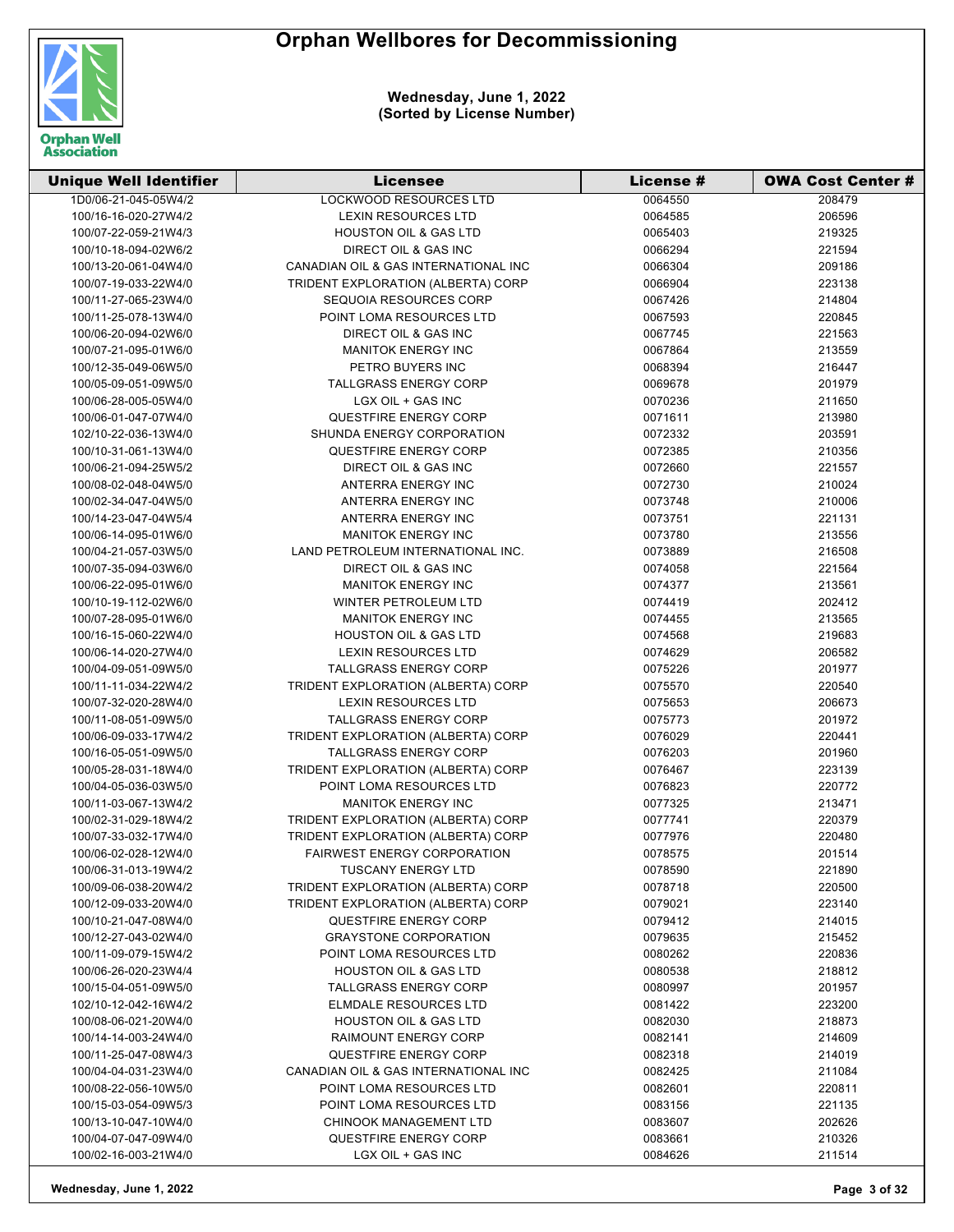

| <b>Unique Well Identifier</b> | <b>Licensee</b>                                                              | License # | <b>OWA Cost Center #</b> |
|-------------------------------|------------------------------------------------------------------------------|-----------|--------------------------|
| 100/14-22-021-05W4/0          | <b>AREA 2 ENERGY LTD</b>                                                     | 0084721   | 212354                   |
| 100/16-32-020-20W4/2          | <b>HOUSTON OIL &amp; GAS LTD</b>                                             | 0084823   | 219257                   |
| 100/14-27-021-05W4/0          | AREA 2 ENERGY LTD                                                            | 0084954   | 212372                   |
| 100/16-28-021-05W4/0          | AREA 2 ENERGY LTD                                                            | 0084956   | 212377                   |
| 100/03-03-042-24W4/0          | <b>GLENCOE RESOURCES LTD</b>                                                 | 0085966   | 209888                   |
| 100/10-20-034-28W4/0          | TRIDENT EXPLORATION (ALBERTA) CORP                                           | 0086491   | 220526                   |
| 100/16-16-013-02W4/0          | <b>ENERHANCE RESOURCES INC</b>                                               | 0086561   | 203842                   |
| 100/04-25-040-03W4/0          | <b>BOW RIVER ENERGY LTD</b>                                                  | 0086738   | 221392                   |
| 100/07-17-066-24W4/0          | SEQUOIA RESOURCES CORP                                                       | 0087369   | 214807                   |
| 100/06-31-095-01W6/0          | <b>MANITOK ENERGY INC</b>                                                    | 0088276   | 213566                   |
| 100/01-10-033-19W4/0          | TRIDENT EXPLORATION (ALBERTA) CORP                                           | 0089192   | 223141                   |
| 100/07-06-012-19W4/0          | <b>TUSCANY ENERGY LTD</b>                                                    | 0089199   | 221891                   |
| 100/06-09-030-25W4/0          | ARROW POINT OIL & GAS LTD                                                    | 0089245   | 215633                   |
| 100/01-12-010-04W4/2          | <b>HOUSTON OIL &amp; GAS LTD</b>                                             | 0089272   | 218667                   |
| 100/06-23-031-24W4/2          | SEQUOIA RESOURCES CORP                                                       | 0089521   | 214808                   |
| 100/07-29-033-22W4/0          | TRIDENT EXPLORATION (ALBERTA) CORP                                           | 0089822   | 223142                   |
| 1B0/05-20-045-05W4/0          | <b>LOCKWOOD RESOURCES LTD</b>                                                | 0090144   | 208474                   |
| 1B0/12-20-045-05W4/0          | <b>LOCKWOOD RESOURCES LTD</b>                                                | 0090257   | 208477                   |
| 100/05-33-087-02W6/0          | <b>SYDCO ENERGY INC</b>                                                      | 0091851   | 208553                   |
| 100/13-17-050-18W4/2          | <b>TEXALTA INDUSTRIES LTD</b>                                                | 0091871   | 221673                   |
| 100/08-02-028-12W4/0          | <b>FAIRWEST ENERGY CORPORATION</b>                                           | 0091986   | 201515                   |
| 100/07-09-042-18W4/0          | QUATTRO EXPLORATION AND PRODUCTION LTD                                       | 0092008   | 210687                   |
| 100/15-26-055-19W4/0          | <b>REDWATER ENERGY CORP</b>                                                  | 0092074   | 209685                   |
| 100/04-07-060-20W4/3          | <b>HOUSTON OIL &amp; GAS LTD</b>                                             | 0092470   | 218715                   |
| 100/06-36-007-15W4/0          | <b>MANITOK ENERGY INC</b>                                                    | 0092831   | 214227                   |
| 100/10-20-059-21W4/3          | <b>HOUSTON OIL &amp; GAS LTD</b>                                             | 0092941   | 218292                   |
| 100/01-16-012-18W4/3          | WOLF COULEE RESOURCES INC                                                    | 0093044   | 221887                   |
| 100/08-05-014-19W4/3          | <b>TUSCANY ENERGY LTD</b>                                                    | 0093184   | 221892                   |
| 100/16-31-033-21W4/0          | TRIDENT EXPLORATION (ALBERTA) CORP                                           | 0093751   | 223143                   |
| 100/02-22-014-19W4/0          | <b>HOUSTON OIL &amp; GAS LTD</b>                                             | 0093947   | 221888                   |
| 100/06-35-027-23W4/0          | <b>MANITOK ENERGY INC</b>                                                    | 0093958   | 213392                   |
| 100/08-33-013-19W4/0          | <b>TUSCANY ENERGY LTD</b>                                                    | 0094807   | 221894                   |
| 100/06-22-045-05W4/0          | LOCKWOOD RESOURCES LTD                                                       | 0095267   | 208480                   |
| 100/06-07-033-21W4/2          | TRIDENT EXPLORATION (ALBERTA) CORP                                           | 0095611   | 223144                   |
| 100/10-23-040-12W4/0          | <b>TALLGRASS ENERGY CORP</b>                                                 | 0096681   | 201881                   |
| 100/11-22-088-04W6/0          | <b>SYDCO ENERGY INC</b>                                                      | 0097026   | 208583                   |
| 100/04-12-116-06W6/0          | BRADLEY OIL & GAS INC                                                        | 0097257   | 209588                   |
| 1D0/05-20-045-05W4/0          | <b>LOCKWOOD RESOURCES LTD</b>                                                | 0098055   | 208475                   |
| 100/05-11-056-19W4/0          | REDWATER ENERGY CORP                                                         | 0098185   | 209706                   |
| 100/06-27-046-05W4/0          | <b>GOODLAND ENERGY LTD</b>                                                   | 0098265   | 208952                   |
| 100/06-13-032-18W4/0          | TRIDENT EXPLORATION (ALBERTA) CORP                                           | 0098819   | 223145                   |
| 1W0/12-14-118-08W6/2          | SECOND WAVE PETROLEUM INC                                                    | 0098921   | 209548                   |
| 100/12-12-054-26W4/0          | <b>REDWATER ENERGY CORP</b>                                                  | 0099184   | 209683                   |
| 100/14-11-034-03W5/2          | <b>HOUSTON OIL &amp; GAS LTD</b>                                             | 0099441   | 219093                   |
| 100/06-15-021-27W4/0          | LEXIN RESOURCES LTD                                                          | 0099618   | 206722                   |
| 100/16-17-033-19W4/0          | TRIDENT EXPLORATION (ALBERTA) CORP                                           | 0099932   | 223146                   |
| 100/12-23-036-16W4/0          | TRIDENT EXPLORATION (ALBERTA) CORP                                           | 0100093   | 220554                   |
| 100/06-31-094-02W6/0          | <b>SYDCO ENERGY INC</b>                                                      | 0100275   | 208654                   |
| 100/11-10-068-18W4/0          | <b>RILEY RESOURCES INC</b>                                                   | 0102107   | 201360                   |
| 100/08-27-026-09W4/0          | <b>CORINTHIAN OIL CORP</b>                                                   | 0102383   | 215456                   |
| 100/10-05-036-21W4/2          |                                                                              |           |                          |
| 100/16-22-056-05W5/0          | TRIDENT EXPLORATION (ALBERTA) CORP<br><b>HORSESHOE BAY RESOURCES LIMITED</b> | 0102402   | 220518                   |
|                               | <b>BORDER PETROLEUM LIMITED</b>                                              | 0102914   | 214449                   |
| 100/14-34-055-01W5/2          |                                                                              | 0103181   | 214186                   |
| 100/12-24-047-04W5/2          | ANTERRA ENERGY INC                                                           | 0103314   | 221132                   |
| 100/06-05-049-20W4/0          | QUATTRO EXPLORATION AND PRODUCTION LTD                                       | 0103358   | 210711                   |
| 100/06-10-012-21W4/0          | <b>HOUSTON OIL &amp; GAS LTD</b>                                             | 0103547   | 218767                   |
| 100/14-36-082-12W6/0          | SECOND WAVE PETROLEUM INC                                                    | 0103571   | 209544                   |
| 100/12-28-005-05W4/0          | LGX OIL + GAS INC                                                            | 0103892   | 211658                   |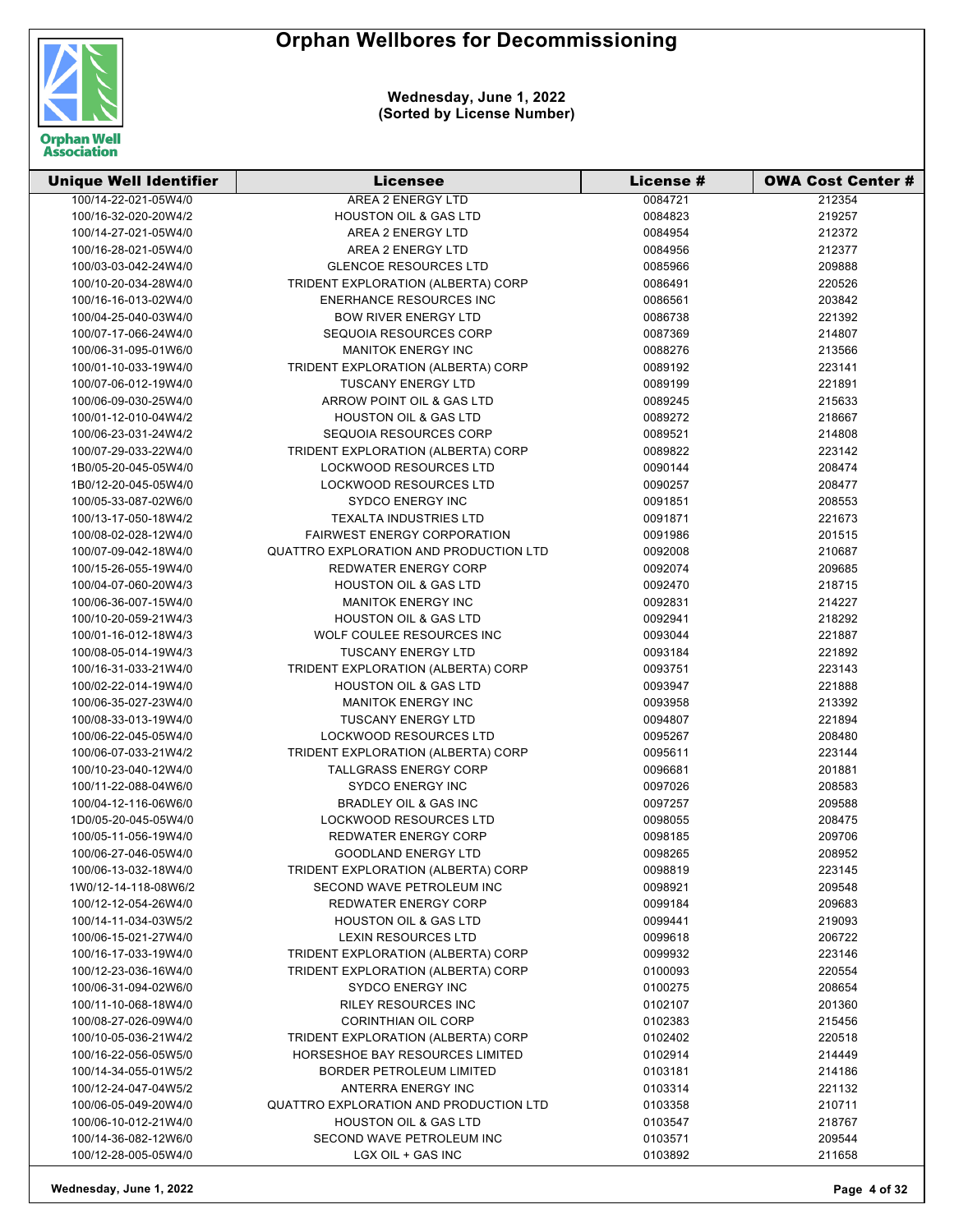

| <b>Unique Well Identifier</b> | <b>Licensee</b>                        | License # | <b>OWA Cost Center #</b> |
|-------------------------------|----------------------------------------|-----------|--------------------------|
| 100/14-32-033-21W4/2          | TRIDENT EXPLORATION (ALBERTA) CORP     | 0104143   | 220608                   |
| 100/12-19-033-19W4/0          | TRIDENT EXPLORATION (ALBERTA) CORP     | 0104535   | 223147                   |
| 102/06-21-005-05W4/0          | LGX OIL + GAS INC                      | 0105066   | 211572                   |
| 100/06-15-045-05W4/0          | <b>LOCKWOOD RESOURCES LTD</b>          | 0105344   | 208470                   |
| 100/08-04-051-09W5/0          | TALLGRASS ENERGY CORP                  | 0105387   | 201952                   |
| 100/07-33-062-01W4/0          | CANADIAN OIL & GAS INTERNATIONAL INC   | 0106419   | 209202                   |
| 100/04-03-048-04W5/0          | ANTERRA ENERGY INC                     | 0106627   | 210026                   |
| 100/14-07-015-10W4/0          | CARL OIL AND GAS LTD                   | 0108374   | 200960                   |
| 100/15-36-013-19W4/2          | <b>TUSCANY ENERGY LTD</b>              | 0108376   | 218512                   |
| 100/08-01-014-20W4/2          | <b>TUSCANY ENERGY LTD</b>              | 0108377   | 221864                   |
| 100/16-32-034-16W4/2          | TRIDENT EXPLORATION (ALBERTA) CORP     | 0108850   | 220661                   |
| 100/08-29-039-17W4/0          | QUATTRO EXPLORATION AND PRODUCTION LTD | 0109733   | 210666                   |
| 100/07-01-012-13W4/0          | CANADIAN OIL & GAS INTERNATIONAL INC   | 0109745   | 211058                   |
| 100/06-24-047-05W5/0          | <b>HOUSTON OIL &amp; GAS LTD</b>       | 0109894   | 218809                   |
| 100/04-08-047-09W4/0          | QUESTFIRE ENERGY CORP                  | 0110779   | 210327                   |
| 100/06-09-060-21W4/2          | <b>HOUSTON OIL &amp; GAS LTD</b>       | 0110857   | 219675                   |
| 100/12-10-119-06W6/0          | SECOND WAVE PETROLEUM INC              | 0111816   | 209549                   |
| 100/15-13-033-05W5/0          | <b>CAMINO INDUSTRIES INC</b>           | 0112125   | 204525                   |
| 100/16-21-109-08W6/0          | MISTAHIYA RESOURCES LTD                | 0112323   | 209530                   |
|                               |                                        |           |                          |
| 100/08-24-045-09W4/0          | QUESTFIRE ENERGY CORP                  | 0114863   | 210310                   |
| 100/07-01-033-18W4/0          | TRIDENT EXPLORATION (ALBERTA) CORP     | 0115149   | 218360                   |
| 102/10-12-061-05W5/3          | TRIDENT EXPLORATION (ALBERTA) CORP     | 0115787   | 220689                   |
| 100/16-15-036-28W4/0          | CANADIAN OIL & GAS INTERNATIONAL INC   | 0115897   | 211093                   |
| 100/15-20-114-06W6/0          | <b>BRADLEY OIL &amp; GAS INC</b>       | 0116147   | 209580                   |
| 100/14-16-057-09W5/0          | POINT LOMA RESOURCES LTD               | 0116521   | 220904                   |
| 100/10-05-055-24W4/0          | LOCKWOOD RESOURCES LTD                 | 0117106   | 208493                   |
| 100/06-25-036-23W4/0          | TRIDENT EXPLORATION (ALBERTA) CORP     | 0117498   | 220456                   |
| 100/10-09-001-17W4/0          | <b>SARG OILS LTD</b>                   | 0117799   | 201183                   |
| 100/06-25-035-23W4/2          | TRIDENT EXPLORATION (ALBERTA) CORP     | 0117859   | 220455                   |
| 100/08-30-028-28W4/0          | <b>MIKA RESOURCES LTD</b>              | 0117994   | 211493                   |
| 100/14-35-082-12W6/0          | SECOND WAVE PETROLEUM INC              | 0118411   | 209542                   |
| 100/06-05-033-17W4/2          | TRIDENT EXPLORATION (ALBERTA) CORP     | 0119693   | 220435                   |
| 100/12-17-011-13W4/0          | CANADIAN OIL & GAS INTERNATIONAL INC   | 0119739   | 211025                   |
| 100/14-13-033-18W4/2          | TRIDENT EXPLORATION (ALBERTA) CORP     | 0119861   | 220596                   |
| 100/06-17-033-17W4/4          | TRIDENT EXPLORATION (ALBERTA) CORP     | 0119969   | 220446                   |
| 100/04-08-124-17W5/2          | STRATEGIC OIL & GAS LTD                | 0120177   | 216907                   |
| 100/09-21-122-22W5/0          | STRATEGIC OIL & GAS LTD                | 0120619   | 217072                   |
| 100/11-31-040-17W4/0          | QUATTRO EXPLORATION AND PRODUCTION LTD | 0121245   | N/A                      |
| 100/15-22-041-19W4/2          | QUATTRO EXPLORATION AND PRODUCTION LTD | 0122070   | 210675                   |
| 100/16-01-033-17W4/0          | TRIDENT EXPLORATION (ALBERTA) CORP     | 0122178   | 223148                   |
| 100/08-18-080-13W4/0          | STONEWATER RESOURCES INC.              | 0122242   | 216523                   |
| 100/06-17-034-21W4/0          | TRIDENT EXPLORATION (ALBERTA) CORP     | 0122470   | 220447                   |
| 100/10-18-020-23W4/2          | <b>HOUSTON OIL &amp; GAS LTD</b>       | 0123113   | 218973                   |
| 100/05-21-059-21W4/0          | <b>HOUSTON OIL &amp; GAS LTD</b>       | 0123250   | 218746                   |
| 100/12-17-060-21W4/2          | <b>HOUSTON OIL &amp; GAS LTD</b>       | 0123275   | 219023                   |
| 100/16-10-039-16W4/0          | <b>LEGACY PETROLEUM LTD</b>            | 0123310   | 200635                   |
| 100/06-11-034-23W4/2          | TRIDENT EXPLORATION (ALBERTA) CORP     | 0123424   | 223149                   |
| 100/11-04-053-25W4/0          | <b>SEISTECH ENERGY INC</b>             | 0123475   | 205250                   |
| 100/05-10-040-13W4/0          | CANADIAN COYOTE ENERGY LTD             | 0123515   | 205518                   |
| 100/02-24-040-03W4/0          | <b>BOW RIVER ENERGY LTD</b>            | 0123823   | 221326                   |
| 100/14-18-020-23W4/0          | <b>HOUSTON OIL &amp; GAS LTD</b>       | 0123840   | 219114                   |
| 100/06-16-057-09W5/0          | POINT LOMA RESOURCES LTD               | 0124303   | 216293                   |
| 100/14-23-042-04W4/2          | <b>BOW RIVER ENERGY LTD</b>            | 0124650   | 221378                   |
| 102/16-06-049-06W5/0          | <b>ENG-LAND ENERGY LTD</b>             | 0125142   | 215449                   |
| 100/10-35-080-14W4/2          | STONEWATER RESOURCES INC.              | 0125862   | 216522                   |
| 100/13-24-034-22W4/0          | TRIDENT EXPLORATION (ALBERTA) CORP     | 0126424   | 223150                   |
| 100/14-03-043-19W4/0          | QUATTRO EXPLORATION AND PRODUCTION LTD | 0126432   | 210691                   |
| 100/01-22-033-20W4/3          | TRIDENT EXPLORATION (ALBERTA) CORP     | 0126555   | 220348                   |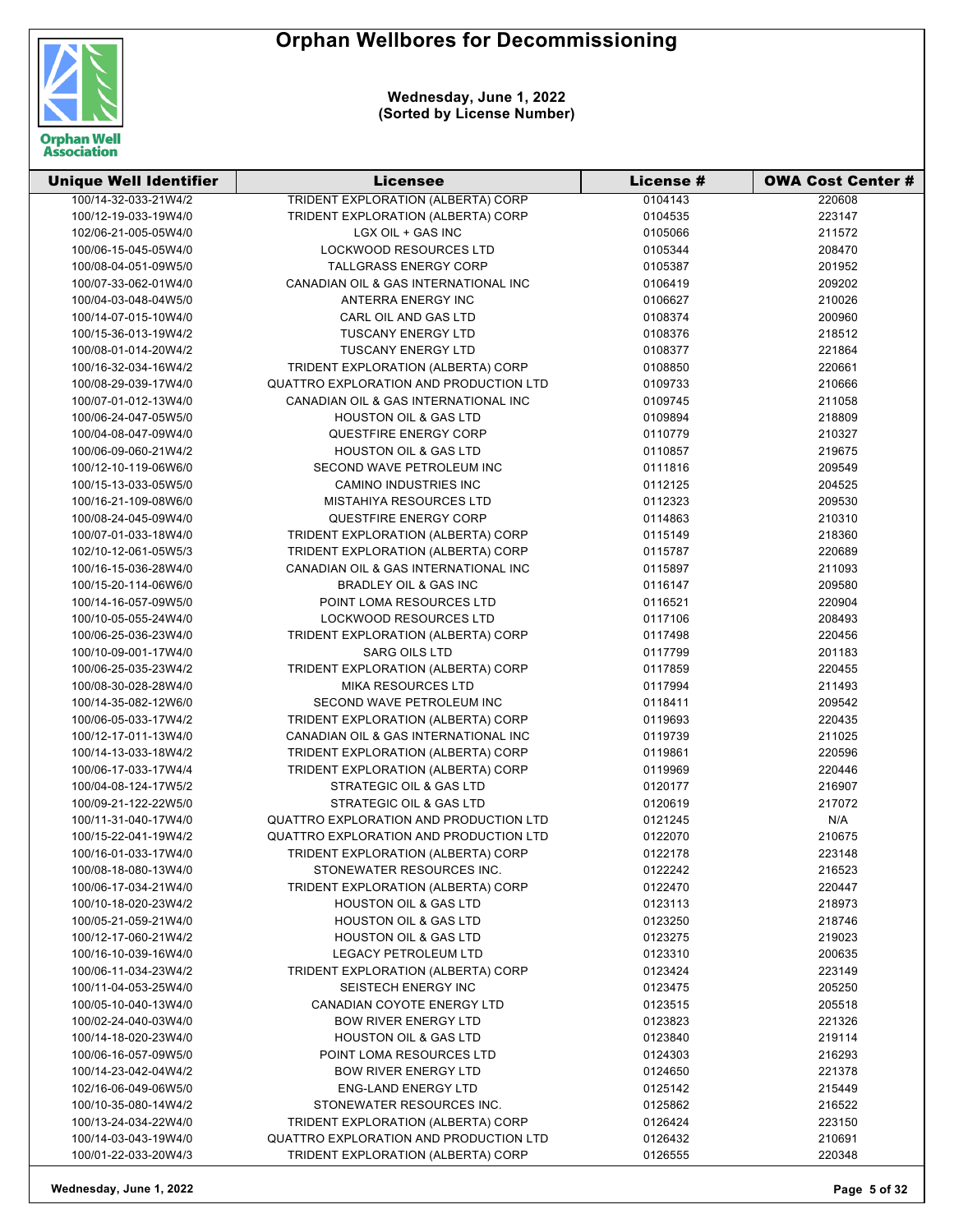

| <b>Unique Well Identifier</b> | Licensee                                  | License # | <b>OWA Cost Center #</b> |
|-------------------------------|-------------------------------------------|-----------|--------------------------|
| 100/01-22-034-22W4/2          | <b>TRIDENT EXPLORATION (ALBERTA) CORP</b> | 0126654   | 220349                   |
| 100/09-10-036-23W4/2          | TRIDENT EXPLORATION (ALBERTA) CORP        | 0127041   | 220504                   |
| 100/16-16-033-17W4/2          | TRIDENT EXPLORATION (ALBERTA) CORP        | 0127198   | 220641                   |
| 100/04-30-038-16W4/0          | CANADIAN OIL & GAS INTERNATIONAL INC      | 0127332   | 209135                   |
| 100/09-21-019-19W4/0          | <b>HOUSTON OIL &amp; GAS LTD</b>          | 0127484   | 218948                   |
| 100/04-02-056-19W4/0          | REDWATER ENERGY CORP                      | 0127805   | 209703                   |
| 103/14-10-040-13W4/0          | CANADIAN COYOTE ENERGY LTD                | 0127826   | 205531                   |
| 106/14-10-040-13W4/0          | CANADIAN COYOTE ENERGY LTD                | 0127881   | 205532                   |
| 100/06-24-032-18W4/0          | TRIDENT EXPLORATION (ALBERTA) CORP        | 0127886   | 223151                   |
| 100/10-35-063-25W4/0          | SEQUOIA RESOURCES CORP                    | 0127889   | 215001                   |
| 100/06-11-028-01W4/0          | <b>FRONTIER ENERGY INC</b>                | 0128022   | 201284                   |
| 100/06-10-032-18W4/0          | CAPITAL OIL LTD                           | 0128091   | 210215                   |
| 100/16-21-033-18W4/2          | TRIDENT EXPLORATION (ALBERTA) CORP        | 0128571   | 220645                   |
| 100/08-17-034-21W4/0          | TRIDENT EXPLORATION (ALBERTA) CORP        | 0129624   | 223152                   |
| 100/01-27-079-14W4/2          | POINT LOMA RESOURCES LTD                  | 0131417   | 220756                   |
| 100/14-31-020-22W4/2          | <b>HOUSTON OIL &amp; GAS LTD</b>          | 0131668   | 219144                   |
| 100/13-06-016-11W4/3          | ANTERRA ENERGY INC                        | 0131788   | 216242                   |
| 100/04-18-107-10W6/0          | DUEL ENERGY INC                           | 0131894   | 205221                   |
| 100/16-11-020-20W4/2          | <b>HOUSTON OIL &amp; GAS LTD</b>          | 0132383   | 219199                   |
| 100/06-14-060-21W4/2          | <b>HOUSTON OIL &amp; GAS LTD</b>          | 0132446   | 218779                   |
| 100/05-26-070-26W4/0          | <b>KOR ENERGY INC</b>                     | 0133014   | 213178                   |
| 1S0/02-06-045-11W4/2          | SEDNA OIL AND GAS LTD                     | 0133444   | 203777                   |
| 100/14-25-033-22W4/2          | TRIDENT EXPLORATION (ALBERTA) CORP        | 0133597   | 220607                   |
| 100/10-18-022-25W4/0          | ANTERRA ENERGY INC                        | 0133821   | 210227                   |
| 100/08-09-035-23W4/0          | TRIDENT EXPLORATION (ALBERTA) CORP        | 0133994   | 220487                   |
| 100/06-30-080-11W6/0          | CANADIAN OIL & GAS INTERNATIONAL INC      | 0134096   | 211152                   |
| 105/08-16-040-13W4/0          | CANADIAN COYOTE ENERGY LTD                | 0134519   | 205565                   |
| 108/10-16-040-13W4/0          | CANADIAN COYOTE ENERGY LTD                | 0134674   | 205576                   |
| 100/15-16-040-13W4/0          | CANADIAN COYOTE ENERGY LTD                | 0134682   | 205579                   |
| 103/08-10-020-23W4/0          | <b>LEXIN RESOURCES LTD</b>                | 0134743   | 206513                   |
| 100/10-35-020-23W4/2          | <b>HOUSTON OIL &amp; GAS LTD</b>          | 0134799   | 218983                   |
| 100/02-35-020-23W4/2          | <b>HOUSTON OIL &amp; GAS LTD</b>          | 0135049   | 218695                   |
| 100/04-09-055-24W4/0          | <b>LOCKWOOD RESOURCES LTD</b>             | 0135070   | 208496                   |
| 100/06-31-020-03W5/2          | <b>LEXIN RESOURCES LTD</b>                | 0135189   | 208201                   |
| 100/02-02-021-23W4/3          | <b>HOUSTON OIL &amp; GAS LTD</b>          | 0135268   | 218680                   |
| 100/10-01-060-21W4/2          | <b>HOUSTON OIL &amp; GAS LTD</b>          | 0135284   | 218957                   |
| 100/16-29-043-27W4/0          | LAND PETROLEUM INTERNATIONAL INC.         | 0135453   | 216504                   |
| 100/11-01-029-01W4/0          | <b>GLENCOE RESOURCES LTD</b>              | 0135802   | 209886                   |
| 100/15-23-037-04W5/0          | WEST ISLE ENERGY INC                      | 0135974   | 221140                   |
| 100/15-18-011-13W4/0          | CANADIAN OIL & GAS INTERNATIONAL INC      | 0136370   | 211028                   |
| 100/16-07-055-24W4/0          | <b>LOCKWOOD RESOURCES LTD</b>             | 0137851   | 208494                   |
| 100/05-31-011-12W4/0          | CANADIAN OIL & GAS INTERNATIONAL INC      | 0138240   | 211011                   |
| 100/06-12-021-23W4/3          | <b>HOUSTON OIL &amp; GAS LTD</b>          | 0138672   | 218773                   |
| 102/05-24-040-03W4/0          | <b>BOW RIVER ENERGY LTD</b>               | 0139150   | 221408                   |
| 100/06-15-058-06W5/0          | POINT LOMA RESOURCES LTD                  | 0139856   | 220786                   |
| 100/16-09-054-14W5/0          | <b>LEXIN RESOURCES LTD</b>                | 0140132   | 206882                   |
| 100/14-22-033-20W4/0          | TRIDENT EXPLORATION (ALBERTA) CORP        | 0140231   | 223153                   |
| 100/16-28-028-02W4/0          | PETRO VIKING MANAGEMENT CORP              | 0140308   | 205398                   |
| 100/07-11-021-27W4/0          | LEXIN RESOURCES LTD                       | 0140686   | 218306                   |
| 100/08-30-072-15W5/0          | SABANERO ENERGY CORP                      | 0140807   | 204070                   |
| 100/01-25-012-18W4/0          | WOLF COULEE RESOURCES INC                 | 0141018   | 214603                   |
| 100/01-34-033-21W4/0          | TRIDENT EXPLORATION (ALBERTA) CORP        | 0141417   | 223154                   |
| 100/04-36-032-22W4/2          | TRIDENT EXPLORATION (ALBERTA) CORP        | 0141467   | 220422                   |
| 100/01-17-037-22W4/2          | TRIDENT EXPLORATION (ALBERTA) CORP        | 0141599   | 220344                   |
| 100/02-20-058-06W5/0          | POINT LOMA RESOURCES LTD                  | 0141630   | 220762                   |
| 100/10-31-018-25W4/0          | ELMDALE RESOURCES LTD                     | 0141717   | 223202                   |
| 100/10-16-071-10W6/0          | SECOND WAVE PETROLEUM INC                 | 0141871   | 209540                   |
| 100/12-28-078-15W4/2          | POINT LOMA RESOURCES LTD                  | 0142217   | 220900                   |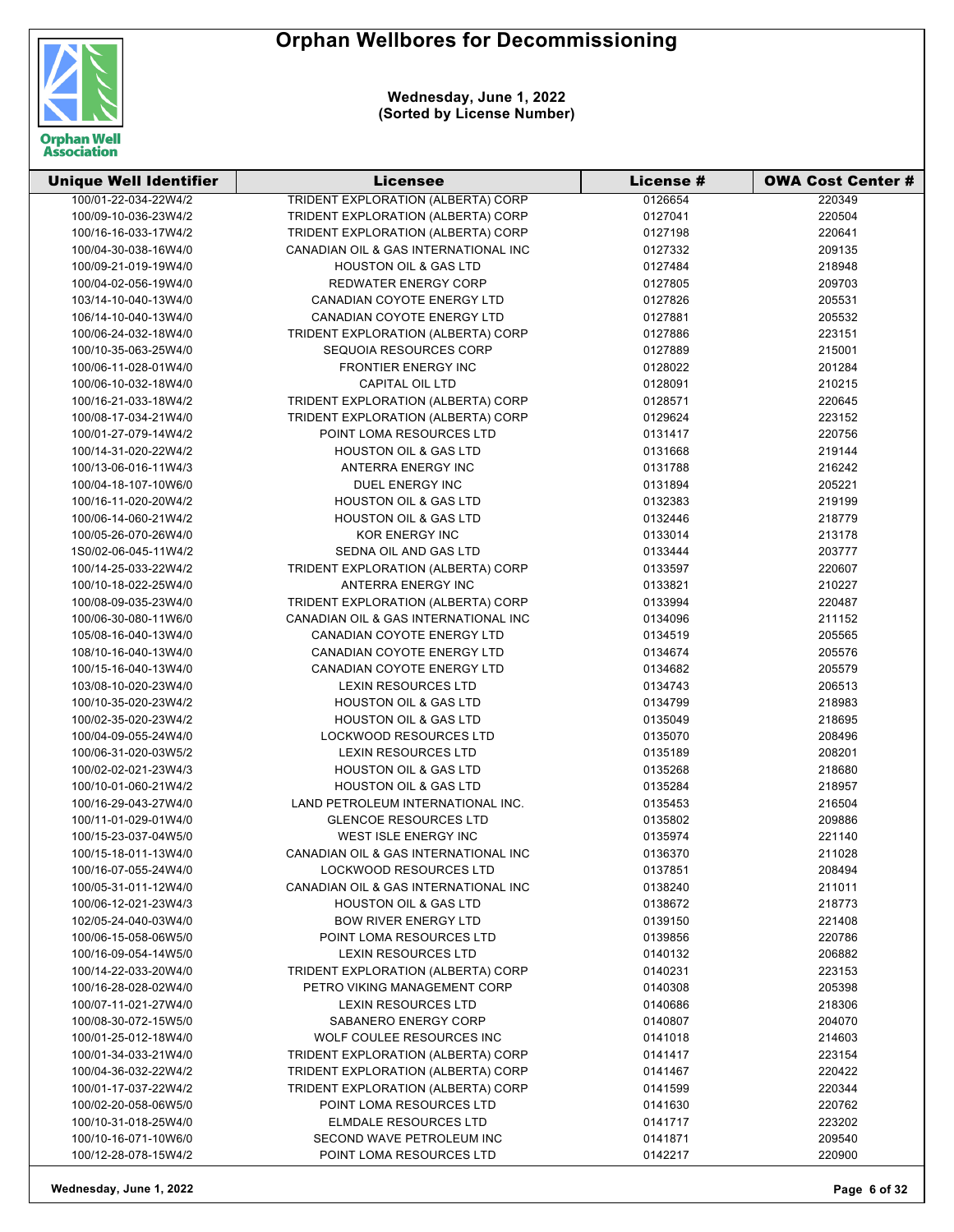

| <b>Unique Well Identifier</b>                | <b>Licensee</b>                                                        | <b>License #</b> | <b>OWA Cost Center #</b> |
|----------------------------------------------|------------------------------------------------------------------------|------------------|--------------------------|
| 100/11-25-066-27W4/0                         | SEQUOIA RESOURCES CORP                                                 | 0142264          | 214819                   |
| 100/16-35-010-21W4/2                         | <b>HOUSTON OIL &amp; GAS LTD</b>                                       | 0142268          | 218305                   |
| 102/04-24-040-03W4/0                         | <b>BOW RIVER ENERGY LTD</b>                                            | 0142342          | 221390                   |
| 1B0/09-36-040-13W4/0                         | CANADIAN COYOTE ENERGY LTD                                             | 0142937          | 205591                   |
| 100/10-20-116-06W6/0                         | <b>RAIMOUNT ENERGY CORP</b>                                            | 0143007          | 214615                   |
| 100/07-33-045-22W4/2                         | WEST ISLE ENERGY INC                                                   | 0143032          | 221141                   |
| 100/08-02-080-10W6/0                         | <b>MANITOK ENERGY INC</b>                                              | 0143157          | 219503                   |
| 102/08-12-022-26W4/0                         | ANTERRA ENERGY INC                                                     | 0143388          | 209978                   |
| 100/06-21-078-15W4/0                         | POINT LOMA RESOURCES LTD                                               | 0143559          | 220790                   |
| 100/10-33-078-15W4/0                         | POINT LOMA RESOURCES LTD                                               | 0143560          | 220832                   |
| 100/13-05-041-17W4/3                         | 1354465 ALBERTA LTD                                                    | 0143562          | 209079                   |
| 100/05-31-021-25W4/0                         | ANTERRA ENERGY INC                                                     | 0143823          | 209943                   |
| 100/10-17-012-12W4/0                         | CANADIAN OIL & GAS INTERNATIONAL INC                                   | 0143913          | 211054                   |
| 100/03-34-054-27W4/0                         | TRIDENT EXPLORATION (WX) CORP                                          | 0143972          | 220398                   |
| 100/01-20-036-21W4/0                         | TRIDENT EXPLORATION (ALBERTA) CORP                                     | 0144026          | 220347                   |
| 100/02-36-045-22W4/0                         | WEST ISLE ENERGY INC                                                   | 0144066          | 221142                   |
| 100/06-22-048-23W4/2                         | WEST ISLE ENERGY INC                                                   | 0144231          | 221143                   |
| 100/05-11-048-23W4/3                         | WEST ISLE ENERGY INC                                                   | 0144257          | 221144                   |
| 100/11-35-059-13W4/0                         | CANADIAN OIL & GAS INTERNATIONAL INC                                   | 0144402          | 211128                   |
| 100/02-27-045-22W4/2                         | WEST ISLE ENERGY INC                                                   | 0144427          | 221145                   |
| 100/05-20-060-21W4/4                         | <b>HOUSTON OIL &amp; GAS LTD</b>                                       | 0144441          | 218504                   |
| 100/06-27-056-07W5/0                         | POINT LOMA RESOURCES LTD                                               | 0144598          | 220893                   |
| 100/09-33-055-20W4/2                         | <b>REVEL RESOURCES INC</b>                                             | 0144632          | 221676                   |
| 100/06-32-018-25W4/0                         | ELMDALE RESOURCES LTD                                                  | 0144795          | 223203                   |
| 100/08-36-052-07W5/0                         | TALLGRASS ENERGY CORP                                                  | 0144897          | 201997                   |
| 100/10-32-061-03W4/0                         | CANADIAN OIL & GAS INTERNATIONAL INC                                   | 0145037          | 209184                   |
| 100/02-10-064-23W4/0                         | SEQUOIA RESOURCES CORP                                                 | 0145648          | 214823                   |
| 100/13-08-033-17W4/0                         | TRIDENT EXPLORATION (ALBERTA) CORP                                     | 0145788          | 213186                   |
| 100/10-29-087-02W6/0                         | <b>SYDCO ENERGY INC</b>                                                | 0145885          | 208550                   |
| 100/15-25-060-23W4/6                         | <b>HOUSTON OIL &amp; GAS LTD</b>                                       | 0146204          | 219358                   |
| 100/04-01-060-22W4/0                         | <b>HOUSTON OIL &amp; GAS LTD</b>                                       | 0146395          | 218712                   |
| 1B0/05-25-040-03W4/2                         | <b>BOW RIVER ENERGY LTD</b>                                            | 0146501          | 221337                   |
| 100/06-22-078-15W4/2                         | POINT LOMA RESOURCES LTD                                               | 0146729          | 220792                   |
| 100/08-03-033-18W4/3                         | TRIDENT EXPLORATION (ALBERTA) CORP                                     | 0146862          | 220484                   |
| 100/06-33-016-10W4/2                         | CANYON OIL & GAS CORPORATION                                           | 0147122          | 221872                   |
| 102/10-08-039-25W4/0                         | QUESTFIRE ENERGY CORP                                                  | 0147284          | 210294                   |
|                                              |                                                                        |                  |                          |
| 100/12-31-080-15W4/2                         | POINT LOMA RESOURCES LTD<br>TRIDENT EXPLORATION (ALBERTA) CORP         | 0147401          | 220853                   |
| 100/15-31-034-20W4/2<br>102/06-30-065-24W4/0 |                                                                        | 0147594          | 220620                   |
|                                              | SEQUOIA RESOURCES CORP                                                 | 0147976          | 214826                   |
| 100/15-18-032-17W4/0                         | TRIDENT EXPLORATION (ALBERTA) CORP<br><b>HOUSTON OIL &amp; GAS LTD</b> | 0148857          | 220613                   |
| 100/06-24-060-23W4/6                         |                                                                        | 0149186          | 218810                   |
| 100/12-35-035-21W4/0                         | TRIDENT EXPLORATION (ALBERTA) CORP                                     | 0149309          | 220557                   |
| 100/06-30-018-20W4/0                         | <b>VERITY ENERGY LTD</b>                                               | 0149327          | 205051                   |
| 100/10-09-049-23W4/0                         | <b>DHI ENERGY INC</b>                                                  | 0149461          | 201175                   |
| 100/13-34-060-23W4/3                         | <b>HOUSTON OIL &amp; GAS LTD</b>                                       | 0150037          | 219064                   |
| 100/06-16-032-18W4/2                         | TRIDENT EXPLORATION (ALBERTA) CORP                                     | 0150115          | 220445                   |
| 100/05-15-023-14W4/0                         | ANTERRA ENERGY INC                                                     | 0150381          | 209983                   |
| 100/05-36-060-23W4/2                         | <b>HOUSTON OIL &amp; GAS LTD</b>                                       | 0150399          | 219036                   |
| 103/06-36-037-21W4/0                         | <b>QUEST ENERGY INC</b>                                                | 0150652          | 202885                   |
| 102/07-02-046-24W4/0                         | TRIDENT EXPLORATION (ALBERTA) CORP                                     | 0150903          | 220682                   |
| 100/16-14-031-24W4/0                         | SEQUOIA RESOURCES CORP                                                 | 0151321          | 214829                   |
| 102/05-20-060-21W4/2                         | <b>HOUSTON OIL &amp; GAS LTD</b>                                       | 0151583          | 218503                   |
| 100/14-26-077-12W5/0                         | SABANERO ENERGY CORP                                                   | 0151614          | 204076                   |
| 100/08-31-033-20W4/0                         | TRIDENT EXPLORATION (ALBERTA) CORP                                     | 0152250          | 223155                   |
| 100/10-33-038-10W4/0                         | CANADIAN COYOTE ENERGY LTD                                             | 0152304          | 205477                   |
| 100/15-33-038-10W4/0                         | CANADIAN COYOTE ENERGY LTD                                             | 0152305          | 205479                   |
| 100/02-20-065-26W4/0                         | SEQUOIA RESOURCES CORP                                                 | 0152462          | 214831                   |
| 100/08-13-055-20W4/0                         | REDWATER ENERGY CORP                                                   | 0152605          | 209689                   |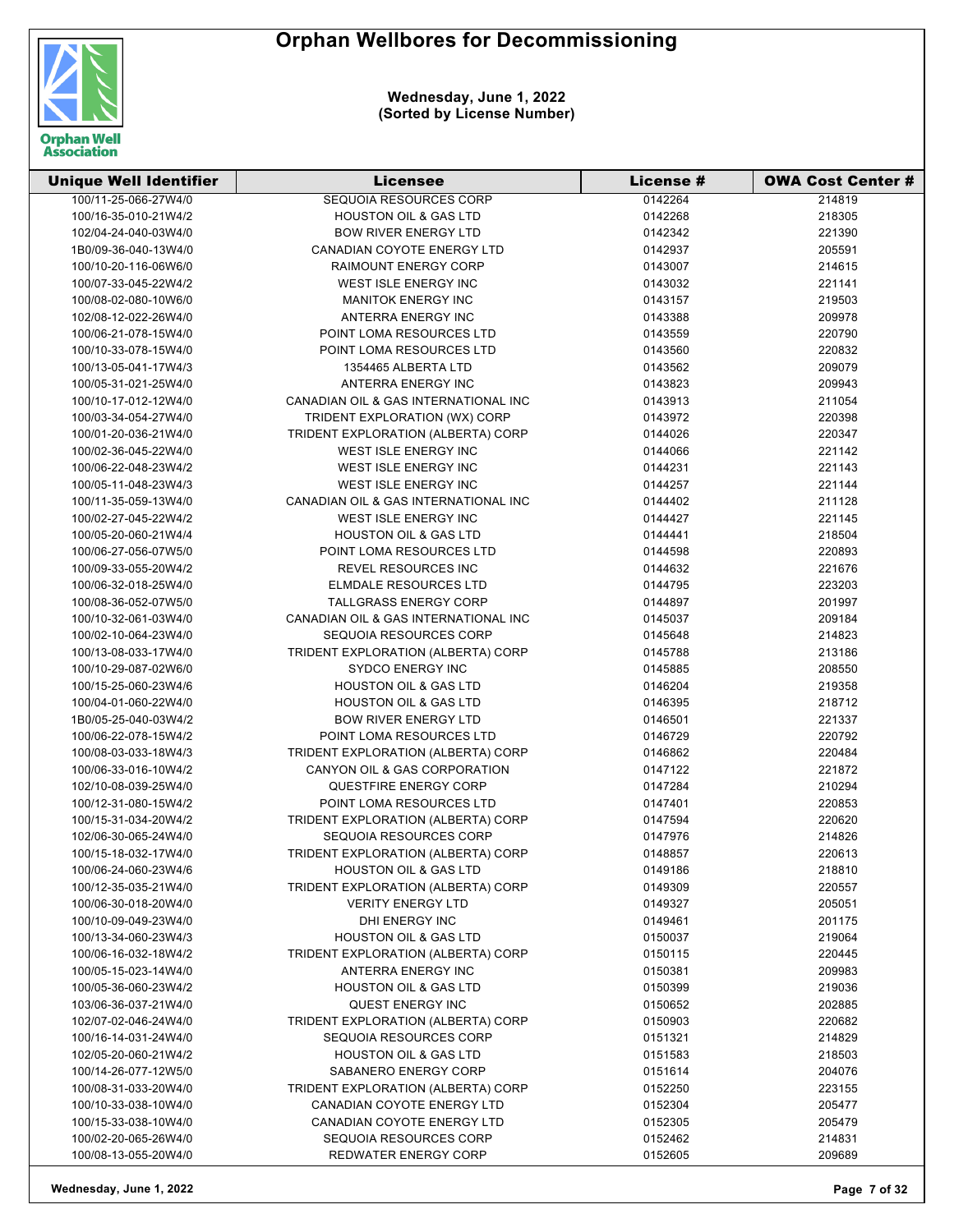

| <b>Unique Well Identifier</b>                | <b>Licensee</b>                      | <b>License #</b> | <b>OWA Cost Center #</b> |
|----------------------------------------------|--------------------------------------|------------------|--------------------------|
| 100/11-16-036-04W4/0                         | <b>TALLGRASS ENERGY CORP</b>         | 0152700          | 201850                   |
| 100/03-34-059-21W4/2                         | <b>HOUSTON OIL &amp; GAS LTD</b>     | 0152966          | 218279                   |
| 100/04-13-032-28W4/0                         | TRIDENT EXPLORATION (ALBERTA) CORP   | 0153053          | 220408                   |
| 103/10-16-036-04W4/0                         | <b>TALLGRASS ENERGY CORP</b>         | 0153656          | 201847                   |
| 100/12-32-014-22W4/2                         | ELMDALE RESOURCES LTD                | 0154002          | 223204                   |
| 100/01-01-026-14W4/2                         | POINT LOMA RESOURCES LTD             | 0154504          | 221136                   |
| 100/15-10-060-23W4/3                         | <b>HOUSTON OIL &amp; GAS LTD</b>     | 0154556          | 219159                   |
| 100/03-31-038-16W4/0                         | CANADIAN OIL & GAS INTERNATIONAL INC | 0154868          | 209140                   |
| 100/08-17-026-05W5/0                         | <b>MANITOK ENERGY INC</b>            | 0155130          | 213494                   |
| 100/11-36-043-27W4/0                         | LAND PETROLEUM INTERNATIONAL INC.    | 0155224          | 216503                   |
| 100/11-04-017-10W4/0                         | CANYON OIL & GAS CORPORATION         | 0155300          | 219469                   |
| 1C0/06-24-040-03W4/0                         | <b>BOW RIVER ENERGY LTD</b>          | 0155484          | 221341                   |
| 102/10-24-040-03W4/0                         | <b>BOW RIVER ENERGY LTD</b>          | 0155711          | 221400                   |
| 100/13-08-020-19W4/0                         | LEXIN RESOURCES LTD                  | 0155741          | 206512                   |
| 100/15-19-035-20W4/2                         | TRIDENT EXPLORATION (ALBERTA) CORP   | 0155744          | 220615                   |
| 100/03-04-115-05W6/0                         | BRADLEY OIL & GAS INC                | 0155818          | 209585                   |
| 100/08-09-008-15W4/0                         | ARROW POINT OIL & GAS LTD            | 0156051          | 215642                   |
| 100/10-16-059-13W4/0                         | CANADIAN OIL & GAS INTERNATIONAL INC | 0156078          | 211120                   |
| 100/07-03-093-03W6/0                         | <b>SYDCO ENERGY INC</b>              | 0156239          | 208648                   |
| 100/10-14-060-23W4/2                         | <b>HOUSTON OIL &amp; GAS LTD</b>     | 0156407          | 218969                   |
| 100/13-36-020-23W4/0                         | <b>HOUSTON OIL &amp; GAS LTD</b>     | 0156547          | 219353                   |
| 100/15-35-080-03W5/2                         | <b>TERRA ENERGY CORP</b>             | 0156704          | 203873                   |
| 100/12-24-059-22W4/0                         | <b>HOUSTON OIL &amp; GAS LTD</b>     | 0157130          | 219027                   |
| 100/06-29-066-24W4/0                         | SEQUOIA RESOURCES CORP               | 0157158          | 214840                   |
| 100/08-06-045-11W4/0                         | SEDNA OIL AND GAS LTD                | 0157282          | 203781                   |
| 100/10-06-045-11W4/0                         | SEDNA OIL AND GAS LTD                | 0157362          | 203787                   |
| 102/08-17-008-15W4/0                         | ARROW POINT OIL & GAS LTD            | 0158017          | 215643                   |
| 100/05-06-038-18W4/3                         | TRIDENT EXPLORATION (ALBERTA) CORP   | 0158312          | 220423                   |
| 100/05-15-060-23W4/2                         | <b>HOUSTON OIL &amp; GAS LTD</b>     | 0158694          | 218743                   |
| 100/06-34-038-01W4/0                         | <b>BOW RIVER ENERGY LTD</b>          | 0159022          | 221343                   |
| 100/15-34-077-13W5/0                         | SABANERO ENERGY CORP                 | 0159099          | 204095                   |
| 100/16-35-034-08W4/0                         | SEKUR ENERGY MANAGEMENT CORP         | 0159294          | 204409                   |
| 102/08-31-011-12W4/0                         | CANADIAN OIL & GAS INTERNATIONAL INC | 0159300          | 211013                   |
| 100/04-29-038-16W4/0                         | CANADIAN OIL & GAS INTERNATIONAL INC | 0159340          | 209132                   |
| 100/04-28-027-09W4/0                         | <b>CORINTHIAN OIL CORP</b>           | 0159518          | 215460                   |
| 100/06-06-038-18W4/0                         | TRIDENT EXPLORATION (ALBERTA) CORP   | 0159525          | 220331                   |
| 102/13-02-040-04W4/0                         | MKE CANADA LTD                       | 0159604          | 203542                   |
| 100/03-02-078-13W5/0                         | SABANERO ENERGY CORP                 | 0159624          | 204098                   |
| 100/07-19-060-21W4/3                         | <b>HOUSTON OIL &amp; GAS LTD</b>     | 0159705          | 218284                   |
| 102/03-06-038-18W4/0                         | TRIDENT EXPLORATION (ALBERTA) CORP   | 0160178          | 220672                   |
| 102/07-01-012-13W4/0                         | CANADIAN OIL & GAS INTERNATIONAL INC | 0160323          | 211059                   |
| 100/01-25-033-21W4/0                         | TRIDENT EXPLORATION (ALBERTA) CORP   | 0160324          | 223156                   |
| 100/14-22-033-21W4/0                         | TRIDENT EXPLORATION (ALBERTA) CORP   | 0160425          | 223157                   |
| 102/03-31-038-16W4/0                         | CANADIAN OIL & GAS INTERNATIONAL INC | 0160643          | 216203                   |
| 100/10-01-012-13W4/0                         | CANADIAN OIL & GAS INTERNATIONAL INC | 0160644          | 211060                   |
| 100/07-32-089-10W4/2                         | ANHYDRIDE OIL CORPORATION            | 0160757          | 216272                   |
| 100/06-35-079-09W6/0                         | <b>MANITOK ENERGY INC</b>            | 0160770          | 213527                   |
| 100/13-22-036-21W4/2                         | TRIDENT EXPLORATION (ALBERTA) CORP   | 0161226          | 218416                   |
| 100/08-23-019-19W4/3                         | <b>HOUSTON OIL &amp; GAS LTD</b>     | 0161568          | 218911                   |
| 100/03-15-060-21W4/2                         | <b>HOUSTON OIL &amp; GAS LTD</b>     |                  |                          |
|                                              |                                      | 0161710          | 218278                   |
| 100/13-36-060-21W4/0<br>100/11-12-040-18W4/0 | <b>HOUSTON OIL &amp; GAS LTD</b>     | 0161788          | 218298                   |
|                                              | TRIDENT EXPLORATION (ALBERTA) CORP   | 0162081          | 220541                   |
| 100/10-33-049-23W4/2                         | WEST ISLE ENERGY INC                 | 0162210          | 221146                   |
| 100/08-12-015-10W4/2                         | ANTERRA ENERGY INC                   | 0162487          | 216248                   |
| 102/12-31-011-12W4/0                         | CANADIAN OIL & GAS INTERNATIONAL INC | 0162562          | 211017                   |
| 100/05-05-048-22W4/0                         | WEST ISLE ENERGY INC                 | 0162660          | 221147                   |
| 100/08-02-033-09W4/0                         | <b>FAIRWEST ENERGY CORPORATION</b>   | 0162807          | 203326                   |
| 100/07-09-033-28W4/0                         | TRIDENT EXPLORATION (ALBERTA) CORP   | 0163549          | 220466                   |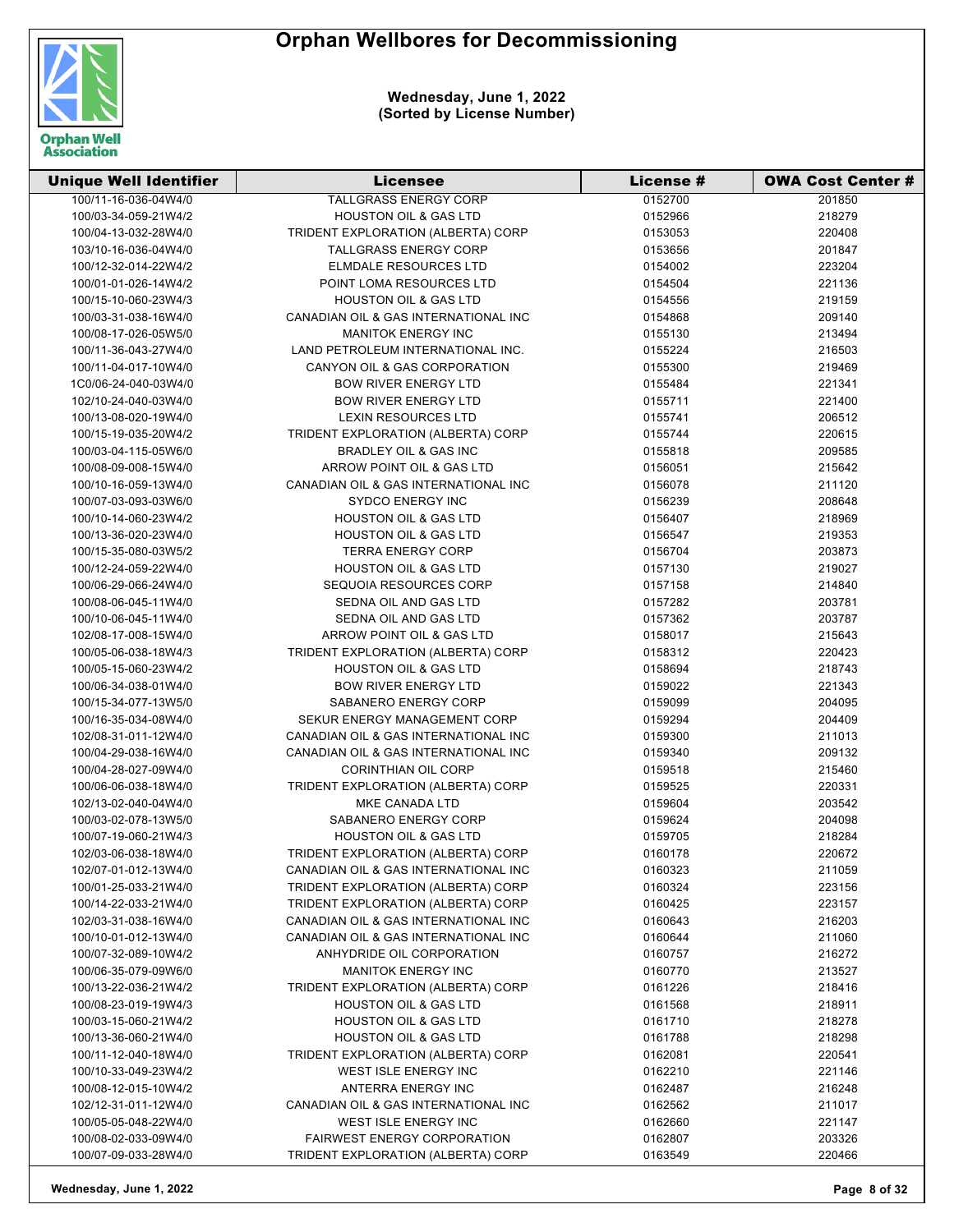

| <b>Unique Well Identifier</b> | Licensee                             | License # | <b>OWA Cost Center #</b> |
|-------------------------------|--------------------------------------|-----------|--------------------------|
| 100/06-21-058-06W5/0          | POINT LOMA RESOURCES LTD             | 0163813   | 220789                   |
| 100/04-26-071-08W6/0          | <b>HOUSTON OIL &amp; GAS LTD</b>     | 0163883   | 218724                   |
| 100/07-20-049-22W4/3          | WEST ISLE ENERGY INC                 | 0163929   | 221148                   |
| 100/16-15-058-06W5/0          | POINT LOMA RESOURCES LTD             | 0163943   | 220873                   |
| 100/05-22-020-25W4/2          | <b>HOUSTON OIL &amp; GAS LTD</b>     | 0164023   | 219674                   |
| 100/15-34-078-15W4/0          | POINT LOMA RESOURCES LTD             | 0164105   | 220871                   |
| 100/10-04-079-15W4/3          | POINT LOMA RESOURCES LTD             | 0164380   | 220820                   |
| 100/04-23-041-04W4/0          | <b>BOW RIVER ENERGY LTD</b>          | 0164463   | 221331                   |
| 100/14-30-079-14W4/2          | POINT LOMA RESOURCES LTD             | 0164726   | 220867                   |
| 100/10-07-080-14W4/2          | POINT LOMA RESOURCES LTD             | 0164735   | 220823                   |
| 102/13-04-036-20W4/0          | TRIDENT EXPLORATION (ALBERTA) CORP   | 0164746   | 220699                   |
| 109/03-31-038-16W4/0          | CANADIAN OIL & GAS INTERNATIONAL INC | 0164785   | 209146                   |
| 100/08-17-079-15W4/4          | POINT LOMA RESOURCES LTD             | 0165159   | 220810                   |
| 100/16-09-093-03W6/0          | <b>SYDCO ENERGY INC</b>              | 0165257   | 208649                   |
| 100/08-11-114-03W6/0          | WINTER PETROLEUM LTD                 | 0165295   | 202913                   |
| 100/02-14-038-20W4/2          | TRIDENT EXPLORATION (ALBERTA) CORP   | 0165494   | 220373                   |
| 100/01-02-021-23W4/3          | <b>HOUSTON OIL &amp; GAS LTD</b>     | 0165576   | 218662                   |
| 100/11-36-020-23W4/2          | <b>HOUSTON OIL &amp; GAS LTD</b>     | 0165577   | 219354                   |
| 100/07-30-062-01W4/0          | CANADIAN OIL & GAS INTERNATIONAL INC | 0165669   | 209201                   |
| 100/10-06-060-20W4/0          | <b>HOUSTON OIL &amp; GAS LTD</b>     | 0166184   | 218961                   |
| 100/07-30-005-05W4/0          | LGX OIL + GAS INC                    | 0166239   | 211675                   |
| 100/16-01-020-20W4/0          | <b>HOUSTON OIL &amp; GAS LTD</b>     | 0166252   | 219174                   |
| 100/14-02-040-04W4/0          | MKE CANADA LTD                       | 0166604   | 203543                   |
| 100/06-17-041-05W4/0          | <b>BOW RIVER ENERGY LTD</b>          | 0166675   | 221340                   |
| 100/04-35-071-08W6/2          | <b>HOUSTON OIL &amp; GAS LTD</b>     | 0167001   | 218733                   |
| 100/03-13-061-05W5/0          | TRIDENT EXPLORATION (ALBERTA) CORP   | 0167132   | 223158                   |
| 100/03-19-018-22W4/0          | <b>LEXIN RESOURCES LTD</b>           | 0167155   | 206197                   |
| 100/08-18-034-17W4/0          | TRIDENT EXPLORATION (ALBERTA) CORP   | 0167187   | 223159                   |
| 100/12-36-045-24W4/3          | TRIDENT EXPLORATION (ALBERTA) CORP   | 0167314   | 220558                   |
| 100/13-31-064-22W4/0          | HORSESHOE BAY RESOURCES LIMITED      | 0167884   | 214444                   |
| 100/06-22-041-26W4/0          | <b>GOLDENROD RESOURCES INC</b>       | 0168271   | 201243                   |
| 100/06-32-060-21W4/0          | <b>HOUSTON OIL &amp; GAS LTD</b>     | 0168397   | 218832                   |
| 100/08-29-027-09W4/0          | <b>CORINTHIAN OIL CORP</b>           | 0168479   | 215462                   |
| 102/01-23-028-21W4/2          | <b>MANITOK ENERGY INC</b>            | 0169672   | 213417                   |
| 100/04-26-006-21W4/0          | LGX OIL + GAS INC                    | 0170052   | 211690                   |
| 100/08-20-028-21W4/0          | <b>MANITOK ENERGY INC</b>            | 0170241   | 216219                   |
| 100/03-22-114-06W6/2          | BRADLEY OIL & GAS INC                | 0170273   | 209581                   |
| 100/12-22-114-06W6/3          | <b>BRADLEY OIL &amp; GAS INC</b>     | 0170332   | 209582                   |
| 100/12-12-062-27W4/0          | SEQUOIA RESOURCES CORP               | 0170347   | 214852                   |
| 100/13-24-087-06W6/0          | CANADIAN ROCKIES PETROLEUM CORP      | 0171629   | 201406                   |
| 100/16-13-055-20W4/0          | SHORELINE ENERGY CORP                | 0171679   | 204552                   |
| 100/03-13-055-20W4/0          | SHORELINE ENERGY CORP                | 0172053   | 204551                   |
| 100/15-05-019-18W4/0          | <b>HOUSTON OIL &amp; GAS LTD</b>     | 0172106   | 219155                   |
| 100/03-26-027-08W4/0          | <b>CORINTHIAN OIL CORP</b>           | 0172692   | 215463                   |
| 100/08-18-060-21W4/3          | <b>HOUSTON OIL &amp; GAS LTD</b>     | 0172909   | 218288                   |
| 100/06-09-047-22W4/0          | WEST ISLE ENERGY INC                 | 0173495   | 221149                   |
| 100/16-12-047-23W4/2          | TRIDENT EXPLORATION (ALBERTA) CORP   | 0173943   | 220637                   |
| 100/10-20-079-15W4/2          | POINT LOMA RESOURCES LTD             | 0174210   | 220829                   |
| 100/06-18-032-17W4/0          | TRIDENT EXPLORATION (ALBERTA) CORP   | 0174340   | 220448                   |
| 100/12-26-078-15W4/0          | POINT LOMA RESOURCES LTD             | 0175000   | 220852                   |
| 100/12-26-059-13W4/0          | CANADIAN OIL & GAS INTERNATIONAL INC | 0175063   | 211127                   |
| 100/02-17-050-03W5/0          | POINT LOMA RESOURCES LTD             | 0175122   | 220882                   |
| 100/09-11-038-20W4/2          | TRIDENT EXPLORATION (ALBERTA) CORP   | 0175350   | 220506                   |
| 102/01-25-012-18W4/0          | WOLF COULEE RESOURCES INC            | 0175598   | 221139                   |
| 100/06-06-079-14W4/0          | POINT LOMA RESOURCES LTD             | 0175956   | 220890                   |
| 100/07-23-079-15W4/0          | POINT LOMA RESOURCES LTD             | 0175957   | 220806                   |
| 100/01-01-118-02W6/0          | STRATEGIC OIL & GAS LTD              | 0175967   | 216902                   |
| 100/11-27-059-22W4/4          | <b>HOUSTON OIL &amp; GAS LTD</b>     | 0176125   | 219011                   |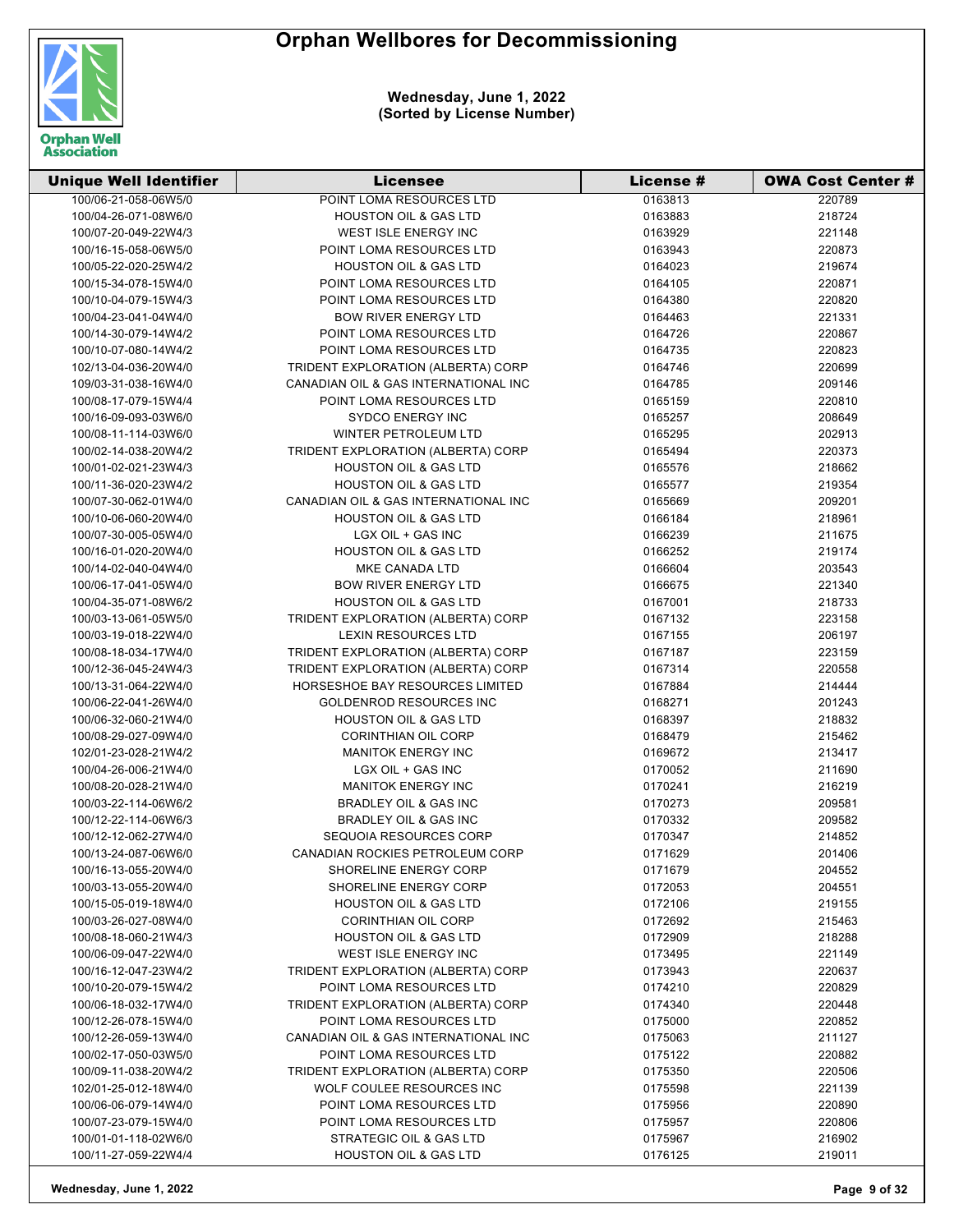

| <b>Unique Well Identifier</b> | <b>Licensee</b>                      | License # | <b>OWA Cost Center #</b> |
|-------------------------------|--------------------------------------|-----------|--------------------------|
| 100/08-10-017-28W4/3          | <b>LEXIN RESOURCES LTD</b>           | 0176241   | 206135                   |
| 102/16-14-028-21W4/2          | <b>MANITOK ENERGY INC</b>            | 0176262   | 213416                   |
| 103/06-13-028-21W4/2          | <b>MANITOK ENERGY INC</b>            | 0176263   | 213411                   |
| 100/05-34-059-14W5/0          | <b>QUESTFIRE ENERGY CORP</b>         | 0176608   | 210927                   |
| 100/08-16-060-22W4/4          | <b>HOUSTON OIL &amp; GAS LTD</b>     | 0176927   | 218898                   |
| 100/01-29-038-21W4/0          | TRIDENT EXPLORATION (ALBERTA) CORP   | 0177643   | 220355                   |
| 100/08-10-029-19W4/0          | TRIDENT EXPLORATION (ALBERTA) CORP   | 0178047   | 220488                   |
| 100/16-15-071-08W6/0          | <b>HOUSTON OIL &amp; GAS LTD</b>     | 0178107   | 219047                   |
| 100/08-12-028-21W4/0          | <b>MANITOK ENERGY INC</b>            | 0178204   | 213407                   |
| 100/02-14-004-05W4/0          | LGX OIL + GAS INC                    | 0179295   | 211531                   |
| 100/04-27-029-20W4/0          | TRIDENT EXPLORATION (ALBERTA) CORP   | 0179365   | 220419                   |
| 100/10-35-027-23W4/0          | <b>MANITOK ENERGY INC</b>            | 0179469   | 213393                   |
| 100/03-33-046-22W4/0          | TRIDENT EXPLORATION (ALBERTA) CORP   | 0180001   | 220266                   |
| 102/11-33-074-09W6/2          | PETRO BUYERS INC                     | 0180140   | 216317                   |
| 102/04-23-041-04W4/0          | <b>BOW RIVER ENERGY LTD</b>          | 0180189   | 221330                   |
| 103/13-21-041-04W4/0          | <b>BOW RIVER ENERGY LTD</b>          | 0180190   | 221411                   |
| 102/01-22-041-04W4/0          | <b>BOW RIVER ENERGY LTD</b>          | 0180195   | 221322                   |
| 100/10-23-046-22W4/2          | TRIDENT EXPLORATION (ALBERTA) CORP   | 0180616   | 220528                   |
| 100/16-12-028-21W4/0          | <b>MANITOK ENERGY INC</b>            | 0180726   | 216216                   |
| 102/12-21-041-04W4/0          | <b>BOW RIVER ENERGY LTD</b>          | 0181050   | 221410                   |
| 100/01-30-033-23W4/0          | TRIDENT EXPLORATION (ALBERTA) CORP   | 0181098   | 220357                   |
| 102/05-21-041-04W4/0          | <b>BOW RIVER ENERGY LTD</b>          | 0181356   | 221335                   |
| 100/16-24-048-26W4/0          | <b>NEO EXPLORATION INC</b>           | 0181596   | 203100                   |
| 100/02-20-051-04W5/0          | HIGHVALE OPERATING CORP              | 0181743   | 213265                   |
| 103/12-21-041-04W4/0          | <b>BOW RIVER ENERGY LTD</b>          | 0181852   | 221365                   |
| 100/04-12-060-14W4/0          | CANADIAN OIL & GAS INTERNATIONAL INC | 0181860   | 211135                   |
| 102/09-23-041-04W4/2          | <b>BOW RIVER ENERGY LTD</b>          | 0181968   | 221353                   |
| 106/11-21-041-04W4/0          | <b>BOW RIVER ENERGY LTD</b>          | 0182552   | 221364                   |
| 100/08-12-046-08W4/2          | <b>QUESTFIRE ENERGY CORP</b>         | 0182894   | 213978                   |
| 105/12-21-041-04W4/0          | <b>BOW RIVER ENERGY LTD</b>          | 0183053   | 221370                   |
| 100/09-24-079-15W4/2          | POINT LOMA RESOURCES LTD             | 0183269   | 220815                   |
| 100/14-07-079-14W4/2          | POINT LOMA RESOURCES LTD             | 0183271   | 220862                   |
| 103/09-20-041-04W4/0          | <b>BOW RIVER ENERGY LTD</b>          | 0183339   | 221351                   |
| 100/08-25-077-15W4/2          | POINT LOMA RESOURCES LTD             | 0183651   | 220812                   |
| 100/10-19-077-14W4/0          | <b>POINT LOMA RESOURCES LTD</b>      | 0183653   | 220895                   |
| 100/16-35-080-16W4/0          | POINT LOMA RESOURCES LTD             | 0183765   | 220879                   |
| 100/07-15-079-14W4/0          | POINT LOMA RESOURCES LTD             | 0184283   | 220805                   |
| 100/09-16-081-14W4/0          | POINT LOMA RESOURCES LTD             | 0184774   | 220813                   |
| 100/08-11-091-12W6/0          | <b>TERRA ENERGY CORP</b>             | 0185148   | 203910                   |
| 100/16-17-094-25W5/0          | DIRECT OIL & GAS INC                 | 0185702   | 221565                   |
| 102/11-12-028-21W4/0          | <b>MANITOK ENERGY INC</b>            | 0185760   | 213408                   |
| 105/16-20-041-04W4/0          | <b>BOW RIVER ENERGY LTD</b>          | 0186072   | 221381                   |
| 100/04-06-031-28W4/0          | <b>TERRA ENERGY CORP</b>             | 0186445   | 203860                   |
| 100/09-06-086-10W5/2          | <b>BORDER PETROLEUM LIMITED</b>      | 0186552   | 214202                   |
| 100/04-18-092-10W5/2          | ACCURATE ENERGY SOLUTIONS LTD        | 0186635   | 211002                   |
| 100/16-22-060-22W4/2          | <b>HOUSTON OIL &amp; GAS LTD</b>     | 0187148   | 218303                   |
| 100/16-02-042-03W4/0          | <b>BOW RIVER ENERGY LTD</b>          | 0187213   | 221386                   |
| 100/01-03-064-27W4/0          | SEQUOIA RESOURCES CORP               | 0187561   | 214864                   |
| 100/14-03-021-27W4/0          | LEXIN RESOURCES LTD                  | 0187666   | 206696                   |
| 105/07-21-041-04W4/0          | <b>BOW RIVER ENERGY LTD</b>          | 0187682   | 221397                   |
| 100/13-34-048-07W4/0          | <b>QUESTFIRE ENERGY CORP</b>         | 0187764   | 210332                   |
| 1C0/07-24-040-03W4/0          | <b>BOW RIVER ENERGY LTD</b>          | 0187927   | 221399                   |
| 100/01-08-051-09W5/0          | <b>TALLGRASS ENERGY CORP</b>         | 0188293   | 201965                   |
| 100/10-19-041-04W4/2          | <b>BOW RIVER ENERGY LTD</b>          | 0188702   | 221357                   |
| 100/03-22-041-04W4/0          | <b>BOW RIVER ENERGY LTD</b>          | 0188859   | 221336                   |
| 100/16-33-023-15W4/0          | DAROIL ENERGY LIMITED                | 0189445   | 208149                   |
| 100/04-10-023-28W4/0          | LEXIN RESOURCES LTD                  | 0189985   | 216690                   |
| 105/12-20-041-04W4/0          | <b>BOW RIVER ENERGY LTD</b>          | 0190087   | 221405                   |
|                               |                                      |           |                          |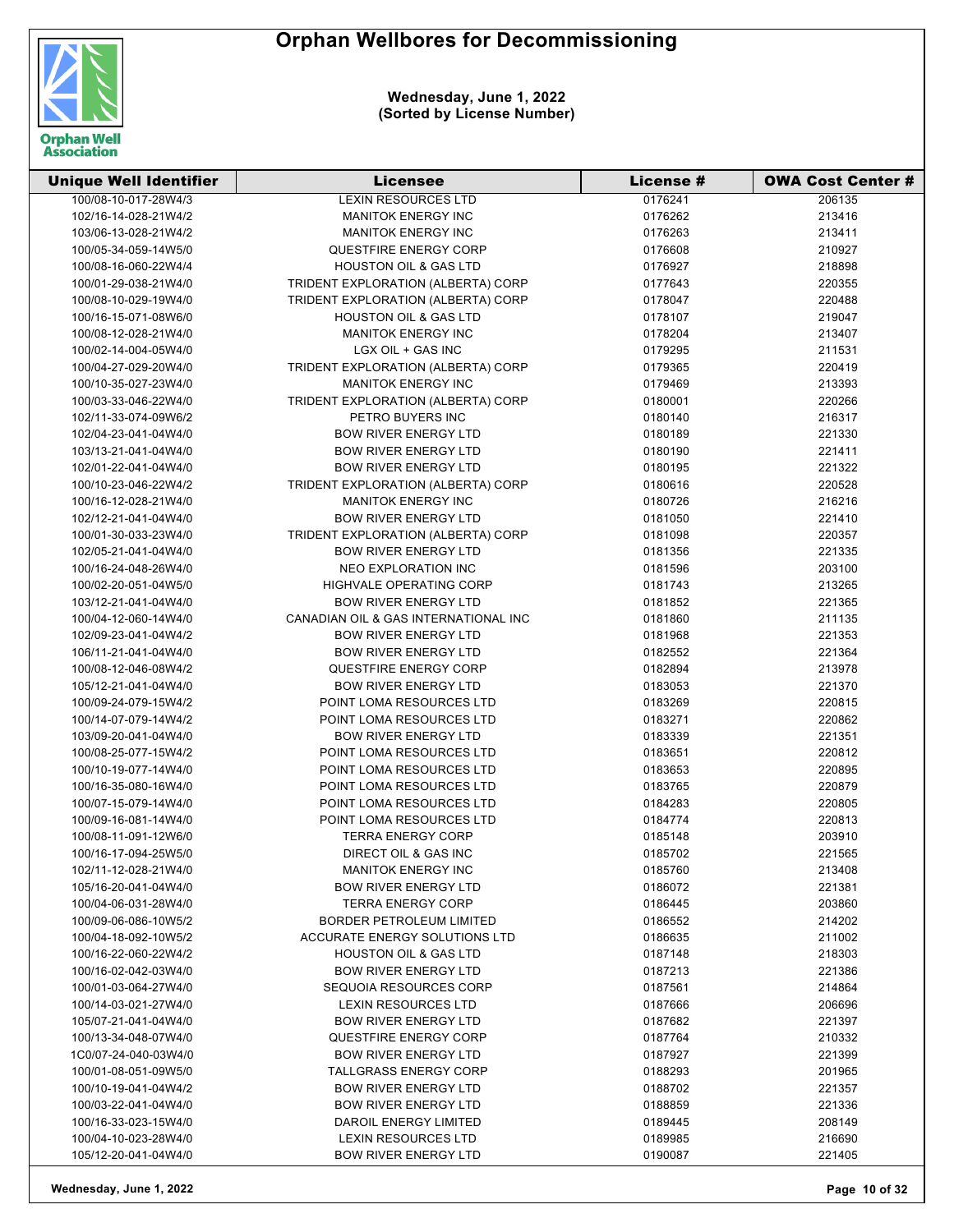

| <b>Unique Well Identifier</b> | <b>Licensee</b>                        | License # | <b>OWA Cost Center #</b> |
|-------------------------------|----------------------------------------|-----------|--------------------------|
| 104/12-20-041-04W4/0          | <b>BOW RIVER ENERGY LTD</b>            | 0190106   | 221404                   |
| 100/09-31-095-03W6/0          | DIRECT OIL & GAS INC                   | 0190823   | 221566                   |
| 103/16-01-016-12W4/0          | ANTERRA ENERGY INC                     | 0191046   | 209941                   |
| 100/10-31-003-21W4/0          | LGX OIL + GAS INC                      | 0191670   | 211521                   |
| 102/02-14-038-20W4/0          | TRIDENT EXPLORATION (ALBERTA) CORP     | 0191818   | 220670                   |
| 100/09-19-059-13W4/0          | CANADIAN OIL & GAS INTERNATIONAL INC   | 0192342   | 211121                   |
| 103/12-22-041-04W4/0          | <b>BOW RIVER ENERGY LTD</b>            | 0192838   | 221371                   |
| 100/09-14-013-18W4/3          | WOLF COULEE RESOURCES INC              | 0193063   | 221828                   |
| 106/16-21-041-04W4/2          | <b>BOW RIVER ENERGY LTD</b>            | 0193185   | 221382                   |
| 100/07-21-076-24W4/0          | NORTHPINE ENERGY LTD                   | 0193860   | 208245                   |
| 100/08-12-065-16W5/0          | ANTERRA ENERGY INC                     | 0194155   | 210044                   |
| 100/05-21-085-06W6/0          | <b>XGEN VENTURES INC</b>               | 0194518   | 201366                   |
| 100/11-16-078-14W4/0          | POINT LOMA RESOURCES LTD               | 0195144   | 220839                   |
| 100/10-26-078-14W4/0          | POINT LOMA RESOURCES LTD               | 0195145   | 220831                   |
| 100/13-07-064-24W4/0          | SEQUOIA RESOURCES CORP                 | 0195881   | 214871                   |
| 100/07-20-049-24W4/0          | QUATTRO EXPLORATION AND PRODUCTION LTD | 0196933   | 210712                   |
| 100/03-08-122-20W5/2          | STRATEGIC OIL & GAS LTD                | 0197239   | 217000                   |
| 100/04-09-090-04W6/0          | <b>SYDCO ENERGY INC</b>                | 0197299   | 208611                   |
| 100/10-26-093-03W6/0          | <b>SYDCO ENERGY INC</b>                | 0197868   | 212924                   |
| 100/14-28-020-27W4/0          | <b>LEXIN RESOURCES LTD</b>             | 0197905   | 206632                   |
| 100/06-19-120-20W5/2          | STRATEGIC OIL & GAS LTD                | 0199125   | 217008                   |
| 100/12-01-034-06W4/2          | <b>BOW RIVER ENERGY LTD</b>            | 0199447   | 221368                   |
| 100/07-20-116-06W6/0          | <b>RAIMOUNT ENERGY CORP</b>            | 0199472   | 214622                   |
| 100/15-28-034-13W4/0          | <b>FORENT ENERGY LTD</b>               | 0200879   | 210895                   |
| 100/04-18-037-21W4/0          | TRIDENT EXPLORATION (ALBERTA) CORP     | 0200922   | 220414                   |
| 105/07-11-040-13W4/0          | CANADIAN COYOTE ENERGY LTD             | 0201136   | 205538                   |
| 100/04-16-050-23W4/2          | WEST ISLE ENERGY INC                   | 0201492   | 221150                   |
| 100/16-28-063-05W5/2          | TRIDENT EXPLORATION (WX) CORP          | 0202219   | 220657                   |
| 105/03-18-041-03W4/0          | <b>BOW RIVER ENERGY LTD</b>            | 0202684   | 221328                   |
| 100/02-22-061-05W5/3          | TRIDENT EXPLORATION (ALBERTA) CORP     | 0202774   | 223160                   |
| 100/15-29-012-18W4/0          | <b>HOUSTON OIL &amp; GAS LTD</b>       | 0203372   | 218245                   |
| 100/03-33-043-27W4/0          | LAND PETROLEUM INTERNATIONAL INC.      | 0203444   | 216514                   |
| 102/10-21-023-28W4/0          | LEXIN RESOURCES LTD                    | 0203704   | 208191                   |
| 100/05-29-094-03W6/2          | DIRECT OIL & GAS INC                   | 0203894   | 221558                   |
| 100/14-34-010-15W4/0          | CANADIAN OIL & GAS INTERNATIONAL INC   | 0204165   | 211008                   |
| 100/15-27-059-21W4/0          | <b>HOUSTON OIL &amp; GAS LTD</b>       | 0204244   | 219682                   |
| 100/14-11-041-04W4/3          | <b>BOW RIVER ENERGY LTD</b>            | 0204358   | 221380                   |
| 102/08-12-015-10W4/0          | ANTERRA ENERGY INC                     | 0204516   | 216247                   |
| 102/03-32-087-03W6/2          | DIRECT OIL & GAS INC                   | 0205134   | 221596                   |
| 100/01-24-030-19W4/0          | TRIDENT EXPLORATION (ALBERTA) CORP     | 0205140   | 220350                   |
| 102/07-20-032-19W4/0          | TRIDENT EXPLORATION (ALBERTA) CORP     | 0205171   | 220684                   |
| 100/12-34-028-21W4/0          | <b>MANITOK ENERGY INC</b>              | 0205175   | 216227                   |
| 100/01-24-012-02W5/0          | <b>LEXIN RESOURCES LTD</b>             | 0205299   | 208199                   |
| 100/11-32-047-22W4/2          | WEST ISLE ENERGY INC                   | 0205817   | 221151                   |
| 100/11-02-017-28W4/0          | <b>LEXIN RESOURCES LTD</b>             | 0205865   | 206128                   |
| 102/02-18-022-25W4/0          | ANTERRA ENERGY INC                     | 0206055   | 210226                   |
| 100/10-36-003-22W4/0          | LGX OIL + GAS INC                      | 0206087   | 211523                   |
| 102/06-13-028-21W4/0          | <b>MANITOK ENERGY INC</b>              | 0206266   | 216230                   |
| 102/07-32-033-21W4/0          | TRIDENT EXPLORATION (ALBERTA) CORP     | 0206361   | 223161                   |
| 100/06-18-053-05W4/2          | <b>MANITOK ENERGY INC</b>              | 0206408   | 213442                   |
| 108/12-20-041-04W4/0          | <b>BOW RIVER ENERGY LTD</b>            | 0206696   | 221369                   |
| 100/07-13-028-21W4/0          | <b>MANITOK ENERGY INC</b>              | 0207053   | 216218                   |
| 100/14-17-034-17W4/0          | TRIDENT EXPLORATION (ALBERTA) CORP     | 0207355   | 223162                   |
| 100/16-09-043-27W4/0          | LAND PETROLEUM INTERNATIONAL INC.      | 0207612   | 216515                   |
| 107/13-21-041-04W4/0          | <b>BOW RIVER ENERGY LTD</b>            | 0208644   | 221409                   |
| 100/04-31-066-23W4/0          | FIRST WEST PETROLEUM INC               | 0208956   | 201070                   |
| 100/12-35-078-15W4/0          | POINT LOMA RESOURCES LTD               | 0209662   | 220902                   |
| 102/12-28-078-15W4/0          | POINT LOMA RESOURCES LTD               | 0209666   | 220846                   |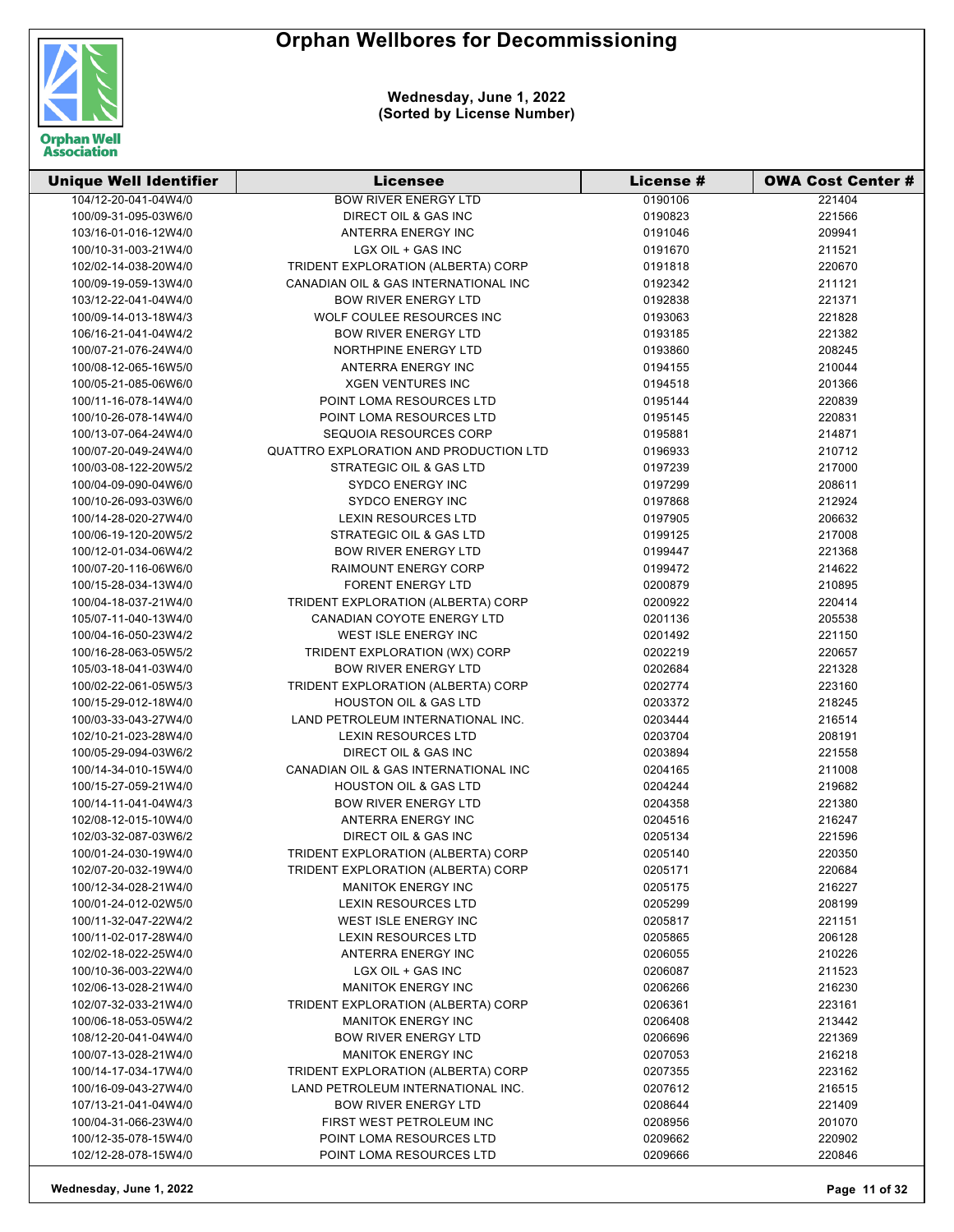

| <b>Unique Well Identifier</b> | <b>Licensee</b>                        | <b>License #</b> | <b>OWA Cost Center #</b> |
|-------------------------------|----------------------------------------|------------------|--------------------------|
| 100/04-24-066-24W4/0          | SEQUOIA RESOURCES CORP                 | 0209795          | 214877                   |
| 102/10-08-111-09W6/2          | <b>RAIMOUNT ENERGY CORP</b>            | 0210160          | 214624                   |
| 100/10-07-084-08W6/0          | QUATTRO EXPLORATION AND PRODUCTION LTD | 0210730          | 210715                   |
| 102/08-03-121-20W5/0          | STRATEGIC OIL & GAS LTD                | 0210768          | 216897                   |
| 100/01-09-122-20W5/0          | STRATEGIC OIL & GAS LTD                | 0211147          | 216895                   |
| 100/13-03-037-22W4/2          | TRIDENT EXPLORATION (ALBERTA) CORP     | 0211543          | 220559                   |
| 100/16-01-066-26W4/0          | SEQUOIA RESOURCES CORP                 | 0211571          | 214879                   |
| 100/08-02-103-08W6/0          | CALVER RESOURCES INC                   | 0211640          | 202250                   |
| 100/06-28-087-03W6/0          | SHORELINE ENERGY CORP                  | 0211964          | 204625                   |
| 100/08-19-006-21W4/0          | LGX OIL + GAS INC                      | 0212005          | 211689                   |
| 100/06-23-078-15W4/0          | POINT LOMA RESOURCES LTD               | 0212031          | 220793                   |
| 100/16-27-070-05W6/0          | <b>RAIMOUNT ENERGY CORP</b>            | 0212138          | 214626                   |
| 100/06-06-096-03W6/0          | DIRECT OIL & GAS INC                   | 0212354          | 221567                   |
| 100/09-26-027-21W4/0          | <b>MANITOK ENERGY INC</b>              | 0212683          | 213380                   |
| 100/16-29-036-22W4/0          | TRIDENT EXPLORATION (ALBERTA) CORP     | 0214062          | 220659                   |
| 100/12-06-018-22W4/0          | <b>LEXIN RESOURCES LTD</b>             | 0214174          | 206195                   |
| 100/06-10-047-07W4/0          | QUESTFIRE ENERGY CORP                  | 0214657          | 213985                   |
| 100/02-03-030-18W4/0          | TRIDENT EXPLORATION (ALBERTA) CORP     | 0214848          | 220368                   |
| 100/02-19-037-21W4/0          | TRIDENT EXPLORATION (ALBERTA) CORP     | 0214922          | 220375                   |
| 100/11-21-085-06W6/0          | <b>XGEN VENTURES INC</b>               | 0215178          | 201367                   |
| 100/04-29-087-03W6/0          | DIRECT OIL & GAS INC                   | 0215904          | 221568                   |
| 100/16-19-038-23W4/2          | QUATTRO EXPLORATION AND PRODUCTION LTD | 0216259          | 219528                   |
| 102/12-07-028-20W4/0          | <b>MANITOK ENERGY INC</b>              | 0216811          | 216229                   |
| 100/09-15-060-21W4/2          | <b>HOUSTON OIL &amp; GAS LTD</b>       | 0216856          | 218946                   |
| 100/16-27-060-21W4/0          | <b>HOUSTON OIL &amp; GAS LTD</b>       | 0217103          | 219245                   |
| 100/15-09-035-23W4/3          | TRIDENT EXPLORATION (ALBERTA) CORP     | 0217763          | 220610                   |
| 100/08-27-034-05W4/0          | <b>BOW RIVER ENERGY LTD</b>            | 0217769          | 221349                   |
| 100/16-11-034-22W4/2          | TRIDENT EXPLORATION (ALBERTA) CORP     | 0218291          | 220633                   |
| 100/12-01-065-16W5/0          | ANTERRA ENERGY INC                     | 0219035          | 210234                   |
| 100/14-10-058-06W5/0          | POINT LOMA RESOURCES LTD               | 0219355          | 220863                   |
| 100/16-16-027-08W4/0          | <b>CORINTHIAN OIL CORP</b>             | 0219853          | 215469                   |
| 100/09-17-122-20W5/0          | STRATEGIC OIL & GAS LTD                | 0219900          | 216893                   |
| 100/12-07-081-14W4/2          | POINT LOMA RESOURCES LTD               | 0220257          | 220850                   |
| 100/07-24-081-15W4/0          | POINT LOMA RESOURCES LTD               | 0220259          | 220807                   |
| 100/07-13-081-15W4/0          | POINT LOMA RESOURCES LTD               | 0220321          | 220804                   |
| 100/03-06-081-15W4/0          | POINT LOMA RESOURCES LTD               | 0220324          | 220764                   |
| 100/09-36-080-16W4/0          | POINT LOMA RESOURCES LTD               | 0220325          | 220817                   |
| 100/06-30-080-15W4/0          | POINT LOMA RESOURCES LTD               | 0220326          | 220798                   |
| 100/14-30-012-18W4/2          | WOLF COULEE RESOURCES INC              | 0220386          | 221848                   |
| 102/10-08-081-14W4/0          | POINT LOMA RESOURCES LTD               | 0220400          | 220824                   |
| 102/01-14-091-12W6/0          | <b>TERRA ENERGY CORP</b>               | 0220788          | 203917                   |
| 100/12-36-117-02W6/0          | STRATEGIC OIL & GAS LTD                | 0220925          | 216892                   |
| 100/04-04-118-01W6/2          | STRATEGIC OIL & GAS LTD                | 0220927          | 216891                   |
| 100/03-19-079-14W4/2          | POINT LOMA RESOURCES LTD               | 0220968          | 220767                   |
| 100/05-05-081-14W4/0          | POINT LOMA RESOURCES LTD               | 0220970          | 220777                   |
| 100/07-06-081-14W4/0          | POINT LOMA RESOURCES LTD               | 0220971          | 220800                   |
| 100/15-10-080-14W4/0          | POINT LOMA RESOURCES LTD               | 0221348          | 220825                   |
| 100/08-17-060-21W4/4          | <b>HOUSTON OIL &amp; GAS LTD</b>       | 0221443          | 218287                   |
| 100/13-20-034-20W4/2          | TRIDENT EXPLORATION (ALBERTA) CORP     | 0221830          | 223263                   |
| 100/12-21-045-07W4/0          | <b>QUESTFIRE ENERGY CORP</b>           | 0221976          | 213948                   |
| 102/08-03-017-10W4/0          | ANTERRA ENERGY INC                     | 0222193          | 216241                   |
| 100/02-01-017-10W4/0          | ANTERRA ENERGY INC                     | 0222349          | 209942                   |
| 100/11-34-055-24W4/0          | <b>SLATE ENERGY INC</b>                | 0222719          | 201157                   |
| 100/02-10-027-08W4/0          | <b>CORINTHIAN OIL CORP</b>             | 0222757          | 215472                   |
| 100/12-12-030-23W4/2          | <b>LEXIN RESOURCES LTD</b>             | 0223074          | 206817                   |
| 100/08-21-027-08W4/0          | <b>CORINTHIAN OIL CORP</b>             | 0223377          | 215473                   |
| 100/05-33-046-07W4/0          | <b>QUESTFIRE ENERGY CORP</b>           | 0223560          | 213975                   |
| 100/01-01-059-14W4/0          | <b>QUESTFIRE ENERGY CORP</b>           | 0223574          | 210352                   |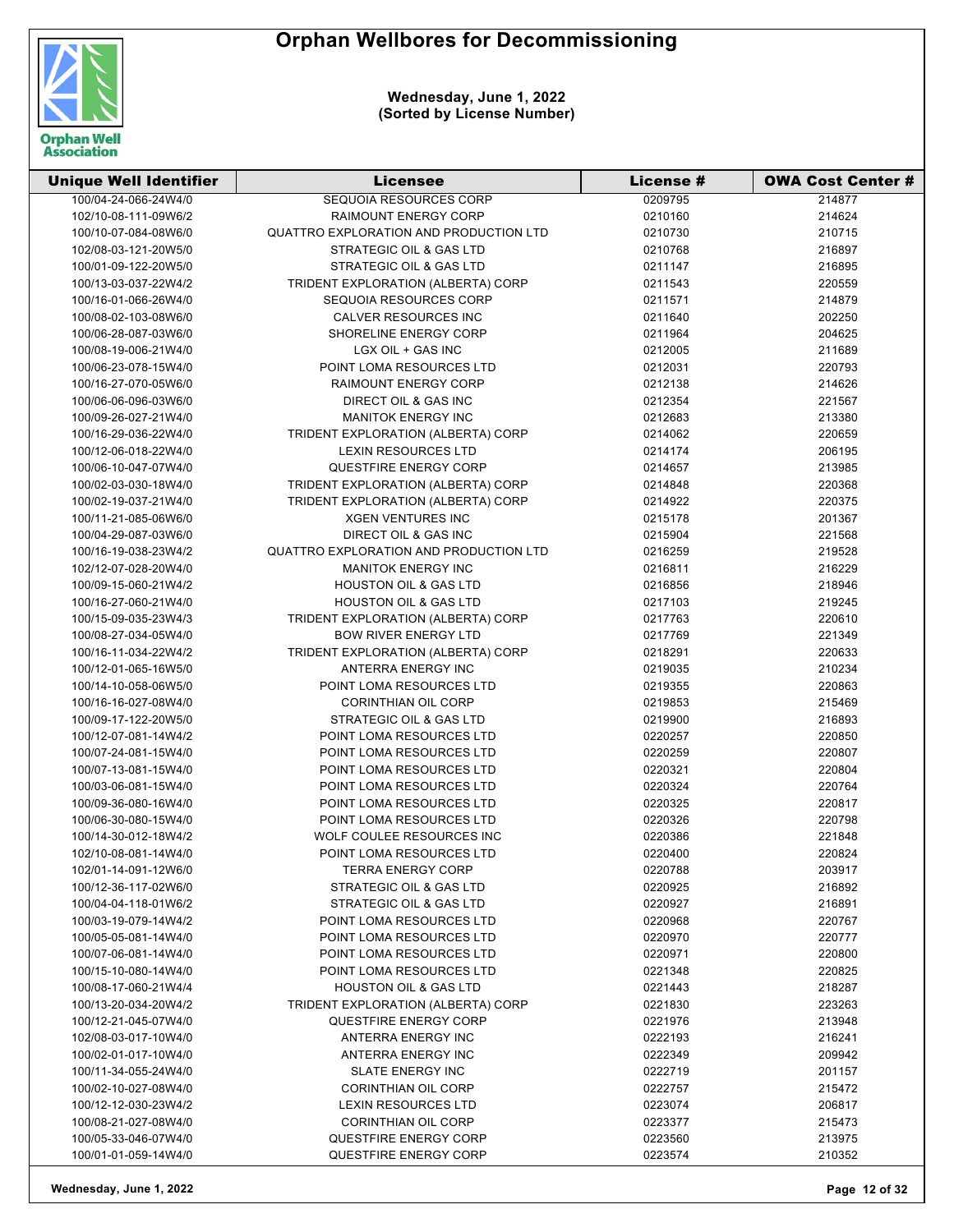

| <b>Unique Well Identifier</b> | Licensee                               | License # | <b>OWA Cost Center #</b> |
|-------------------------------|----------------------------------------|-----------|--------------------------|
| 100/15-12-046-08W4/0          | <b>QUESTFIRE ENERGY CORP</b>           | 0223662   | 213979                   |
| 100/13-07-046-07W4/0          | QUESTFIRE ENERGY CORP                  | 0223825   | 213956                   |
| 100/03-33-019-20W4/0          | <b>HOUSTON OIL &amp; GAS LTD</b>       | 0224124   | 218709                   |
| 100/16-23-021-25W4/2          | <b>HOUSTON OIL &amp; GAS LTD</b>       | 0224274   | 219234                   |
| 102/16-21-020-27W4/0          | <b>LEXIN RESOURCES LTD</b>             | 0224276   | 206615                   |
| 102/01-35-058-05W5/0          | DESMARAIS ENERGY CORPORATION           | 0224768   | 203449                   |
| 102/06-04-050-09W5/2          | PETRO BUYERS INC                       | 0224885   | 216291                   |
| 100/11-07-022-25W4/0          | ANTERRA ENERGY INC                     | 0225346   | 209961                   |
| 100/09-26-020-23W4/0          | <b>HOUSTON OIL &amp; GAS LTD</b>       | 0225533   | 219340                   |
| 100/13-16-027-27W4/2          | <b>MANITOK ENERGY INC</b>              | 0225631   | 213394                   |
| 100/07-35-025-01W4/0          | <b>TALLGRASS ENERGY CORP</b>           | 0225864   | 201838                   |
| 100/04-11-047-08W4/3          | QUESTFIRE ENERGY CORP                  | 0226100   | 214004                   |
| 100/08-29-037-14W4/0          | TRIDENT EXPLORATION (ALBERTA) CORP     | 0226270   | 220495                   |
| 100/11-17-001-07W4/0          | <b>SCOLLARD ENERGY LTD</b>             | 0226282   | 210244                   |
| 100/13-06-031-08W5/2          | <b>MANITOK ENERGY INC</b>              | 0226452   | 213498                   |
| 100/04-08-033-19W4/2          | TRIDENT EXPLORATION (ALBERTA) CORP     | 0226743   | 218338                   |
| 100/10-09-046-26W4/0          | <b>SCOLLARD ENERGY LTD</b>             | 0226919   | 210274                   |
| 100/13-06-046-07W4/0          | QUESTFIRE ENERGY CORP                  | 0227257   | 213955                   |
| 100/01-16-040-13W4/0          | CANADIAN COYOTE ENERGY LTD             | 0227279   | 205559                   |
| 102/13-11-011-14W4/0          | CANADIAN COYOTE ENERGY LTD             | 0227290   | 205455                   |
| 100/15-04-028-09W4/0          | <b>CORINTHIAN OIL CORP</b>             | 0227421   | 215476                   |
| 100/04-07-050-03W4/0          | <b>TUSCANY ENERGY LTD</b>              | 0227881   | 209849                   |
| 100/14-06-061-22W4/2          | <b>HOUSTON OIL &amp; GAS LTD</b>       | 0228031   | 219082                   |
| 100/14-05-046-07W4/0          | <b>QUESTFIRE ENERGY CORP</b>           | 0228273   | 213954                   |
| 100/11-31-040-17W4/3          | QUATTRO EXPLORATION AND PRODUCTION LTD | 0228498   | 210670                   |
| 100/07-23-045-27W4/0          | <b>SCOLLARD ENERGY LTD</b>             | 0228629   | 210270                   |
| 100/07-04-037-09W4/0          | <b>FAIRWEST ENERGY CORPORATION</b>     | 0228741   | 201606                   |
| 100/03-35-013-21W4/0          | <b>TUSCANY ENERGY LTD</b>              | 0229298   | 218468                   |
| 100/14-18-036-20W4/0          | TRIDENT EXPLORATION (ALBERTA) CORP     | 0229408   | 220602                   |
| 100/12-06-065-26W4/0          | SEQUOIA RESOURCES CORP                 | 0229451   | 214887                   |
| 100/01-15-120-22W5/0          | STRATEGIC OIL & GAS LTD                | 0229869   | 216888                   |
| 100/10-26-064-26W4/0          | SEQUOIA RESOURCES CORP                 | 0230520   | 214890                   |
| 100/03-02-095-03W6/2          | DIRECT OIL & GAS INC                   | 0231030   | 221559                   |
| 100/03-15-030-11W4/3          | POINT LOMA RESOURCES LTD               | 0231428   | 220766                   |
| 100/16-32-013-21W4/0          | <b>TUSCANY ENERGY LTD</b>              | 0231553   | 218502                   |
| 100/08-27-099-11W6/0          | QUATTRO EXPLORATION AND PRODUCTION LTD | 0231781   | 219529                   |
| 100/07-13-055-09W5/0          | POINT LOMA RESOURCES LTD               | 0232473   | 220801                   |
| 100/01-36-036-18W4/4          | TRIDENT EXPLORATION (ALBERTA) CORP     | 0232718   | 220364                   |
| 100/16-11-091-12W6/0          | <b>TERRA ENERGY CORP</b>               | 0232720   | 203913                   |
| 100/13-33-036-18W4/4          | TRIDENT EXPLORATION (ALBERTA) CORP     | 0232771   | 220314                   |
| 100/02-22-095-25W5/0          | DIRECT OIL & GAS INC                   | 0232775   | 221569                   |
| 100/06-29-027-08W4/0          | <b>CORINTHIAN OIL CORP</b>             | 0233090   | 215477                   |
| 103/04-25-040-03W4/0          | <b>BOW RIVER ENERGY LTD</b>            | 0233128   | 221391                   |
| 100/02-16-098-09W6/0          | QUATTRO EXPLORATION AND PRODUCTION LTD | 0233359   | 213258                   |
| 100/08-34-019-19W4/2          | <b>HOUSTON OIL &amp; GAS LTD</b>       | 0233610   | 221833                   |
| 100/07-03-034-23W4/0          | TRIDENT EXPLORATION (ALBERTA) CORP     | 0233769   | 223163                   |
| 102/05-34-016-20W4/0          | <b>VERITY ENERGY LTD</b>               | 0234191   | 204934                   |
| 103/04-10-038-18W4/0          | TRIDENT EXPLORATION (ALBERTA) CORP     | 0234367   | 220710                   |
| 100/07-09-017-10W4/0          | CANYON OIL & GAS CORPORATION           | 0234399   | 219467                   |
| 100/06-20-045-26W4/2          | TRIDENT EXPLORATION (ALBERTA) CORP     | 0235535   | 220451                   |
| 100/06-04-015-19W4/2          | <b>HOUSTON OIL &amp; GAS LTD</b>       | 0236430   | 218281                   |
| 100/04-33-022-27W4/0          | LEXIN RESOURCES LTD                    | 0236455   | 206763                   |
| 100/02-03-016-21W4/2          | LGX OIL + GAS INC                      | 0236770   | 221861                   |
| 100/01-20-032-18W4/2          | TRIDENT EXPLORATION (ALBERTA) CORP     | 0237761   | 220345                   |
| 100/15-07-047-08W4/0          | <b>QUESTFIRE ENERGY CORP</b>           | 0237784   | 213997                   |
| 100/10-26-013-21W4/0          | <b>TUSCANY ENERGY LTD</b>              | 0237802   | 218484                   |
| 100/15-05-051-09W5/0          | <b>TALLGRASS ENERGY CORP</b>           | 0237946   | 201959                   |
| 100/09-05-051-09W5/0          | TALLGRASS ENERGY CORP                  | 0237956   | 201958                   |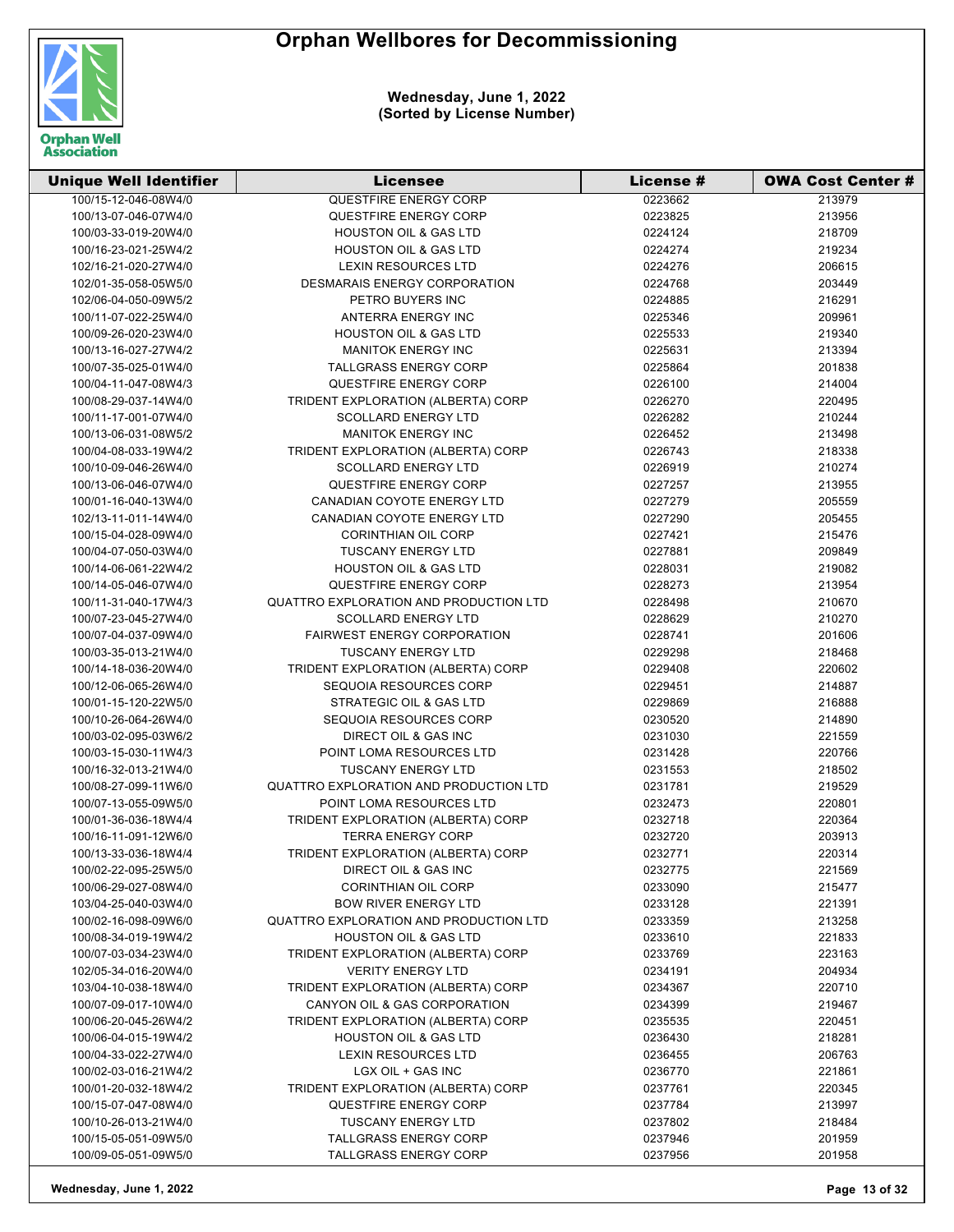

| <b>Unique Well Identifier</b> | <b>Licensee</b>                           | <b>License #</b> | <b>OWA Cost Center #</b> |
|-------------------------------|-------------------------------------------|------------------|--------------------------|
| 100/06-05-038-18W4/3          | <b>TRIDENT EXPLORATION (ALBERTA) CORP</b> | 0238220          | 220437                   |
| 100/13-31-037-18W4/0          | TRIDENT EXPLORATION (ALBERTA) CORP        | 0238299          | 220332                   |
| 100/11-25-013-21W4/0          | <b>TUSCANY ENERGY LTD</b>                 | 0238471          | 218488                   |
| 100/14-08-036-15W4/0          | TRIDENT EXPLORATION (ALBERTA) CORP        | 0238519          | 220591                   |
| 100/11-33-013-21W4/0          | TUSCANY ENERGY LTD                        | 0238639          | 218489                   |
| 100/16-32-020-23W4/3          | <b>HOUSTON OIL &amp; GAS LTD</b>          | 0238870          | 219258                   |
| 100/02-20-020-19W4/3          | <b>HOUSTON OIL &amp; GAS LTD</b>          | 0238961          | 218686                   |
| 100/03-04-037-18W4/0          | TRIDENT EXPLORATION (ALBERTA) CORP        | 0239344          | 220382                   |
| 100/06-15-015-19W4/2          | <b>HOUSTON OIL &amp; GAS LTD</b>          | 0239416          | 218282                   |
| 100/13-22-019-20W4/3          | <b>HOUSTON OIL &amp; GAS LTD</b>          | 0239464          | 219681                   |
| 100/12-09-011-13W4/2          | <b>MANITOK ENERGY INC</b>                 | 0239561          | 213354                   |
| 100/15-25-036-18W4/0          | TRIDENT EXPLORATION (ALBERTA) CORP        | 0240564          | 220618                   |
| 100/15-33-065-25W4/0          | SEQUOIA RESOURCES CORP                    | 0241244          | 214893                   |
| 100/07-17-057-03W4/0          | PETROMIN RESOURCES LTD                    | 0242148          | 209806                   |
| 100/13-15-082-12W6/0          | SHORELINE ENERGY CORP                     | 0242434          | 204584                   |
| 102/11-28-026-08W4/0          | <b>CORINTHIAN OIL CORP</b>                | 0242613          | 215479                   |
| 100/10-16-027-09W4/0          | <b>CORINTHIAN OIL CORP</b>                | 0242621          | 215480                   |
| 100/08-32-047-06W4/0          | ZEAL ENERGY INC                           | 0242682          | 201068                   |
| 100/16-04-018-26W4/0          | LEXIN RESOURCES LTD                       | 0242692          | 206259                   |
| 102/15-31-037-18W4/0          | TRIDENT EXPLORATION (ALBERTA) CORP        | 0242878          | 220703                   |
| 100/10-32-003-21W4/0          | LGX OIL + GAS INC                         | 0243051          | 211522                   |
| 100/07-02-061-02W4/0          | CANADIAN OIL & GAS INTERNATIONAL INC      | 0243097          | 209182                   |
| 100/05-07-015-09W4/0          | ANTERRA ENERGY INC                        | 0243270          | 216240                   |
| 100/16-26-092-03W6/0          | <b>SYDCO ENERGY INC</b>                   | 0243694          | 208641                   |
| 100/01-13-051-12W4/0          | SEQUOIA RESOURCES CORP                    | 0243918          | 214896                   |
| 100/14-16-118-01W6/2          | STRATEGIC OIL & GAS LTD                   | 0244484          | 216881                   |
| 100/10-20-047-06W4/0          | <b>QUESTFIRE ENERGY CORP</b>              | 0245026          | 210319                   |
| 100/03-04-125-18W5/2          | STRATEGIC OIL & GAS LTD                   | 0245338          | 216939                   |
| 100/11-35-019-19W4/0          | <b>HOUSTON OIL &amp; GAS LTD</b>          | 0245399          | 218295                   |
| 100/06-07-112-01W6/0          | WINTER PETROLEUM LTD                      | 0245806          | 202389                   |
| 100/06-13-112-02W6/0          | WINTER PETROLEUM LTD                      | 0245827          | 202407                   |
| 100/13-28-099-11W6/2          | QUATTRO EXPLORATION AND PRODUCTION LTD    | 0246643          | 210719                   |
| 100/16-06-022-25W4/0          | ANTERRA ENERGY INC                        | 0246812          | 209958                   |
| 100/10-10-123-20W5/2          | STRATEGIC OIL & GAS LTD                   | 0246832          | 217022                   |
| 100/13-18-121-02W6/0          | STRATEGIC OIL & GAS LTD                   | 0246846          | 217041                   |
| 100/10-36-013-19W4/2          | <b>TUSCANY ENERGY LTD</b>                 | 0246859          | 218485                   |
| 100/08-35-124-20W5/4          | STRATEGIC OIL & GAS LTD                   | 0247129          | 217018                   |
| 100/06-25-080-16W4/0          | POINT LOMA RESOURCES LTD                  | 0247420          | 220796                   |
| 100/02-36-121-23W5/4          | STRATEGIC OIL & GAS LTD                   | 0247547          | 216876                   |
| 100/12-13-019-19W4/0          | <b>HOUSTON OIL &amp; GAS LTD</b>          | 0248161          | 219350                   |
| 100/07-35-123-02W6/2          | STRATEGIC OIL & GAS LTD                   | 0248487          | 216875                   |
| 100/07-15-034-16W4/0          | TRIDENT EXPLORATION (ALBERTA) CORP        | 0248705          | 213187                   |
| 102/15-24-059-21W4/3          | <b>HOUSTON OIL &amp; GAS LTD</b>          | 0248848          | 219165                   |
| 100/05-36-123-02W6/2          | STRATEGIC OIL & GAS LTD                   | 0248869          | 217006                   |
| 100/07-32-123-01W6/0          | STRATEGIC OIL & GAS LTD                   | 0248887          | 216874                   |
| 100/04-22-120-22W5/0          | STRATEGIC OIL & GAS LTD                   | 0249012          | 216873                   |
| 100/11-12-086-25W4/0          | SINO-WESTERN PETROLEUM, INC               | 0249094          | 208221                   |
| 100/10-23-034-16W4/0          | TRIDENT EXPLORATION (ALBERTA) CORP        | 0249313          | 213188                   |
| 100/08-36-095-24W5/0          | <b>DIRECT OIL &amp; GAS INC</b>           | 0249884          | 221570                   |
| 100/11-26-098-06W6/0          | QUATTRO EXPLORATION AND PRODUCTION LTD    | 0251176          | 213257                   |
| 100/16-19-020-19W4/2          | <b>HOUSTON OIL &amp; GAS LTD</b>          | 0251331          | 219219                   |
| 100/05-21-096-01W6/0          | DIRECT OIL & GAS INC                      | 0251450          | 221571                   |
| 102/06-29-020-19W4/2          | <b>HOUSTON OIL &amp; GAS LTD</b>          | 0251516          | 218822                   |
| 100/01-18-061-05W5/2          | <b>HOUSTON OIL &amp; GAS LTD</b>          | 0251698          | 218672                   |
| 100/02-31-096-24W5/0          | <b>SYDCO ENERGY INC</b>                   | 0251933          | 208538                   |
| 100/11-14-052-10W5/0          | DESMARAIS ENERGY CORPORATION              | 0251976          | 203439                   |
| 100/14-18-039-19W4/0          | TRIDENT EXPLORATION (ALBERTA) CORP        | 0252209          | 220603                   |
| 100/10-17-096-13W5/0          | TUSCANY ENERGY LTD                        | 0252270          | 204792                   |
|                               |                                           |                  |                          |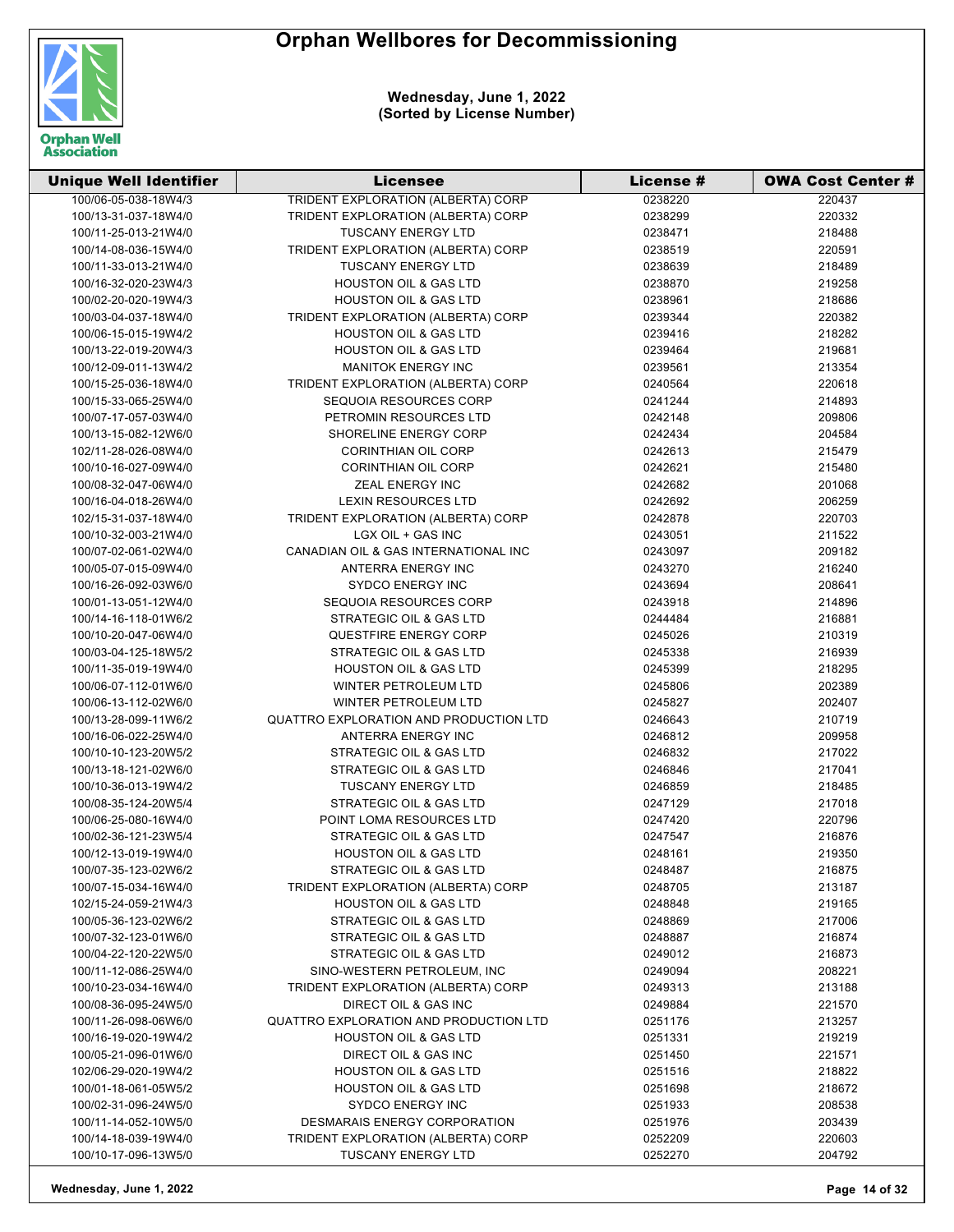

| <b>Unique Well Identifier</b>                | <b>Licensee</b>                                                 | License #          | <b>OWA Cost Center #</b> |
|----------------------------------------------|-----------------------------------------------------------------|--------------------|--------------------------|
| 102/12-34-035-20W4/3                         | TRIDENT EXPLORATION (ALBERTA) CORP                              | 0252375            | 220698                   |
| 100/13-19-017-25W4/0                         | <b>LEXIN RESOURCES LTD</b>                                      | 0252411            | 206061                   |
| 100/05-28-018-08W4/3                         | <b>HOUSTON OIL &amp; GAS LTD</b>                                | 0252813            | 218748                   |
| 102/10-13-015-07W4/3                         | <b>HOUSTON OIL &amp; GAS LTD</b>                                | 0252847            | 218968                   |
| 102/11-11-059-23W4/7                         | <b>HOUSTON OIL &amp; GAS LTD</b>                                | 0253443            | 218997                   |
| 100/13-35-016-17W4/2                         | WOLF COULEE RESOURCES INC                                       | 0253982            | 218542                   |
| 100/06-35-015-18W4/0                         | <b>HOUSTON OIL &amp; GAS LTD</b>                                | 0254403            | 221858                   |
| 100/11-36-020-27W4/0                         | <b>LEXIN RESOURCES LTD</b>                                      | 0254529            | 206654                   |
| 100/06-14-055-09W5/2                         | POINT LOMA RESOURCES LTD                                        | 0254792            | 220784                   |
| 102/08-18-038-20W4/0                         | TRIDENT EXPLORATION (ALBERTA) CORP                              | 0254853            | 220686                   |
| 103/01-32-047-06W4/0                         | ZEAL ENERGY INC                                                 | 0254935            | 201067                   |
| 100/03-20-051-04W5/0                         | <b>HIGHVALE OPERATING CORP</b>                                  | 0255225            | 213266                   |
| 100/06-34-013-12W4/0                         | <b>RIO PETRO LTD</b>                                            | 0255651            | 203380                   |
| 100/10-08-033-24W4/3                         | TRIDENT EXPLORATION (ALBERTA) CORP                              | 0256090            | 220520                   |
| 100/07-35-016-16W4/0                         | <b>LEXIN RESOURCES LTD</b>                                      | 0256113            | 205881                   |
| 100/10-08-047-09W4/0                         | QUESTFIRE ENERGY CORP                                           | 0256673            | 210328                   |
| 100/06-04-051-09W5/2                         | <b>TALLGRASS ENERGY CORP</b>                                    | 0256786            | 201949                   |
| 100/07-21-023-28W4/0                         | <b>LEXIN RESOURCES LTD</b>                                      | 0256890            | 208189                   |
| 102/08-24-048-23W4/0                         | WEST ISLE ENERGY INC                                            | 0257004            | 221152                   |
| 100/14-25-017-18W4/3                         | <b>HOUSTON OIL &amp; GAS LTD</b>                                | 0257107            | 219131                   |
| 100/16-10-034-23W4/3                         | TRIDENT EXPLORATION (ALBERTA) CORP                              | 0257254            | 220631                   |
| 102/06-16-020-19W4/0                         | <b>HOUSTON OIL &amp; GAS LTD</b>                                | 0257755            | 218785                   |
| 100/07-32-037-18W4/4                         | TRIDENT EXPLORATION (ALBERTA) CORP                              | 0258003            | 220479                   |
| 100/13-04-032-19W4/2                         | TRIDENT EXPLORATION (ALBERTA) CORP                              | 0258594            | 223164                   |
| 100/13-31-019-25W4/0                         | <b>HOUSTON OIL &amp; GAS LTD</b>                                | 0259295            | 219059                   |
| 100/04-35-019-26W4/0                         | <b>HOUSTON OIL &amp; GAS LTD</b>                                | 0259324            | 218730                   |
| 102/07-17-019-18W4/0                         | <b>HOUSTON OIL &amp; GAS LTD</b>                                | 0259551            | 218850                   |
| 100/07-29-061-03W5/2                         | REDWATER ENERGY CORP                                            | 0259869            | 209723                   |
| 1W0/13-07-028-20W4/0                         | <b>MANITOK ENERGY INC</b>                                       | 0259947            | 216224                   |
| 100/13-31-001-18W4/0                         | <b>REGENT RESOURCES LTD</b>                                     | 0260210            | 209631                   |
| 100/02-18-039-19W4/0                         | TRIDENT EXPLORATION (ALBERTA) CORP                              | 0260720            | 220374                   |
| 102/15-27-051-08W4/0                         | QUESTFIRE ENERGY CORP                                           | 0261228            | 210344                   |
| 102/08-02-033-09W4/0                         | <b>FAIRWEST ENERGY CORPORATION</b>                              | 0261275            | 201555                   |
| 100/04-16-028-27W4/2                         | <b>MANITOK ENERGY INC</b>                                       | 0261506            | 213434                   |
| 100/16-35-019-25W4/2                         | <b>HOUSTON OIL &amp; GAS LTD</b>                                | 0261718            | 219266                   |
| 102/11-24-019-25W4/0                         | <b>HOUSTON OIL &amp; GAS LTD</b>                                | 0261859            | 219008                   |
| 102/16-08-019-18W4/2                         | <b>HOUSTON OIL &amp; GAS LTD</b>                                | 0261944            | 219366                   |
| 102/15-32-123-18W5/2                         | STRATEGIC OIL & GAS LTD                                         | 0262058            | 217053                   |
| 100/02-36-019-20W4/2                         | <b>HOUSTON OIL &amp; GAS LTD</b>                                | 0262280            | 218696                   |
| 100/11-25-082-11W6/0                         | <b>SHORELINE ENERGY CORP</b>                                    | 0262608            | 204581                   |
| 100/10-04-124-18W5/3                         | STRATEGIC OIL & GAS LTD                                         | 0263328            | 217020                   |
| 100/16-10-096-01W6/0                         | DIRECT OIL & GAS INC                                            | 0263740            | 221600                   |
| 100/14-28-121-04W6/0                         | STRATEGIC OIL & GAS LTD                                         | 0263912            | 217047                   |
| 100/06-31-123-01W6/2                         | STRATEGIC OIL & GAS LTD                                         | 0263931            | 216871                   |
| 102/11-32-036-25W4/0                         | SECOND WAVE PETROLEUM INC                                       | 0263985            | 209533                   |
| 100/02-35-077-14W4/0                         | POINT LOMA RESOURCES LTD                                        | 0264445            | 220763                   |
| 100/14-14-078-15W4/0                         | POINT LOMA RESOURCES LTD                                        | 0264928            | 220864                   |
| 100/01-17-077-14W4/0                         | POINT LOMA RESOURCES LTD                                        | 0264947            | 220753                   |
| 100/10-12-097-14W4/0                         | CANADIAN OIL & GAS INTERNATIONAL INC                            |                    |                          |
| 100/12-01-097-16W4/0                         |                                                                 | 0265442            | 209216                   |
|                                              | CANADIAN OIL & GAS INTERNATIONAL INC                            | 0265639            | 209217                   |
| 100/11-33-124-18W5/2<br>100/01-15-097-16W4/0 | STRATEGIC OIL & GAS LTD<br>CANADIAN OIL & GAS INTERNATIONAL INC | 0265644<br>0265756 | 216965<br>209218         |
|                                              |                                                                 |                    |                          |
| 100/16-02-097-25W5/0                         | DIRECT OIL & GAS INC                                            | 0265815            | 221572                   |
| 100/10-22-020-19W4/0                         | <b>HOUSTON OIL &amp; GAS LTD</b>                                | 0265994            | 218975                   |
| 100/14-11-097-25W5/0                         | DIRECT OIL & GAS INC                                            | 0266165            | 221573                   |
| 100/11-19-096-24W5/0                         | DIRECT OIL & GAS INC                                            | 0266175            | 221574                   |
| 105/04-31-038-16W4/0                         | CANADIAN OIL & GAS INTERNATIONAL INC                            | 0266208            | 209151                   |
| 100/10-21-020-19W4/2                         | <b>HOUSTON OIL &amp; GAS LTD</b>                                | 0266221            | 218974                   |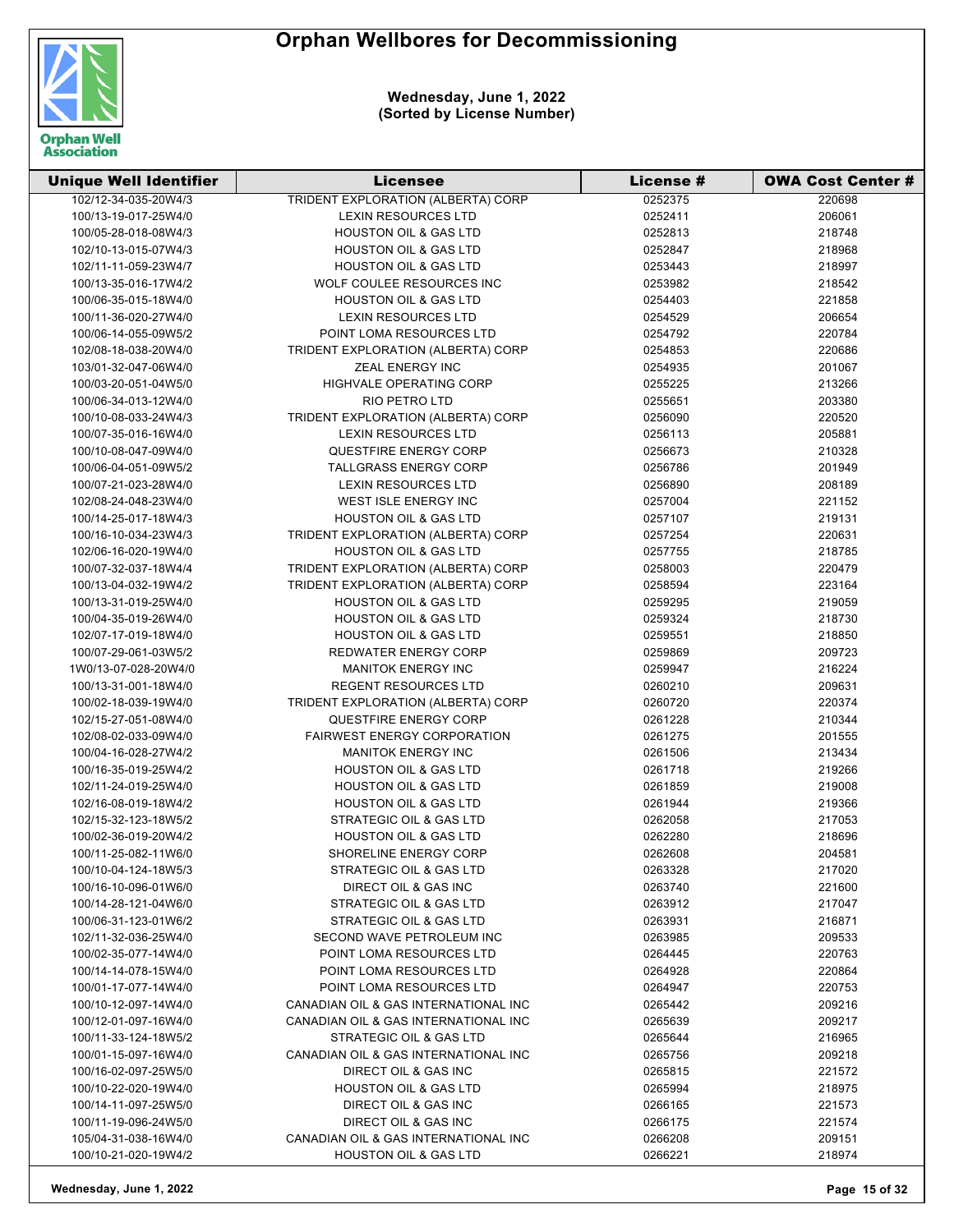

| <b>Unique Well Identifier</b> | <b>Licensee</b>                    | License # | <b>OWA Cost Center #</b> |
|-------------------------------|------------------------------------|-----------|--------------------------|
| 100/09-03-096-24W5/0          | <b>DIRECT OIL &amp; GAS INC</b>    | 0266776   | 221575                   |
| 100/03-16-096-24W5/0          | DIRECT OIL & GAS INC               | 0267354   | 221576                   |
| 100/15-16-027-09W4/0          | <b>CORINTHIAN OIL CORP</b>         | 0267954   | 215485                   |
| 100/04-36-122-22W5/3          | <b>STRATEGIC OIL &amp; GAS LTD</b> | 0267981   | 216870                   |
| 102/07-32-080-06W6/0          | <b>TERRA ENERGY CORP</b>           | 0268122   | 219471                   |
| 100/05-19-055-20W4/0          | REDWATER ENERGY CORP               | 0268497   | 209693                   |
| 100/09-27-024-28W4/0          | <b>MANITOK ENERGY INC</b>          | 0268548   | 213368                   |
| 102/01-12-055-04W4/0          | <b>QUESTFIRE ENERGY CORP</b>       | 0268603   | 210347                   |
| 100/07-12-055-04W4/0          | QUESTFIRE ENERGY CORP              | 0268647   | 210348                   |
| 100/01-34-024-28W4/0          | <b>MANITOK ENERGY INC</b>          | 0268706   | 213369                   |
| 102/07-03-059-19W4/0          | <b>HOUSTON OIL &amp; GAS LTD</b>   | 0269215   | 218842                   |
| 102/11-17-124-19W5/0          | STRATEGIC OIL & GAS LTD            | 0269256   | 216869                   |
| 100/16-20-124-18W5/0          | STRATEGIC OIL & GAS LTD            | 0269280   | 216868                   |
| 100/16-22-011-03W4/0          | <b>BLAZE ENERGY LTD</b>            | 0270049   | 215719                   |
| 100/16-09-034-21W4/5          | TRIDENT EXPLORATION (ALBERTA) CORP | 0270217   | 220628                   |
| 100/16-20-020-19W4/3          | <b>HOUSTON OIL &amp; GAS LTD</b>   | 0271159   | 219224                   |
| 102/10-12-042-04W4/2          | TRIDENT EXPLORATION (ALBERTA) CORP | 0271301   | 220286                   |
| 100/10-18-034-19W4/2          | TRIDENT EXPLORATION (ALBERTA) CORP | 0271408   | 220285                   |
| 100/16-23-077-26W5/0          | SHORELINE ENERGY CORP              | 0271411   | 204553                   |
| 100/03-19-038-21W4/3          | TRIDENT EXPLORATION (ALBERTA) CORP | 0271577   | 220262                   |
| 100/12-19-070-24W5/0          | QUESTFIRE ENERGY CORP              | 0272509   | 210368                   |
| 100/05-22-061-23W4/4          | HOUSTON OIL & GAS LTD              | 0272625   | 218747                   |
| 100/03-04-027-08W4/0          | <b>CORINTHIAN OIL CORP</b>         | 0272752   | 215489                   |
| 100/10-22-059-20W4/0          | <b>HOUSTON OIL &amp; GAS LTD</b>   | 0273127   | 218976                   |
| 100/12-31-061-06W5/5          | TRIDENT EXPLORATION (ALBERTA) CORP | 0273498   | 220555                   |
| 102/08-17-038-20W4/0          | <b>CHALLENGER DEVELOPMENT CORP</b> | 0274006   | 216300                   |
| 100/06-35-038-20W4/0          | CHALLENGER DEVELOPMENT CORP        | 0274007   | 216295                   |
| 102/08-08-038-20W4/0          | CHALLENGER DEVELOPMENT CORP        | 0274009   | 216298                   |
| 100/08-08-018-25W4/0          | <b>HOUSTON OIL &amp; GAS LTD</b>   | 0274205   | 218877                   |
| 100/10-10-062-06W5/0          | TRIDENT EXPLORATION (ALBERTA) CORP | 0274250   | 223165                   |
| 100/04-19-020-19W4/2          | <b>HOUSTON OIL &amp; GAS LTD</b>   | 0274727   | 218722                   |
| 100/10-01-020-20W4/2          | <b>HOUSTON OIL &amp; GAS LTD</b>   | 0274731   | 218955                   |
| 100/12-29-020-19W4/0          | <b>HOUSTON OIL &amp; GAS LTD</b>   | 0274733   | 219030                   |
| 100/15-34-038-20W4/2          | TRIDENT EXPLORATION (ALBERTA) CORP | 0274762   | 220623                   |
| 103/14-06-030-23W4/0          | <b>LEXIN RESOURCES LTD</b>         | 0274805   | 206806                   |
| 100/05-09-019-27W4/0          | <b>LEXIN RESOURCES LTD</b>         | 0274821   | 206431                   |
| 100/08-27-017-20W4/2          | <b>HOUSTON OIL &amp; GAS LTD</b>   | 0274947   | 219678                   |
| 100/10-35-034-21W4/2          | TRIDENT EXPLORATION (ALBERTA) CORP | 0275465   | 218389                   |
| 100/14-17-095-01W6/0          | <b>MANITOK ENERGY INC</b>          | 0275678   | 221882                   |
| 100/08-08-095-01W6/0          | <b>MANITOK ENERGY INC</b>          | 0275679   | 221881                   |
| 100/10-04-006-29W4/0          | LGX OIL + GAS INC                  | 0275921   | 209470                   |
| 100/06-07-095-01W6/0          | <b>MANITOK ENERGY INC</b>          | 0275968   | 221886                   |
| 100/12-30-038-21W4/3          | TRIDENT EXPLORATION (ALBERTA) CORP | 0276082   | 220225                   |
| 100/16-21-059-20W4/0          | <b>HOUSTON OIL &amp; GAS LTD</b>   | 0276172   | 219227                   |
| 103/10-08-039-25W4/0          | QUESTFIRE ENERGY CORP              | 0276387   | 210295                   |
| 100/08-04-019-27W4/0          | <b>LEXIN RESOURCES LTD</b>         | 0276919   | 206418                   |
| 100/16-23-095-25W5/0          | DIRECT OIL & GAS INC               | 0276932   | 221577                   |
| 100/11-11-095-25W5/0          | DIRECT OIL & GAS INC               | 0276951   | 221578                   |
| 102/06-12-046-24W4/2          | TRIDENT EXPLORATION (ALBERTA) CORP | 0277650   | 220680                   |
| 100/07-01-046-24W4/0          | TRIDENT EXPLORATION (ALBERTA) CORP | 0277691   | 220460                   |
| 100/08-17-095-23W5/0          | DIRECT OIL & GAS INC               | 0277721   | 221579                   |
| 100/09-10-070-25W5/0          | <b>QUESTFIRE ENERGY CORP</b>       | 0277725   | 210371                   |
| 100/08-24-097-01W6/2          | DIRECT OIL & GAS INC               | 0277930   | 221560                   |
| 100/14-11-096-01W6/0          | DIRECT OIL & GAS INC               | 0278081   | 221580                   |
| 100/16-03-097-25W5/0          | DIRECT OIL & GAS INC               | 0278091   | 221581                   |
| 100/06-35-016-22W4/2          | <b>LEXIN RESOURCES LTD</b>         | 0278130   | 205893                   |
| 102/08-22-019-29W4/0          | LEXIN RESOURCES LTD                | 0278840   | 206498                   |
| 100/11-20-077-14W4/2          | POINT LOMA RESOURCES LTD           | 0279001   | 220842                   |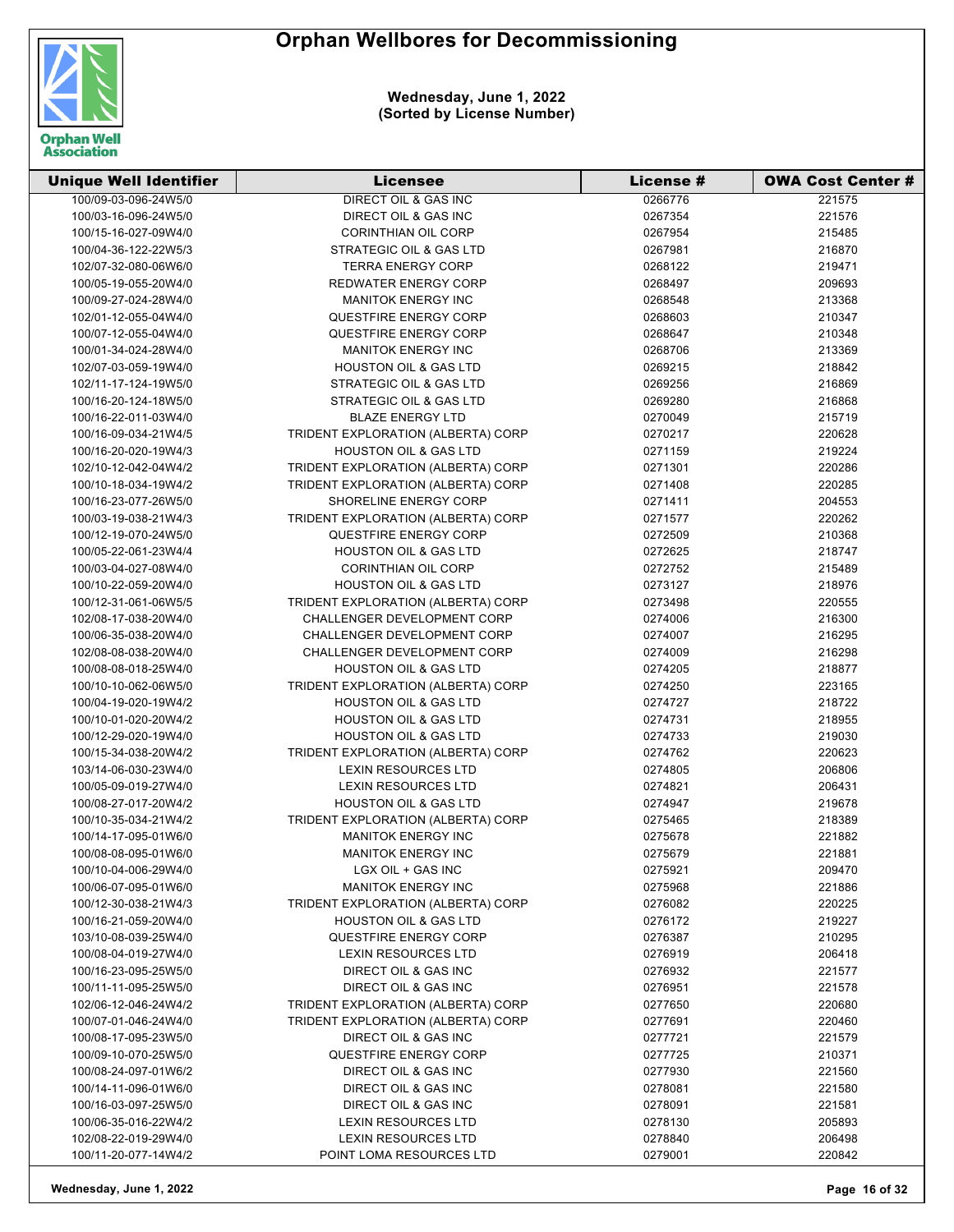

| <b>Unique Well Identifier</b> | <b>Licensee</b>                      | License # | <b>OWA Cost Center #</b> |
|-------------------------------|--------------------------------------|-----------|--------------------------|
| 100/03-32-095-03W6/0          | DIRECT OIL & GAS INC                 | 0280832   | 221582                   |
| 100/13-14-059-20W4/0          | <b>HOUSTON OIL &amp; GAS LTD</b>     | 0280978   | 219046                   |
| 102/02-16-037-20W4/0          | <b>CHALLENGER DEVELOPMENT CORP</b>   | 0281008   | 216278                   |
| 100/10-10-028-22W4/2          | <b>MANITOK ENERGY INC</b>            | 0281624   | 213426                   |
| 100/11-32-120-20W5/0          | STRATEGIC OIL & GAS LTD              | 0281883   | 217036                   |
| 100/11-16-100-08W6/0          | <b>MANITOK ENERGY INC</b>            | 0281949   | 221827                   |
| 100/10-33-047-08W4/0          | <b>QUESTFIRE ENERGY CORP</b>         | 0282061   | 214024                   |
| 100/04-25-047-08W4/0          | QUESTFIRE ENERGY CORP                | 0282068   | 214018                   |
| 100/06-19-047-08W4/2          | QUESTFIRE ENERGY CORP                | 0282077   | 214013                   |
| 100/14-23-047-08W4/0          | QUESTFIRE ENERGY CORP                | 0282078   | 214017                   |
| 100/15-27-120-20W5/0          | STRATEGIC OIL & GAS LTD              | 0282308   | 217051                   |
| 100/01-01-020-20W4/2          | <b>HOUSTON OIL &amp; GAS LTD</b>     | 0282519   | 219269                   |
| 100/15-25-019-20W4/3          | <b>HOUSTON OIL &amp; GAS LTD</b>     | 0282521   | 219166                   |
| 100/01-17-037-08W4/0          | <b>FAIRWEST ENERGY CORPORATION</b>   | 0283064   | 201604                   |
| 100/16-06-008-08W4/0          | <b>MANITOK ENERGY INC</b>            | 0283152   | 214229                   |
| 100/06-06-051-07W4/0          | <b>QUESTFIRE ENERGY CORP</b>         | 0283579   | 216581                   |
| 100/06-10-027-08W4/0          | <b>CORINTHIAN OIL CORP</b>           | 0283591   | 215492                   |
| 100/06-12-095-02W6/0          | <b>MANITOK ENERGY INC</b>            | 0283957   | 221880                   |
| 100/14-23-064-14W4/0          | INCIPIENT EXPLORATION LTD            | 0284494   | 216335                   |
| 100/12-15-035-11W4/3          | <b>GOODLAND ENERGY LTD</b>           | 0284500   | 208896                   |
| 100/10-13-064-14W4/0          | INCIPIENT EXPLORATION LTD            | 0284630   | 216312                   |
| 103/06-13-019-20W4/0          | <b>HOUSTON OIL &amp; GAS LTD</b>     | 0284828   | 218775                   |
| 100/07-24-018-26W4/0          | <b>LEXIN RESOURCES LTD</b>           | 0284851   | 206293                   |
| 100/06-27-059-22W4/2          | <b>HOUSTON OIL &amp; GAS LTD</b>     | 0285531   | 218816                   |
| 100/14-04-027-08W4/0          | <b>CORINTHIAN OIL CORP</b>           | 0285617   | 215493                   |
| 100/12-02-034-17W4/0          | CHALLENGER DEVELOPMENT CORP          | 0286506   | 216318                   |
| 100/04-02-019-26W4/0          | <b>LEXIN RESOURCES LTD</b>           | 0286654   | 206397                   |
| 100/12-32-022-27W4/0          | LEXIN RESOURCES LTD                  | 0286773   | 206762                   |
| 100/11-07-063-08W5/2          | TRIDENT EXPLORATION (ALBERTA) CORP   | 0286789   | 223166                   |
| 100/11-20-005-09W4/0          | <b>SCOLLARD ENERGY LTD</b>           | 0286879   | 210245                   |
| 100/06-05-006-10W4/0          | <b>SCOLLARD ENERGY LTD</b>           | 0286881   | 210246                   |
| 102/06-10-006-10W4/0          | <b>SCOLLARD ENERGY LTD</b>           | 0286938   | 210247                   |
| 100/09-10-003-05W4/0          | <b>REGENT RESOURCES LTD</b>          | 0287833   | 210886                   |
| 100/10-11-059-20W4/0          | <b>HOUSTON OIL &amp; GAS LTD</b>     | 0287950   | 218967                   |
| 103/04-01-039-20W4/0          | CHALLENGER DEVELOPMENT CORP          | 0288377   | 216284                   |
| 100/01-07-038-20W4/0          | <b>CHALLENGER DEVELOPMENT CORP</b>   | 0288400   | 216273                   |
| 100/09-19-047-07W4/2          | QUESTFIRE ENERGY CORP                | 0288435   | 213989                   |
| 100/06-20-007-01W5/0          | <b>LEXIN RESOURCES LTD</b>           | 0288488   | 206838                   |
| 100/04-14-038-23W4/2          | TRIDENT EXPLORATION (ALBERTA) CORP   | 0288747   | 220411                   |
| 100/16-25-017-20W4/0          | <b>HOUSTON OIL &amp; GAS LTD</b>     | 0288993   | 219684                   |
| 100/12-19-046-07W4/2          | QUESTFIRE ENERGY CORP                | 0289048   | 213966                   |
| 100/14-14-064-14W4/0          | INCIPIENT EXPLORATION LTD            | 0289349   | 216302                   |
| 100/05-27-066-11W5/0          | TRIDENT EXPLORATION (ALBERTA) CORP   | 0289832   | 223224                   |
| 100/07-27-066-11W5/0          | TRIDENT EXPLORATION (ALBERTA) CORP   | 0289833   | 223225                   |
| 100/13-27-066-11W5/0          | TRIDENT EXPLORATION (ALBERTA) CORP   | 0289834   | 223226                   |
| 100/15-27-066-11W5/0          | TRIDENT EXPLORATION (ALBERTA) CORP   | 0289835   | 223227                   |
| 102/14-07-017-18W4/2          | <b>HOUSTON OIL &amp; GAS LTD</b>     | 0289922   | 221854                   |
| 100/04-10-004-05W4/0          | LGX OIL + GAS INC                    | 0289973   | 211527                   |
| 103/14-06-017-18W4/0          | <b>HOUSTON OIL &amp; GAS LTD</b>     | 0290336   | 221853                   |
| 100/08-19-036-17W4/0          | CANADIAN OIL & GAS INTERNATIONAL INC | 0290688   | 211091                   |
| 100/01-03-041-17W4/3          | TRIDENT EXPLORATION (ALBERTA) CORP   | 0290920   | 220333                   |
| 100/03-02-047-21W4/2          | WEST ISLE ENERGY INC                 | 0291071   | 221153                   |
| 100/04-09-050-23W4/0          | WEST ISLE ENERGY INC                 | 0291073   | 221154                   |
| 100/10-02-065-20W5/2          | GOLDENROD RESOURCES INC              | 0291170   | 201244                   |
| 103/11-27-066-11W5/0          | TRIDENT EXPLORATION (ALBERTA) CORP   | 0291415   | 223228                   |
| 100/14-03-017-18W4/2          | <b>HOUSTON OIL &amp; GAS LTD</b>     | 0292245   | 219070                   |
| 100/12-31-020-23W4/0          | <b>HOUSTON OIL &amp; GAS LTD</b>     | 0292401   | 219032                   |
| 100/07-14-028-21W4/0          | <b>MANITOK ENERGY INC</b>            | 0292534   | 213414                   |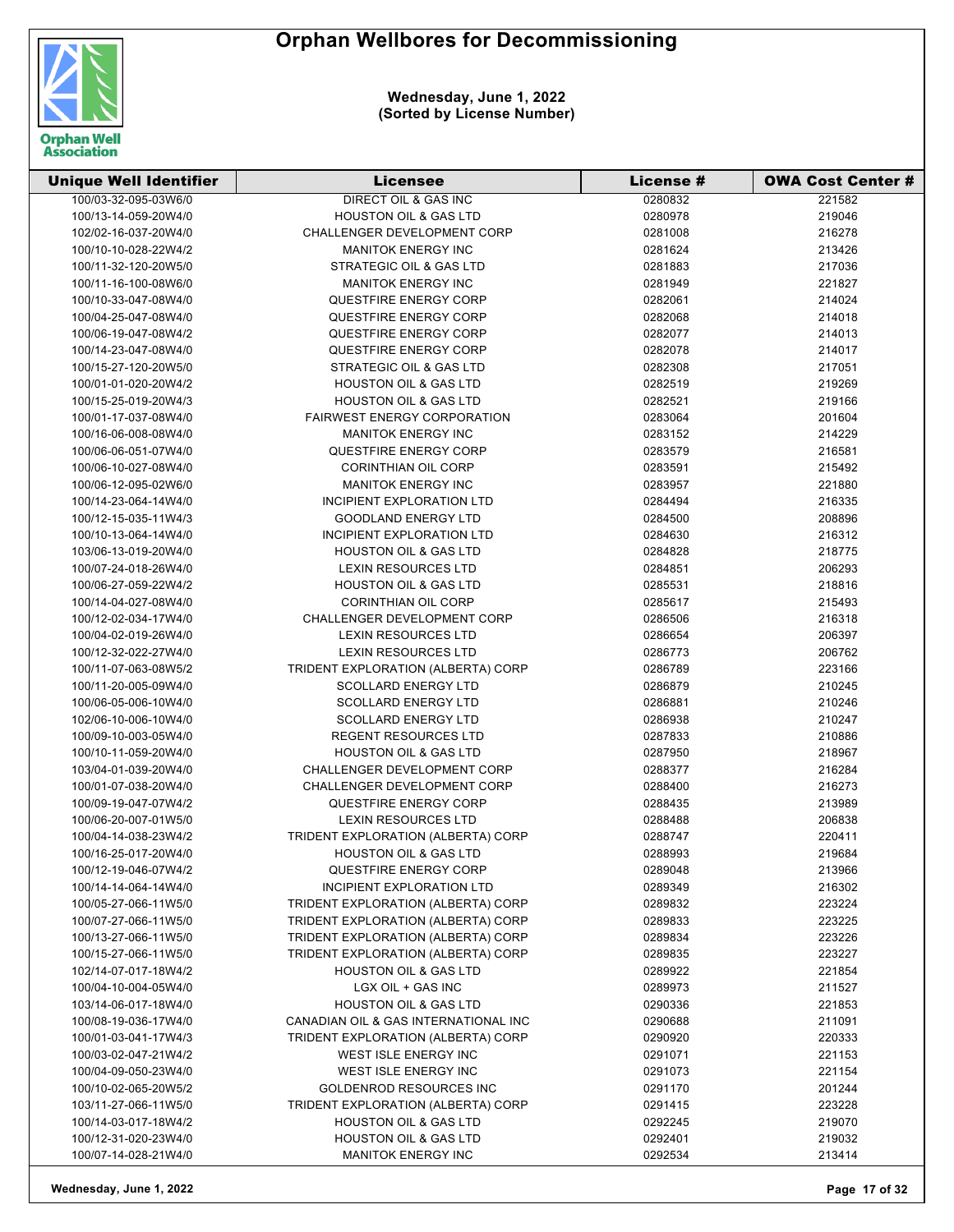

| <b>Unique Well Identifier</b> | Licensee                             | <b>License #</b> | <b>OWA Cost Center #</b> |
|-------------------------------|--------------------------------------|------------------|--------------------------|
| 100/09-16-047-21W4/2          | <b>WEST ISLE ENERGY INC</b>          | 0292683          | 221155                   |
| 100/13-12-049-23W4/0          | WEST ISLE ENERGY INC                 | 0292907          | 221156                   |
| 100/13-24-012-02W5/0          | <b>LEXIN RESOURCES LTD</b>           | 0293621          | 206850                   |
| 100/12-25-012-02W5/0          | <b>LEXIN RESOURCES LTD</b>           | 0293624          | 206853                   |
| 100/14-24-066-12W5/0          | TRIDENT EXPLORATION (ALBERTA) CORP   | 0293779          | 223167                   |
| 100/10-23-078-02W6/0          | HANNA OIL & GAS COMPANY - CANADA ULC | 0293838          | 209393                   |
| 100/10-09-020-20W4/2          | <b>HOUSTON OIL &amp; GAS LTD</b>     | 0293956          | 218965                   |
| 100/02-16-020-20W4/3          | <b>HOUSTON OIL &amp; GAS LTD</b>     | 0293968          | 218684                   |
| 100/05-07-020-20W4/2          | <b>HOUSTON OIL &amp; GAS LTD</b>     | 0294205          | 218738                   |
| 100/16-06-033-16W4/2          | TRIDENT EXPLORATION (ALBERTA) CORP   | 0294280          | 223168                   |
| 100/15-34-060-27W4/0          | <b>REDWATER ENERGY CORP</b>          | 0294514          | 209716                   |
| 102/09-13-061-01W5/0          | TRIDENT EXPLORATION (ALBERTA) CORP   | 0294778          | 223169                   |
| 100/10-12-028-21W4/2          | <b>MANITOK ENERGY INC</b>            | 0294971          | 216222                   |
| 100/01-35-060-05W5/0          | TRIDENT EXPLORATION (ALBERTA) CORP   | 0295073          | 220362                   |
| 100/11-25-060-05W5/2          | TRIDENT EXPLORATION (ALBERTA) CORP   | 0295397          | 223235                   |
| 102/05-13-028-21W4/0          | <b>MANITOK ENERGY INC</b>            | 0295543          | 216215                   |
| 100/13-16-021-27W4/0          | LEXIN RESOURCES LTD                  | 0295592          | 206723                   |
| 100/08-16-015-24W4/0          | <b>LEXIN RESOURCES LTD</b>           | 0295928          | 205842                   |
| 100/16-35-082-12W6/0          | SECOND WAVE PETROLEUM INC            | 0296919          | 209543                   |
| 100/15-24-012-02W5/0          | <b>LEXIN RESOURCES LTD</b>           | 0297163          | 206851                   |
| 100/08-26-012-02W5/0          | <b>LEXIN RESOURCES LTD</b>           | 0297164          | 206854                   |
| 100/04-02-048-22W4/0          | SECOND WAVE PETROLEUM INC            | 0297198          | 209538                   |
| 100/08-25-060-01W5/0          | SEQUOIA RESOURCES CORP               | 0297778          | 214911                   |
| 100/01-35-016-29W4/0          | <b>LEXIN RESOURCES LTD</b>           | 0298211          | 206003                   |
| 100/16-18-061-08W4/5          | CHALLENGER DEVELOPMENT CORP          | 0298365          | 216303                   |
| 100/04-17-035-22W4/0          | TRIDENT EXPLORATION (ALBERTA) CORP   | 0298416          | 220413                   |
| 102/03-18-110-09W6/0          | STETSON OIL & GAS LTD                | 0298443          | 203369                   |
| 102/10-05-079-14W4/2          | POINT LOMA RESOURCES LTD             | 0299700          | 220821                   |
| 102/09-02-108-04W6/0          | <b>TERRA ENERGY CORP</b>             | 0299978          | 203950                   |
| 102/05-08-039-26W4/0          | CANADIAN OIL & GAS INTERNATIONAL INC | 0300074          | 213303                   |
| 102/08-03-012-20W4/0          | <b>HOUSTON OIL &amp; GAS LTD</b>     | 0300218          | 218943                   |
| 100/14-16-102-05W6/0          | CALVER RESOURCES INC                 | 0300238          | 202249                   |
| 100/16-15-012-17W4/5          | LGX OIL + GAS INC                    | 0300486          | 221868                   |
| 100/06-14-079-15W4/2          | POINT LOMA RESOURCES LTD             | 0300693          | 220785                   |
| 100/05-31-038-26W4/0          | CANADIAN OIL & GAS INTERNATIONAL INC | 0301027          | 213280                   |
| 100/08-14-050-17W4/0          | SEQUOIA RESOURCES CORP               | 0301802          | 214914                   |
| 100/14-06-019-25W4/0          | <b>LEXIN RESOURCES LTD</b>           | 0302676          | 206396                   |
| 100/05-13-118-02W6/0          | STRATEGIC OIL & GAS LTD              | 0302818          | 216866                   |
| 100/06-36-060-05W5/0          | TRIDENT EXPLORATION (ALBERTA) CORP   | 0303126          | 223170                   |
| 100/14-32-015-23W4/0          | <b>LEXIN RESOURCES LTD</b>           | 0303260          | 205833                   |
| 100/09-33-028-21W4/0          | <b>MANITOK ENERGY INC</b>            | 0303307          | 216225                   |
| 100/16-22-085-10W5/2          | <b>BORDER PETROLEUM LIMITED</b>      | 0303386          | 214196                   |
| 102/15-23-118-04W6/0          | SECOND WAVE PETROLEUM INC            | 0303491          | 209546                   |
| 100/15-15-019-29W4/0          | <b>LEXIN RESOURCES LTD</b>           | 0303572          | 206494                   |
| 100/04-12-039-27W4/0          | CANADIAN OIL & GAS INTERNATIONAL INC | 0303819          | 213334                   |
| 102/04-34-080-06W6/0          | <b>TERRA ENERGY CORP</b>             | 0304255          | 205215                   |
| 100/07-30-016-22W4/2          | <b>LEXIN RESOURCES LTD</b>           | 0304965          | 205892                   |
| 100/03-15-045-25W4/3          | ARTISAN ENERGY CORPORATION           | 0305136          | 221592                   |
| 100/16-12-020-23W4/2          | <b>HOUSTON OIL &amp; GAS LTD</b>     | 0305267          | 219201                   |
| 100/08-35-062-27W4/0          | SEQUOIA RESOURCES CORP               | 0305351          | 214919                   |
| 102/15-34-060-27W4/0          | <b>REDWATER ENERGY CORP</b>          | 0305414          | 209717                   |
| 100/08-26-020-23W4/0          | <b>HOUSTON OIL &amp; GAS LTD</b>     | 0305442          | 218916                   |
| 100/16-02-118-02W6/0          | STRATEGIC OIL & GAS LTD              | 0305623          | 216865                   |
| 100/13-15-020-20W4/2          | <b>HOUSTON OIL &amp; GAS LTD</b>     | 0305944          | 219048                   |
| 102/03-19-038-21W4/0          | TRIDENT EXPLORATION (ALBERTA) CORP   | 0305974          | 220263                   |
| 100/11-01-014-19W4/3          | <b>HOUSTON OIL &amp; GAS LTD</b>     | 0306067          | 218987                   |
| 100/11-23-018-24W4/0          | <b>LEXIN RESOURCES LTD</b>           | 0306246          | 209610                   |
| 100/14-12-049-27W4/0          | TRIDENT EXPLORATION (ALBERTA) CORP   | 0306504          | 220594                   |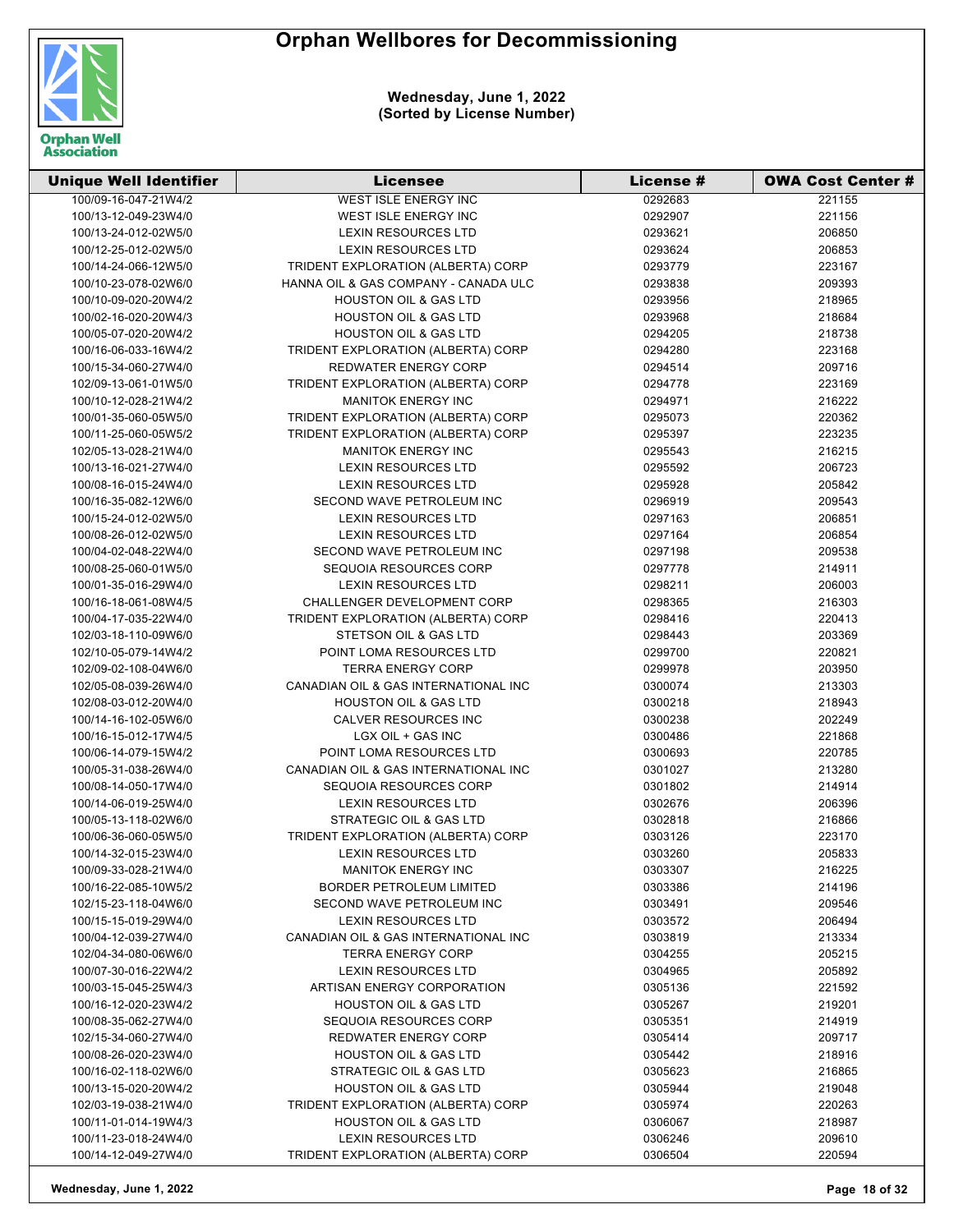

| <b>Unique Well Identifier</b> | <b>Licensee</b>                    | License # | <b>OWA Cost Center #</b> |
|-------------------------------|------------------------------------|-----------|--------------------------|
| 100/16-03-020-20W4/2          | <b>HOUSTON OIL &amp; GAS LTD</b>   | 0306505   | 219179                   |
| 100/02-18-020-22W4/2          | <b>HOUSTON OIL &amp; GAS LTD</b>   | 0306568   | 218685                   |
| 100/03-03-055-09W4/0          | QUESTFIRE ENERGY CORP              | 0306633   | 210349                   |
| 100/12-24-020-23W4/0          | <b>HOUSTON OIL &amp; GAS LTD</b>   | 0306902   | 219026                   |
| 100/13-04-047-24W4/0          | TRIDENT EXPLORATION (ALBERTA) CORP | 0307099   | 220560                   |
| 100/14-16-038-22W4/3          | TRIDENT EXPLORATION (ALBERTA) CORP | 0307905   | 220599                   |
| 100/08-10-041-05W4/0          | <b>BOW RIVER ENERGY LTD</b>        | 0307925   | 221403                   |
| 100/10-02-041-05W4/0          | <b>BOW RIVER ENERGY LTD</b>        | 0307946   | 221355                   |
| 100/13-12-041-06W4/0          | <b>BOW RIVER ENERGY LTD</b>        | 0307952   | 221374                   |
| 102/11-13-041-06W4/0          | <b>BOW RIVER ENERGY LTD</b>        | 0307955   | 221363                   |
| 100/15-31-041-05W4/0          | <b>BOW RIVER ENERGY LTD</b>        | 0308088   | 221384                   |
| 100/13-05-033-21W4/2          | TRIDENT EXPLORATION (ALBERTA) CORP | 0308183   | 223171                   |
| 102/16-27-049-08W5/0          | <b>MANITOK ENERGY INC</b>          | 0308711   | 213506                   |
| 100/10-23-084-10W6/0          | NORTHPOINT RESOURCES LTD           | 0308836   | 220830                   |
| 100/04-22-049-22W4/2          | WEST ISLE ENERGY INC               | 0308938   | 221157                   |
| 102/07-36-031-29W4/2          | TRIDENT EXPLORATION (ALBERTA) CORP | 0309028   | 220282                   |
| 100/06-24-019-19W4/2          | <b>HOUSTON OIL &amp; GAS LTD</b>   | 0309083   | 221724                   |
| 102/10-23-044-25W4/2          | <b>ESSEX OIL CORPORATION</b>       | 0309492   | 216650                   |
| 100/05-30-016-16W4/0          | <b>LEXIN RESOURCES LTD</b>         | 0310259   | 205880                   |
| 100/01-15-014-19W4/0          | <b>HOUSTON OIL &amp; GAS LTD</b>   | 0310417   | 221874                   |
| 100/10-19-030-25W4/0          | TRIDENT EXPLORATION (ALBERTA) CORP | 0310705   | 220525                   |
| 100/05-03-056-19W4/2          | <b>REDWATER ENERGY CORP</b>        | 0310709   | 209704                   |
| 100/16-04-062-06W5/0          | TRIDENT EXPLORATION (ALBERTA) CORP | 0311035   | 223172                   |
| 102/11-33-075-14W5/0          | CANADIAN ROCKIES PETROLEUM CORP    | 0311124   | 201167                   |
| 102/16-26-060-05W5/0          | TRIDENT EXPLORATION (ALBERTA) CORP | 0311148   | 223236                   |
| 100/10-11-051-17W4/0          | SEQUOIA RESOURCES CORP             | 0311345   | 215102                   |
| 102/12-34-050-16W4/0          | SEQUOIA RESOURCES CORP             | 0311498   | 214924                   |
| 100/14-23-019-19W4/2          | <b>HOUSTON OIL &amp; GAS LTD</b>   | 0311508   | 219126                   |
| 100/03-33-080-06W6/0          | <b>TERRA ENERGY CORP</b>           | 0311513   | 205214                   |
| 100/16-22-019-19W4/2          | <b>HOUSTON OIL &amp; GAS LTD</b>   | 0311695   | 219231                   |
| 102/08-24-019-19W4/2          | <b>HOUSTON OIL &amp; GAS LTD</b>   | 0311697   | 221851                   |
| 100/16-23-019-19W4/2          | <b>HOUSTON OIL &amp; GAS LTD</b>   | 0311729   | 219232                   |
| 100/14-24-019-19W4/2          | <b>HOUSTON OIL &amp; GAS LTD</b>   | 0311730   | 221855                   |
| 100/06-35-019-19W4/2          | <b>HOUSTON OIL &amp; GAS LTD</b>   | 0311731   | 221849                   |
| 105/04-26-040-12W4/0          | <b>TALLGRASS ENERGY CORP</b>       | 0311807   | 201886                   |
| 100/04-12-016-18W4/2          | <b>HOUSTON OIL &amp; GAS LTD</b>   | 0311814   | 221846                   |
| 100/13-12-034-29W4/3          | TRIDENT EXPLORATION (ALBERTA) CORP | 0311820   | 220572                   |
| 100/01-29-007-01W5/4          | <b>LEXIN RESOURCES LTD</b>         | 0311983   | 206839                   |
| 100/06-07-019-18W4/2          | <b>HOUSTON OIL &amp; GAS LTD</b>   | 0312104   | 219298                   |
| 100/06-23-032-19W4/0          | TRIDENT EXPLORATION (ALBERTA) CORP | 0312148   | 218356                   |
| 100/04-11-018-24W4/0          | <b>LEXIN RESOURCES LTD</b>         | 0312492   | 206221                   |
| 100/15-29-046-24W4/0          | TRIDENT EXPLORATION (ALBERTA) CORP | 0312557   | 220619                   |
| 100/08-07-019-18W4/2          | <b>HOUSTON OIL &amp; GAS LTD</b>   | 0313033   | 218875                   |
| 100/16-07-019-18W4/2          | <b>HOUSTON OIL &amp; GAS LTD</b>   | 0313038   | 219189                   |
| 100/10-06-047-04W4/2          | PETRO BUYERS INC                   | 0313168   | 216309                   |
| 100/13-20-049-22W4/0          | WEST ISLE ENERGY INC               | 0313375   | 221159                   |
| 102/16-22-036-04W5/0          | REGENT RESOURCES LTD               | 0313823   | 209634                   |
| 102/04-04-017-10W4/0          | CANYON OIL & GAS CORPORATION       | 0313885   | 219466                   |
| 100/14-09-017-10W4/0          | CANYON OIL & GAS CORPORATION       | 0313888   | 219470                   |
| 102/06-20-016-17W4/2          | <b>HOUSTON OIL &amp; GAS LTD</b>   | 0314031   | 221871                   |
| 100/03-24-032-27W4/2          | TRIDENT EXPLORATION (ALBERTA) CORP | 0314035   | 220393                   |
| 100/07-12-049-23W4/0          | WEST ISLE ENERGY INC               | 0314202   | 221160                   |
| 100/07-08-033-24W4/3          | TRIDENT EXPLORATION (ALBERTA) CORP | 0314455   | 220465                   |
| 100/09-35-048-23W4/2          | WEST ISLE ENERGY INC               | 0314529   | 221161                   |
| 100/10-33-034-17W4/0          | TRIDENT EXPLORATION (ALBERTA) CORP | 0314752   | 213190                   |
| 100/13-25-030-18W4/0          | TRIDENT EXPLORATION (ALBERTA) CORP | 0314836   | 220576                   |
| 100/14-19-016-16W4/0          | <b>LEXIN RESOURCES LTD</b>         | 0315014   | 205879                   |
| 100/02-20-047-23W4/0          | TRIDENT EXPLORATION (ALBERTA) CORP | 0315050   | 220376                   |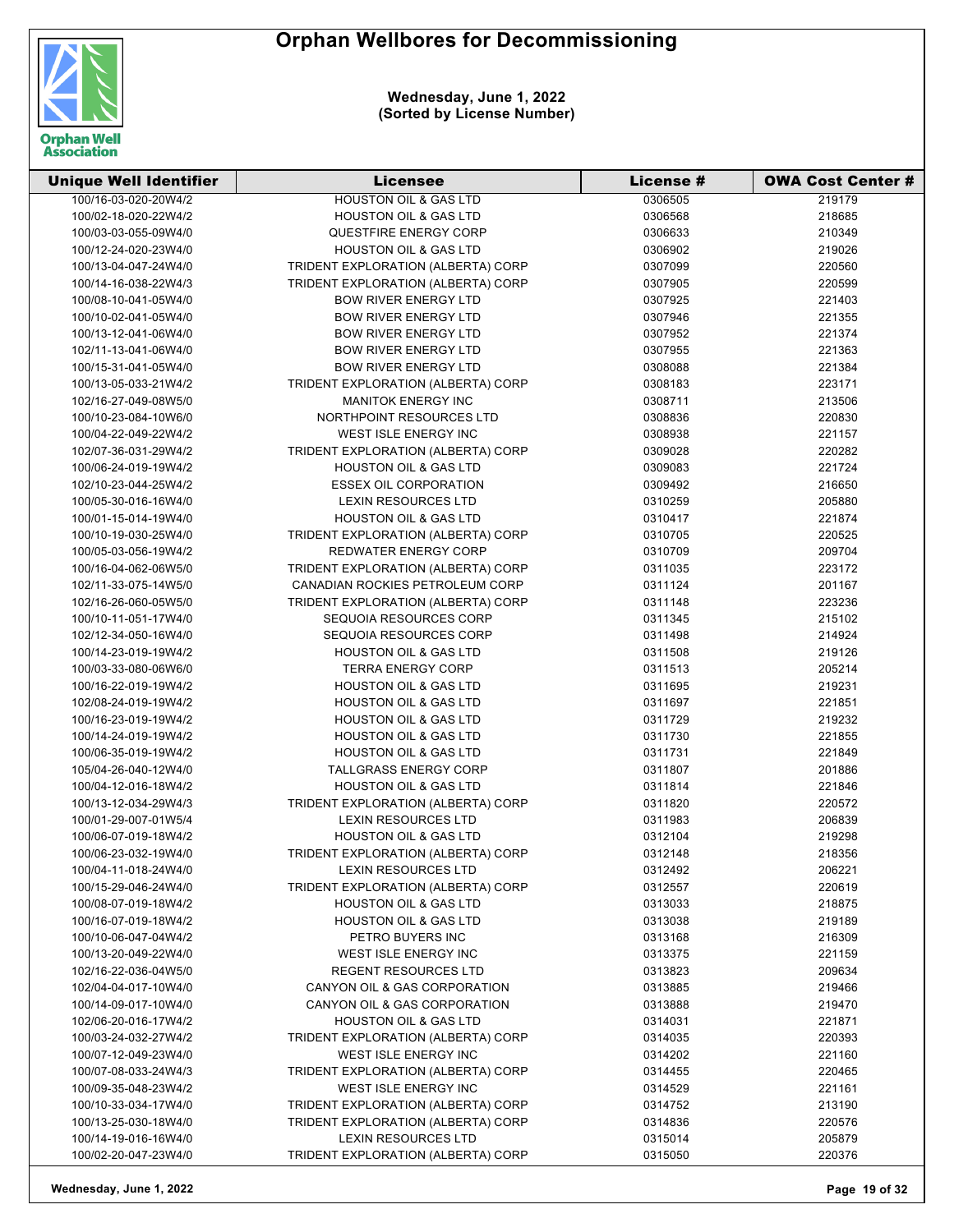

| <b>Unique Well Identifier</b> | Licensee                             | License # | <b>OWA Cost Center #</b> |
|-------------------------------|--------------------------------------|-----------|--------------------------|
| 100/13-20-045-26W4/0          | TRIDENT EXPLORATION (ALBERTA) CORP   | 0315144   | 220575                   |
| 100/13-03-063-06W5/2          | TRIDENT EXPLORATION (ALBERTA) CORP   | 0315245   | 223250                   |
| 100/16-26-035-04W4/0          | <b>FAIRWEST ENERGY CORPORATION</b>   | 0315327   | 201601                   |
| 100/08-13-012-02W5/0          | <b>LEXIN RESOURCES LTD</b>           | 0315397   | 208198                   |
| 100/04-30-031-18W4/3          | TRIDENT EXPLORATION (ALBERTA) CORP   | 0315575   | 220420                   |
| 100/02-12-016-21W4/0          | <b>LEXIN RESOURCES LTD</b>           | 0315602   | 205888                   |
| 102/01-05-085-10W6/0          | SUMMERFIELD ENERGY INC               | 0315645   | 205207                   |
| 100/12-35-058-20W4/3          | <b>HOUSTON OIL &amp; GAS LTD</b>     | 0315827   | 219035                   |
| 100/03-30-037-21W4/2          | CANADIAN OIL & GAS INTERNATIONAL INC | 0316300   | 211101                   |
| 100/13-03-097-11W6/0          | DIRECT OIL & GAS INC                 | 0316685   | 221583                   |
| 100/14-11-019-19W4/2          | <b>HOUSTON OIL &amp; GAS LTD</b>     | 0316691   | 218300                   |
| 100/08-13-019-19W4/2          | <b>HOUSTON OIL &amp; GAS LTD</b>     | 0316707   | 221850                   |
| 100/14-12-019-19W4/2          | <b>HOUSTON OIL &amp; GAS LTD</b>     | 0316712   | 218301                   |
| 100/16-13-019-19W4/2          | <b>HOUSTON OIL &amp; GAS LTD</b>     | 0316724   | 221856                   |
| 100/08-14-019-19W4/2          | <b>HOUSTON OIL &amp; GAS LTD</b>     | 0316815   | 218890                   |
| 102/04-35-053-14W4/0          | CANADIAN COYOTE ENERGY LTD           | 0316836   | 205614                   |
| 102/09-14-015-07W4/0          | <b>HOUSTON OIL &amp; GAS LTD</b>     | 0316983   | 218945                   |
| 100/15-30-028-27W4/0          | <b>MANITOK ENERGY INC</b>            | 0317240   | 213435                   |
| 100/05-07-026-08W4/0          | <b>CORINTHIAN OIL CORP</b>           | 0318019   | 215499                   |
| 100/05-13-052-13W4/0          | CANADIAN COYOTE ENERGY LTD           | 0318177   | 205599                   |
| 100/14-23-056-12W5/2          | POINT LOMA RESOURCES LTD             | 0318413   | 220866                   |
| 100/12-19-066-17W4/2          | <b>MANITOK ENERGY INC</b>            | 0318662   | 213459                   |
| 100/05-29-047-21W4/0          | WEST ISLE ENERGY INC                 | 0318818   | 221165                   |
| 100/13-11-010-16W4/0          | NEO EXPLORATION INC                  | 0318914   | 203079                   |
| 100/14-01-010-16W4/0          | <b>NEO EXPLORATION INC</b>           | 0318993   | 203072                   |
| 100/04-17-067-04W6/3          | <b>RAIMOUNT ENERGY CORP</b>          | 0319204   | 214647                   |
| 102/10-16-031-28W4/0          | TRIDENT EXPLORATION (ALBERTA) CORP   | 0319267   | 220690                   |
| 100/10-02-050-19W4/0          | SEQUOIA RESOURCES CORP               | 0319394   | 214931                   |
| 100/03-36-027-27W4/0          | <b>MANITOK ENERGY INC</b>            | 0319402   | 213396                   |
| 102/07-25-027-27W4/0          | <b>MANITOK ENERGY INC</b>            | 0319403   | 213395                   |
| 100/13-11-055-09W5/2          | POINT LOMA RESOURCES LTD             | 0319927   | 216325                   |
| 103/06-30-012-17W4/2          | <b>HOUSTON OIL &amp; GAS LTD</b>     | 0320119   | 221847                   |
| 100/06-04-030-07W4/0          | MIDLAKE OIL & GAS LIMITED            | 0320396   | 204232                   |
| 100/09-35-117-02W6/0          | STRATEGIC OIL & GAS LTD              | 0320581   | 216864                   |
| 100/03-07-046-23W4/0          | TRIDENT EXPLORATION (ALBERTA) CORP   | 0320751   | 220385                   |
| 100/07-02-071-01W5/0          | SHORELINE ENERGY CORP                | 0320807   | 212984                   |
| 100/07-36-117-02W6/0          | STRATEGIC OIL & GAS LTD              | 0321625   | 216863                   |
| 100/07-05-032-18W4/0          | TRIDENT EXPLORATION (ALBERTA) CORP   | 0322258   | 220463                   |
| 102/12-32-037-23W4/0          | TRIDENT EXPLORATION (ALBERTA) CORP   | 0322521   | 220697                   |
| 100/02-30-060-11W5/0          | <b>GRIZZLY HOLDINGS INC</b>          | 0322533   | 209086                   |
| 100/06-11-039-11W5/0          | ROCKBRIDGE ENERGY ALBERTA INC        | 0323110   | 209520                   |
| 100/13-13-048-23W4/2          | WEST ISLE ENERGY INC                 | 0323286   | 221166                   |
| 100/08-03-118-02W6/0          | STRATEGIC OIL & GAS LTD              | 0323351   | 216980                   |
| 100/03-22-022-08W4/0          | <b>SCOLLARD ENERGY LTD</b>           | 0323496   | 210261                   |
| 100/03-23-033-20W4/2          | TRIDENT EXPLORATION (ALBERTA) CORP   | 0323544   | 223174                   |
| 100/06-04-016-18W4/0          | <b>HOUSTON OIL &amp; GAS LTD</b>     | 0323731   | 221760                   |
| 100/07-25-118-02W6/2          | STRATEGIC OIL & GAS LTD              | 0324062   | 216862                   |
| 102/11-21-064-25W5/0          | NORTHPOINT RESOURCES LTD             | 0324287   | 220843                   |
| 100/02-02-065-25W5/3          | NORTHPOINT RESOURCES LTD             | 0324299   | 220758                   |
| 102/05-18-015-06W4/0          | <b>HOUSTON OIL &amp; GAS LTD</b>     | 0324310   | 218744                   |
| 102/06-02-041-04W4/0          | <b>BOW RIVER ENERGY LTD</b>          | 0324552   | 221395                   |
| 100/13-28-030-28W4/0          | TRIDENT EXPLORATION (ALBERTA) CORP   | 0324653   | 220578                   |
| 100/10-36-040-05W4/2          | <b>BOW RIVER ENERGY LTD</b>          | 0324798   | 221361                   |
| 102/04-30-038-16W4/2          | CANADIAN OIL & GAS INTERNATIONAL INC | 0324874   | 209783                   |
| 100/15-19-079-09W6/3          | <b>MANITOK ENERGY INC</b>            | 0324921   | 219504                   |
| 100/16-22-033-18W4/2          | TRIDENT EXPLORATION (ALBERTA) CORP   | 0324961   | 220646                   |
| 100/10-03-120-03W6/0          | STRATEGIC OIL & GAS LTD              | 0324967   | 216861                   |
| 100/01-24-035-21W4/2          | TRIDENT EXPLORATION (ALBERTA) CORP   | 0325043   | 220351                   |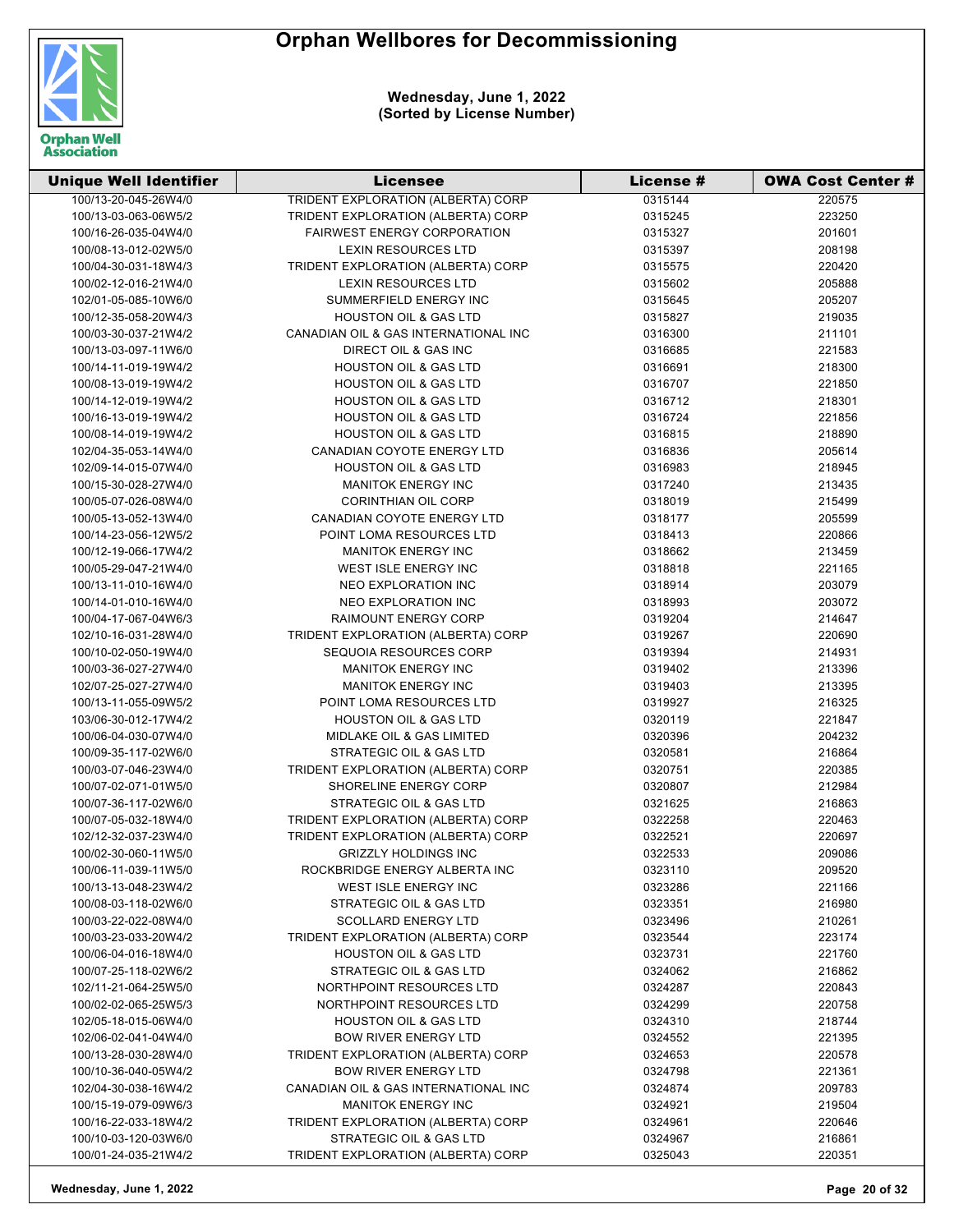

| <b>Unique Well Identifier</b> | <b>Licensee</b>                    | <b>License #</b> | <b>OWA Cost Center #</b> |
|-------------------------------|------------------------------------|------------------|--------------------------|
| 100/11-35-044-04W5/0          | SINO-WESTERN PETROLEUM, INC        | 0326020          | 209572                   |
| 100/16-03-063-06W5/0          | TRIDENT EXPLORATION (ALBERTA) CORP | 0326210          | 223251                   |
| 100/07-03-063-06W5/0          | TRIDENT EXPLORATION (ALBERTA) CORP | 0326215          | 223252                   |
| 100/07-36-033-20W4/0          | TRIDENT EXPLORATION (ALBERTA) CORP | 0326393          | 223175                   |
| 100/03-07-079-14W4/0          | POINT LOMA RESOURCES LTD           | 0326549          | 220765                   |
| 100/01-18-077-14W4/2          | POINT LOMA RESOURCES LTD           | 0326705          | 220754                   |
| 100/07-06-039-13W4/0          | CANADIAN COYOTE ENERGY LTD         | 0326836          | 205497                   |
| 100/12-12-038-16W4/0          | CANADIAN COYOTE ENERGY LTD         | 0326868          | 205484                   |
| 100/05-30-016-24W4/0          | <b>LEXIN RESOURCES LTD</b>         | 0327267          | 205940                   |
| 100/16-29-015-25W4/0          | <b>LEXIN RESOURCES LTD</b>         | 0327414          | 209595                   |
| 100/02-21-027-09W4/0          | <b>CORINTHIAN OIL CORP</b>         | 0327617          | 215500                   |
| 100/01-35-063-11W5/0          | TRIDENT EXPLORATION (ALBERTA) CORP | 0327679          | 223264                   |
| 102/10-28-023-28W4/0          | <b>LEXIN RESOURCES LTD</b>         | 0327717          | 206772                   |
| 100/03-09-063-06W5/0          | TRIDENT EXPLORATION (ALBERTA) CORP | 0327754          | 223267                   |
| 100/08-09-063-06W5/0          | TRIDENT EXPLORATION (ALBERTA) CORP | 0327757          | 223268                   |
| 100/14-10-031-02W5/0          | TRIDENT EXPLORATION (ALBERTA) CORP | 0328044          | 220592                   |
| 100/12-14-033-17W4/0          | TRIDENT EXPLORATION (ALBERTA) CORP | 0328147          | 223176                   |
| 102/03-17-016-17W4/0          | <b>HOUSTON OIL &amp; GAS LTD</b>   | 0328240          | 218704                   |
| 100/10-20-016-17W4/0          | <b>HOUSTON OIL &amp; GAS LTD</b>   | 0328241          | 221834                   |
| 100/16-16-063-06W5/0          | TRIDENT EXPLORATION (ALBERTA) CORP | 0328316          | 223256                   |
| 100/08-16-063-06W5/0          | TRIDENT EXPLORATION (ALBERTA) CORP | 0328318          | 223257                   |
| 100/10-21-063-06W5/0          | TRIDENT EXPLORATION (ALBERTA) CORP | 0328319          | 223258                   |
| 100/08-21-063-06W5/0          | TRIDENT EXPLORATION (ALBERTA) CORP | 0328320          | 223259                   |
| 100/04-17-063-06W5/0          | TRIDENT EXPLORATION (ALBERTA) CORP | 0328321          | 223260                   |
| 100/07-20-043-05W5/0          | RANGE 3 INC                        | 0328339          | 221591                   |
| 102/13-03-063-06W5/0          | TRIDENT EXPLORATION (ALBERTA) CORP | 0328409          | 223253                   |
| 100/13-16-063-06W5/0          | TRIDENT EXPLORATION (ALBERTA) CORP | 0328462          | 223261                   |
| 100/08-25-017-20W4/2          | <b>HOUSTON OIL &amp; GAS LTD</b>   | 0328530          | 219677                   |
| 100/11-04-035-15W4/0          | TRIDENT EXPLORATION (ALBERTA) CORP | 0328700          | 220536                   |
| 100/16-16-032-18W4/0          | TRIDENT EXPLORATION (ALBERTA) CORP | 0328714          | 223177                   |
| 100/04-14-037-18W4/3          | TRIDENT EXPLORATION (ALBERTA) CORP | 0328895          | 220410                   |
| 100/16-27-017-20W4/3          | <b>HOUSTON OIL &amp; GAS LTD</b>   | 0329004          | 219685                   |
| 102/10-23-063-06W5/0          | TRIDENT EXPLORATION (ALBERTA) CORP |                  |                          |
| 100/13-23-063-06W5/0          | TRIDENT EXPLORATION (ALBERTA) CORP | 0329578          | 223241<br>223242         |
|                               |                                    | 0329580          |                          |
| 100/06-15-014-19W4/0          | <b>HOUSTON OIL &amp; GAS LTD</b>   | 0329645          | 221877                   |
| 100/13-17-063-06W5/0          | TRIDENT EXPLORATION (ALBERTA) CORP | 0329857          | 223262                   |
| 100/16-12-015-25W4/0          | <b>LEXIN RESOURCES LTD</b>         | 0329928          | 205861                   |
| 100/03-20-047-21W4/0          | <b>WEST ISLE ENERGY INC</b>        | 0329960          | 221167                   |
| 100/07-24-032-10W4/0          | <b>FAIRWEST ENERGY CORPORATION</b> | 0330011          | 201543                   |
| 100/07-12-042-04W4/2          | TRIDENT EXPLORATION (ALBERTA) CORP | 0330182          | 220468                   |
| 102/14-23-019-20W4/0          | <b>HOUSTON OIL &amp; GAS LTD</b>   | 0330456          | 219127                   |
| 100/09-23-019-20W4/0          | <b>HOUSTON OIL &amp; GAS LTD</b>   | 0330468          | 218949                   |
| 103/15-31-037-18W4/0          | TRIDENT EXPLORATION (ALBERTA) CORP | 0330565          | 220713                   |
| 100/14-06-038-22W4/0          | TRIDENT EXPLORATION (ALBERTA) CORP | 0330695          | 220590                   |
| 100/16-25-058-05W5/0          | DESMARAIS ENERGY CORPORATION       | 0330834          | 203446                   |
| 100/16-15-014-19W4/0          | <b>HOUSTON OIL &amp; GAS LTD</b>   | 0331005          | 221879                   |
| 100/06-17-021-27W4/0          | <b>LEXIN RESOURCES LTD</b>         | 0331035          | 206725                   |
| 100/15-12-030-23W4/0          | <b>LEXIN RESOURCES LTD</b>         | 0331101          | 206818                   |
| 100/14-15-014-19W4/0          | <b>HOUSTON OIL &amp; GAS LTD</b>   | 0331478          | 221878                   |
| 100/06-01-033-18W4/0          | TRIDENT EXPLORATION (ALBERTA) CORP | 0331728          | 220432                   |
| 102/06-10-077-05W6/0          | SHORELINE ENERGY CORP              | 0331860          | 204561                   |
| 100/15-11-019-29W4/0          | <b>LEXIN RESOURCES LTD</b>         | 0331909          | 206489                   |
| 100/11-26-069-01W5/3          | <b>KOR ENERGY INC</b>              | 0331993          | 213179                   |
| 102/01-36-053-13W4/0          | <b>GOLDEN COAST ENERGY CORP</b>    | 0332150          | 203849                   |
| 100/14-06-019-19W4/0          | <b>HOUSTON OIL &amp; GAS LTD</b>   | 0332174          | 219080                   |
| 102/11-36-062-07W5/2          | TRIDENT EXPLORATION (ALBERTA) CORP | 0332298          | 223248                   |
| 100/08-11-014-19W4/0          | <b>HOUSTON OIL &amp; GAS LTD</b>   | 0332346          | 218882                   |
| 100/15-04-057-19W4/0          | REDWATER ENERGY CORP               | 0332372          | 209707                   |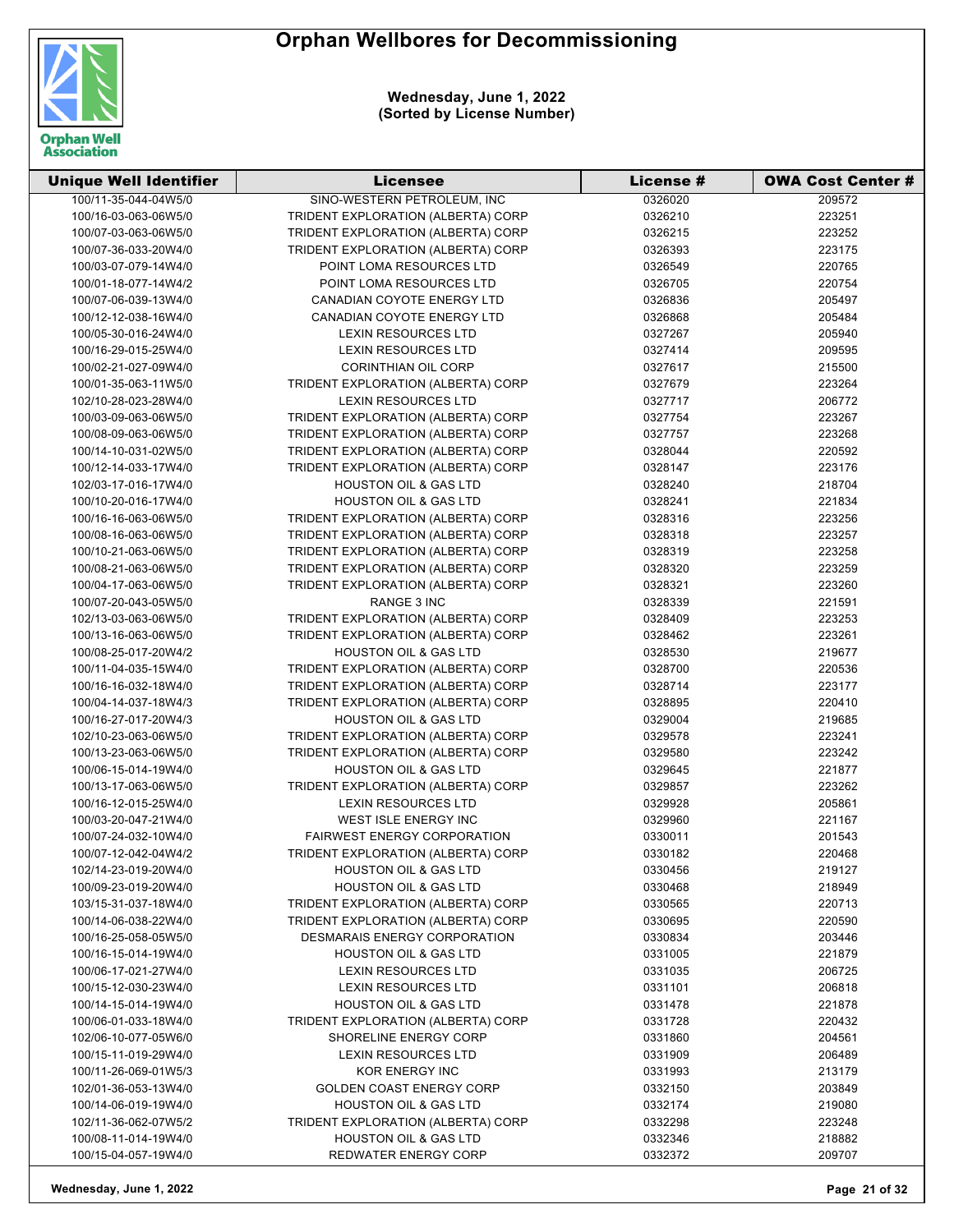

| <b>Unique Well Identifier</b> | Licensee                             | <b>License #</b> | <b>OWA Cost Center #</b> |
|-------------------------------|--------------------------------------|------------------|--------------------------|
| 100/11-05-081-12W6/0          | <b>MANITOK ENERGY INC</b>            | 0332391          | 213536                   |
| 100/16-35-019-19W4/2          | <b>HOUSTON OIL &amp; GAS LTD</b>     | 0332522          | 221857                   |
| 100/02-22-032-18W4/0          | TRIDENT EXPLORATION (ALBERTA) CORP   | 0332850          | 223178                   |
| 100/09-11-041-05W4/0          | <b>BOW RIVER ENERGY LTD</b>          | 0332852          | 221350                   |
| 100/13-03-016-20W4/0          | <b>HOUSTON OIL &amp; GAS LTD</b>     | 0332871          | 221885                   |
| 102/09-12-050-03W4/0          | ZEAL ENERGY INC                      | 0333610          | 216016                   |
| 100/05-09-019-18W4/0          | <b>HOUSTON OIL &amp; GAS LTD</b>     | 0333687          | 218739                   |
| 100/12-06-033-18W4/3          | TRIDENT EXPLORATION (ALBERTA) CORP   | 0333842          | 220553                   |
| 100/01-04-081-06W6/0          | <b>TERRA ENERGY CORP</b>             | 0333845          | 203889                   |
| 102/07-11-041-05W4/0          | <b>BOW RIVER ENERGY LTD</b>          | 0334355          | 221339                   |
| 100/16-02-041-05W4/0          | <b>BOW RIVER ENERGY LTD</b>          | 0334374          | 221385                   |
| 102/10-36-047-26W4/0          | <b>SCOLLARD ENERGY LTD</b>           | 0334593          | 210281                   |
| 100/14-05-030-19W4/2          | TRIDENT EXPLORATION (ALBERTA) CORP   | 0334695          | 220589                   |
| 100/13-11-033-01W5/2          | TRIDENT EXPLORATION (ALBERTA) CORP   | 0334734          | 220568                   |
| 100/12-26-016-17W4/0          | LEXIN RESOURCES LTD                  | 0334748          | 205884                   |
| 100/15-35-040-05W4/3          | <b>BOW RIVER ENERGY LTD</b>          | 0334794          | 221388                   |
| 100/01-28-030-28W4/3          | TRIDENT EXPLORATION (ALBERTA) CORP   | 0335012          | 220354                   |
| 100/13-03-033-09W4/0          | <b>BOW RIVER ENERGY LTD</b>          | 0335285          | 221373                   |
| 100/04-22-032-19W4/3          | TRIDENT EXPLORATION (ALBERTA) CORP   | 0335294          | 220417                   |
| 100/06-32-038-01W4/0          | <b>BOW RIVER ENERGY LTD</b>          | 0335320          | 221342                   |
| 100/06-04-063-06W5/0          | TRIDENT EXPLORATION (ALBERTA) CORP   | 0335482          | 223254                   |
| 100/01-04-063-06W5/0          | TRIDENT EXPLORATION (ALBERTA) CORP   | 0335483          | 223255                   |
| 100/12-12-022-05W4/2          | <b>HOUSTON OIL &amp; GAS LTD</b>     | 0335676          | 219020                   |
| 100/11-24-059-16W4/2          | <b>REDWATER ENERGY CORP</b>          | 0335715          | 209712                   |
| 100/13-17-020-22W4/3          | <b>HOUSTON OIL &amp; GAS LTD</b>     | 0336094          | 219051                   |
| 100/08-33-013-12W4/0          | RIO PETRO LTD                        | 0336156          | 203379                   |
| 100/12-16-037-20W4/2          | CHALLENGER DEVELOPMENT CORP          | 0336299          | 216322                   |
| 100/13-22-114-06W6/2          | <b>BRADLEY OIL &amp; GAS INC</b>     | 0336335          | 209583                   |
| 100/06-32-015-25W4/0          | <b>LEXIN RESOURCES LTD</b>           | 0336394          | 205872                   |
| 102/02-12-037-22W4/2          | TRIDENT EXPLORATION (ALBERTA) CORP   | 0336561          | 220669                   |
| 100/03-14-035-13W4/0          | <b>GOODLAND ENERGY LTD</b>           | 0336711          | 208928                   |
| 100/06-02-036-13W4/0          | <b>GOODLAND ENERGY LTD</b>           | 0336713          | 208930                   |
| 100/10-10-041-05W4/0          | <b>BOW RIVER ENERGY LTD</b>          | 0336717          | 221356                   |
| 102/08-10-041-05W4/2          | <b>BOW RIVER ENERGY LTD</b>          | 0336731          | 221347                   |
| 102/01-22-063-06W5/4          | TRIDENT EXPLORATION (ALBERTA) CORP   | 0336846          | 220250                   |
| 100/06-12-017-26W4/0          | <b>LEXIN RESOURCES LTD</b>           | 0336896          | 206078                   |
| 102/10-04-019-18W4/0          | <b>HOUSTON OIL &amp; GAS LTD</b>     | 0336979          | 218959                   |
| 100/07-25-061-05W5/4          | TRIDENT EXPLORATION (ALBERTA) CORP   | 0337080          | 223179                   |
| 100/06-34-019-19W4/2          | <b>HOUSTON OIL &amp; GAS LTD</b>     | 0337094          | 218283                   |
| 102/10-14-047-12W5/2          | <b>FOXWOOD RESOURCES LTD</b>         | 0337148          | 221276                   |
| 100/07-29-057-02W5/0          | ALSTON ENERGY INC                    | 0337267          | 202921                   |
| 100/06-24-024-02W4/0          | <b>MIDLAKE OIL &amp; GAS LIMITED</b> | 0337479          | 210793                   |
| 102/11-27-085-03W6/0          | SHORELINE ENERGY CORP                | 0337619          | 204590                   |
| 100/13-06-032-18W4/2          | TRIDENT EXPLORATION (ALBERTA) CORP   | 0337679          | 220562                   |
| 100/13-32-029-18W4/0          | TRIDENT EXPLORATION (ALBERTA) CORP   | 0337791          | 220583                   |
| 100/07-33-075-14W5/0          | CANADIAN ROCKIES PETROLEUM CORP      | 0337955          | 201165                   |
| 100/07-31-062-06W5/2          | TRIDENT EXPLORATION (ALBERTA) CORP   | 0337975          | 223180                   |
| 100/11-04-033-09W4/0          | <b>BOW RIVER ENERGY LTD</b>          | 0338202          | 221362                   |
| 100/09-05-115-06W6/2          | <b>BRADLEY OIL &amp; GAS INC</b>     | 0338273          | 209587                   |
| 100/07-29-063-11W5/0          | TRIDENT EXPLORATION (ALBERTA) CORP   | 0338404          | 223245                   |
| 102/14-31-063-11W5/0          | TRIDENT EXPLORATION (ALBERTA) CORP   | 0338405          | 223246                   |
| 102/16-36-063-11W5/0          | TRIDENT EXPLORATION (ALBERTA) CORP   | 0338618          | 223265                   |
| 100/02-06-013-18W4/0          | <b>HOUSTON OIL &amp; GAS LTD</b>     | 0338621          | 218247                   |
| 100/07-36-062-07W5/0          | TRIDENT EXPLORATION (ALBERTA) CORP   | 0338672          | 223249                   |
| 100/05-04-013-28W4/0          | LEXIN RESOURCES LTD                  | 0338792          | 205803                   |
| 100/13-18-015-25W4/0          | <b>LEXIN RESOURCES LTD</b>           | 0338864          | 205865                   |
| 103/10-12-042-04W4/0          | TRIDENT EXPLORATION (ALBERTA) CORP   | 0338888          | 220287                   |
| 100/04-08-030-27W4/3          | TRIDENT EXPLORATION (ALBERTA) CORP   | 0338969          | 220403                   |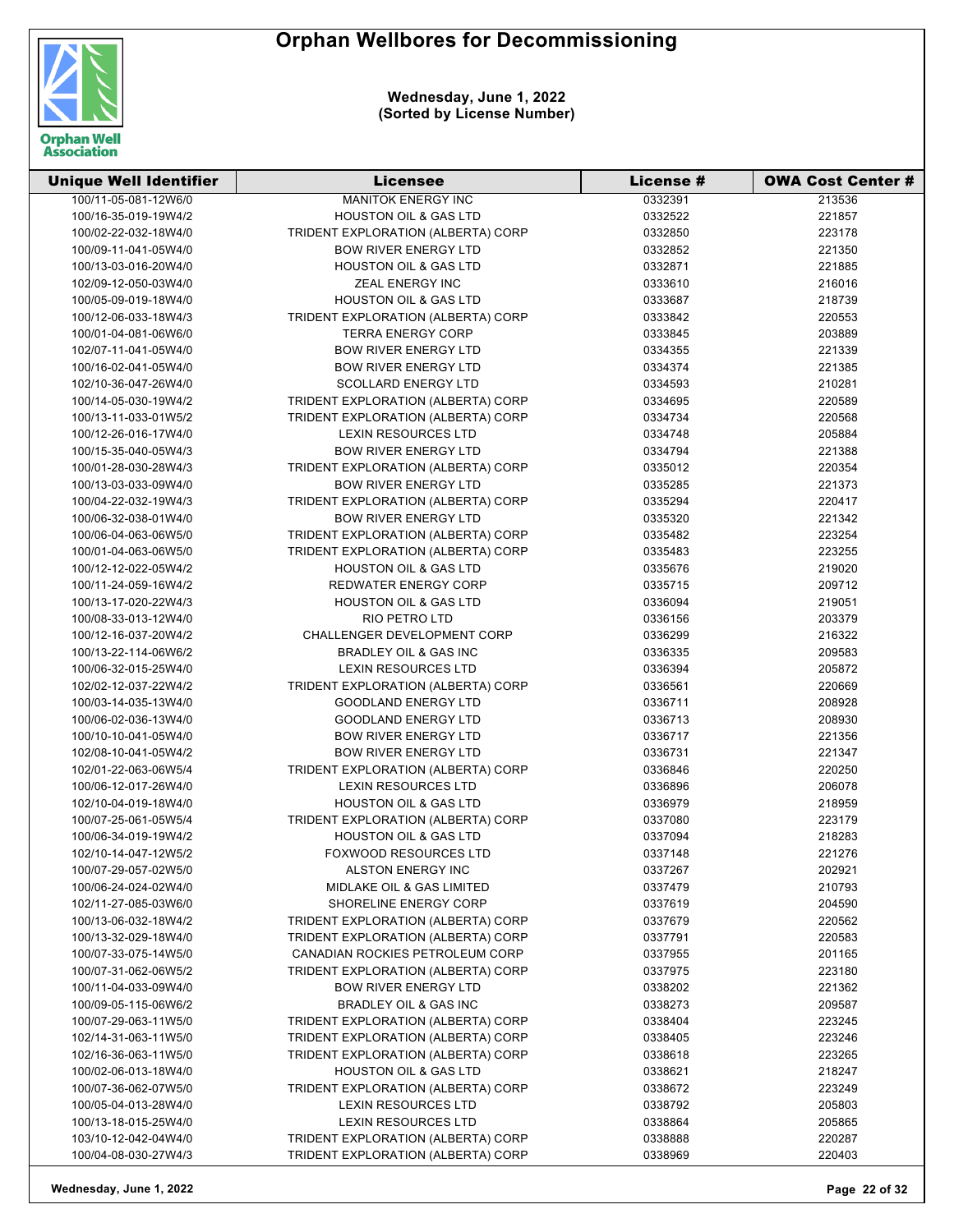

| <b>Unique Well Identifier</b>                | <b>Licensee</b>                                                          | License #          | <b>OWA Cost Center #</b> |
|----------------------------------------------|--------------------------------------------------------------------------|--------------------|--------------------------|
| 100/07-05-048-22W4/2                         | <b>WEST ISLE ENERGY INC</b>                                              | 0338975            | 221168                   |
| 100/10-35-064-14W4/2                         | INCIPIENT EXPLORATION LTD                                                | 0339044            | 216316                   |
| 100/10-03-065-15W4/2                         | INCIPIENT EXPLORATION LTD                                                | 0339045            | 216307                   |
| 100/16-06-062-06W5/6                         | TRIDENT EXPLORATION (ALBERTA) CORP                                       | 0339051            | 223181                   |
| 100/07-14-041-05W4/0                         | <b>BOW RIVER ENERGY LTD</b>                                              | 0339067            | 221345                   |
| 100/07-04-061-07W4/0                         | CANADIAN OIL & GAS INTERNATIONAL INC                                     | 0339251            | 209197                   |
| 100/04-18-062-06W5/3                         | TRIDENT EXPLORATION (ALBERTA) CORP                                       | 0339276            | 223244                   |
| 100/16-19-062-06W5/3                         | TRIDENT EXPLORATION (ALBERTA) CORP                                       | 0339277            | 220643                   |
| 100/01-12-038-23W4/0                         | TRIDENT EXPLORATION (ALBERTA) CORP                                       | 0339666            | 220339                   |
| 100/16-15-019-20W4/2                         | <b>HOUSTON OIL &amp; GAS LTD</b>                                         | 0339804            | 219206                   |
| 100/06-03-020-20W4/2                         | <b>HOUSTON OIL &amp; GAS LTD</b>                                         | 0339814            | 218754                   |
| 100/14-18-018-18W4/0                         | <b>HOUSTON OIL &amp; GAS LTD</b>                                         | 0339832            | 219112                   |
| 100/16-17-020-20W4/2                         | <b>HOUSTON OIL &amp; GAS LTD</b>                                         | 0339860            | 219214                   |
| 100/15-16-020-20W4/2                         | <b>HOUSTON OIL &amp; GAS LTD</b>                                         | 0339870            | 219162                   |
| 100/11-15-020-20W4/2                         | <b>HOUSTON OIL &amp; GAS LTD</b>                                         | 0339875            | 219000                   |
| 100/13-10-029-18W4/3                         | TRIDENT EXPLORATION (ALBERTA) CORP                                       | 0339964            | 220565                   |
| 102/05-14-041-13W4/0                         | <b>HERMES ENERGY CORP</b>                                                | 0340118            | 201818                   |
| 100/05-13-064-14W4/2                         | INCIPIENT EXPLORATION LTD                                                | 0340309            | 216289                   |
| 100/15-05-061-20W4/0                         | <b>HOUSTON OIL &amp; GAS LTD</b>                                         | 0340318            | 219156                   |
| 102/06-24-045-26W4/3                         | <b>ESSEX OIL CORPORATION</b>                                             | 0340646            | 216656                   |
| 100/02-10-032-06W4/0                         | <b>BOW RIVER ENERGY LTD</b>                                              | 0340675            | 221324                   |
| 102/06-18-018-18W4/0                         | <b>HOUSTON OIL &amp; GAS LTD</b>                                         | 0340812            | 218792                   |
| 100/02-10-037-25W4/2                         | TRIDENT EXPLORATION (ALBERTA) CORP                                       | 0340961            | 220371                   |
| 100/09-23-064-14W4/2                         | INCIPIENT EXPLORATION LTD                                                | 0340991            | 216305                   |
| 100/14-10-020-20W4/2                         | <b>HOUSTON OIL &amp; GAS LTD</b>                                         | 0341055            | 219089                   |
| 100/12-05-019-18W4/0                         | <b>HOUSTON OIL &amp; GAS LTD</b>                                         | 0341613            |                          |
| 100/01-32-033-17W4/0                         | TRIDENT EXPLORATION (ALBERTA) CORP                                       | 0341629            | 219018<br>223243         |
| 100/09-24-087-07W6/0                         | <b>SYDCO ENERGY INC</b>                                                  | 0341683            | 208572                   |
| 100/02-10-019-29W4/0                         | <b>LEXIN RESOURCES LTD</b>                                               | 0342057            | 206486                   |
| 100/07-12-015-25W4/0                         | <b>LEXIN RESOURCES LTD</b>                                               | 0342372            |                          |
| 100/09-06-035-26W4/2                         | TRIDENT EXPLORATION (ALBERTA) CORP                                       | 0342656            | 205860<br>218379         |
| 100/05-20-079-09W6/0                         | <b>MANITOK ENERGY INC</b>                                                | 0342681            | 219505                   |
| 100/09-09-041-05W4/0                         | <b>BOW RIVER ENERGY LTD</b>                                              | 0342846            | 221344                   |
| 100/04-32-033-27W4/0                         | TRIDENT EXPLORATION (ALBERTA) CORP                                       | 0342904            | 220421                   |
| 100/16-35-111-11W6/0                         | RAIMOUNT ENERGY CORP                                                     | 0343091            | 214655                   |
| 100/07-34-032-23W4/3                         | TRIDENT EXPLORATION (ALBERTA) CORP                                       |                    |                          |
|                                              | <b>HOUSTON OIL &amp; GAS LTD</b>                                         | 0343275            | 220482<br>218950         |
| 100/09-25-019-20W4/0                         |                                                                          | 0343484            |                          |
| 100/09-36-037-23W4/0<br>100/04-02-030-20W4/2 | TRIDENT EXPLORATION (ALBERTA) CORP                                       | 0343640<br>0343702 | 220515                   |
|                                              | TRIDENT EXPLORATION (ALBERTA) CORP                                       |                    | 220400                   |
| 100/07-12-047-23W4/0                         | QUATTRO EXPLORATION AND PRODUCTION LTD                                   | 0343852            | 210706                   |
| 100/12-12-047-23W4/0                         | QUATTRO EXPLORATION AND PRODUCTION LTD                                   | 0343856            | 210707                   |
| 100/16-22-019-20W4/0                         | <b>HOUSTON OIL &amp; GAS LTD</b>                                         | 0343932            | 219686                   |
| 102/10-16-034-27W4/2                         | TRIDENT EXPLORATION (ALBERTA) CORP<br>TRIDENT EXPLORATION (ALBERTA) CORP | 0344053            | 220289<br>223218         |
| 100/03-05-062-06W5/0                         |                                                                          | 0344198            |                          |
| 100/16-32-061-06W5/6                         | TRIDENT EXPLORATION (ALBERTA) CORP                                       | 0344200            | 223219                   |
| 100/02-17-036-16W4/0                         | <b>SCOLLARD ENERGY LTD</b>                                               | 0344234            | 210262                   |
| 100/01-04-019-27W4/0                         | LEXIN RESOURCES LTD                                                      | 0344256            | 206416                   |
| 100/11-36-078-15W4/2                         | POINT LOMA RESOURCES LTD                                                 | 0344307            | 220848                   |
| 100/04-23-080-14W4/0                         | POINT LOMA RESOURCES LTD                                                 | 0344308            | 220774                   |
| 102/08-12-048-04W5/0                         | PETROGLOBE INC                                                           | 0344401            | 214172                   |
| 100/16-11-030-19W4/2                         | TRIDENT EXPLORATION (ALBERTA) CORP                                       | 0344536            | 220632                   |
| 102/08-35-019-19W4/0                         | <b>HOUSTON OIL &amp; GAS LTD</b>                                         | 0344660            | 221852                   |
| 100/09-34-111-11W6/0                         | RAIMOUNT ENERGY CORP                                                     | 0344932            | 214656                   |
| 100/06-32-067-19W4/3                         | CANADIAN OIL & GAS INTERNATIONAL INC                                     | 0345017            | 223198                   |
| 100/06-33-071-13W5/0                         | MIDLAKE OIL & GAS LIMITED                                                | 0345045            | 210810                   |
| 100/13-05-062-06W5/5                         | TRIDENT EXPLORATION (ALBERTA) CORP                                       | 0345064            | 223211                   |
| 100/04-08-062-06W5/5                         | TRIDENT EXPLORATION (ALBERTA) CORP                                       | 0345065            | 223212                   |
| 100/02-08-062-06W5/3                         | TRIDENT EXPLORATION (ALBERTA) CORP                                       | 0345067            | 223213                   |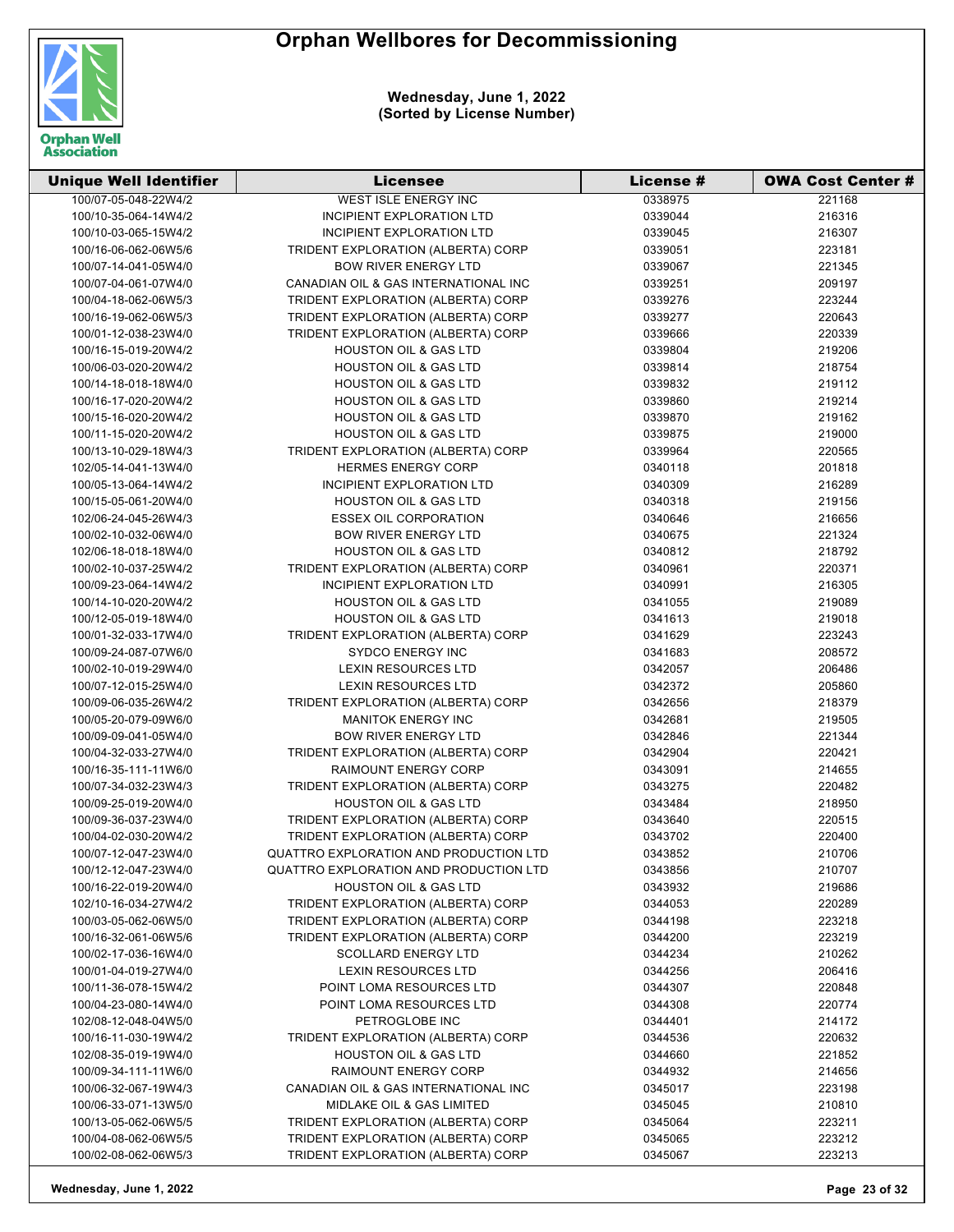

| <b>Unique Well Identifier</b> | <b>Licensee</b>                      | <b>License #</b> | <b>OWA Cost Center #</b> |
|-------------------------------|--------------------------------------|------------------|--------------------------|
| 100/05-33-066-11W5/0          | TRIDENT EXPLORATION (ALBERTA) CORP   | 0345141          | 223221                   |
| 102/13-24-013-13W4/0          | NEWCREST RESOURCES LTD               | 0345152          | 201778                   |
| 100/16-31-007-01W5/0          | <b>LEXIN RESOURCES LTD</b>           | 0345553          | 209629                   |
| 100/16-06-017-29W4/0          | <b>LEXIN RESOURCES LTD</b>           | 0345606          | 206153                   |
| 100/16-30-077-14W4/2          | POINT LOMA RESOURCES LTD             | 0345770          | 220877                   |
| 102/10-07-061-22W4/4          | <b>HOUSTON OIL &amp; GAS LTD</b>     | 0345940          | 218962                   |
| 100/06-01-092-12W6/0          | CANADIAN OIL & GAS INTERNATIONAL INC | 0346004          | 215914                   |
| 100/16-26-017-23W4/2          | <b>LEXIN RESOURCES LTD</b>           | 0346119          | 209603                   |
| 100/06-20-049-02W4/0          | ZEAL ENERGY INC                      | 0346448          | 216003                   |
| 102/10-06-063-06W5/4          | TRIDENT EXPLORATION (ALBERTA) CORP   | 0347399          | 223182                   |
| 100/08-03-016-25W4/0          | <b>LEXIN RESOURCES LTD</b>           | 0347439          | 205941                   |
| 100/15-19-018-21W4/0          | <b>LEXIN RESOURCES LTD</b>           | 0347862          | 206191                   |
| 100/14-17-087-07W6/0          | <b>SYDCO ENERGY INC</b>              | 0348014          | 208569                   |
| 100/10-29-066-11W5/2          | TRIDENT EXPLORATION (ALBERTA) CORP   | 0348048          | 223222                   |
| 100/15-05-016-24W4/0          | <b>LEXIN RESOURCES LTD</b>           | 0348113          | 205933                   |
| 100/01-08-032-09W4/2          | INCIPIENT EXPLORATION LTD            | 0348123          | 216274                   |
| 100/04-18-060-04W5/2          | TRIDENT EXPLORATION (ALBERTA) CORP   | 0348462          | 223237                   |
| 100/07-17-060-04W5/2          | TRIDENT EXPLORATION (ALBERTA) CORP   | 0348463          | 223239                   |
| 102/11-20-029-19W4/0          | TRIDENT EXPLORATION (ALBERTA) CORP   | 0348546          | 220694                   |
| 100/10-04-079-14W4/2          | POINT LOMA RESOURCES LTD             | 0348653          | 220819                   |
| 100/11-03-079-14W4/2          | POINT LOMA RESOURCES LTD             | 0348736          | 220834                   |
| 100/12-23-095-01W6/0          | <b>MANITOK ENERGY INC</b>            | 0348827          | 213563                   |
| 100/08-18-013-19W4/2          | WOLF COULEE RESOURCES INC            | 0348893          | 218554                   |
| 100/08-32-015-25W4/0          | <b>LEXIN RESOURCES LTD</b>           | 0348999          | 209596                   |
| 100/14-21-117-02W6/0          | STRATEGIC OIL & GAS LTD              | 0349047          | 216859                   |
| 100/15-25-117-02W6/0          | STRATEGIC OIL & GAS LTD              | 0349153          | 216858                   |
| 100/04-24-096-10W6/0          | DIRECT OIL & GAS INC                 | 0349267          | 221584                   |
| 100/09-21-031-28W4/0          | TRIDENT EXPLORATION (ALBERTA) CORP   | 0349663          | 220510                   |
| 102/02-05-125-18W5/4          | STRATEGIC OIL & GAS LTD              | 0349762          | 216997                   |
| 100/03-32-058-04W5/0          | DESMARAIS ENERGY CORPORATION         | 0349828          | 203443                   |
| 100/09-23-014-20W4/5          | WOLF COULEE RESOURCES INC            | 0350004          | 218526                   |
| 100/08-25-062-07W5/0          | TRIDENT EXPLORATION (ALBERTA) CORP   | 0350105          | 223183                   |
| 100/16-36-031-29W4/0          | TRIDENT EXPLORATION (ALBERTA) CORP   | 0350162          | 220664                   |
| 100/15-04-118-02W6/0          | <b>STRATEGIC OIL &amp; GAS LTD</b>   | 0350488          | 216857                   |
| 100/01-30-033-09W4/0          | <b>FAIRWEST ENERGY CORPORATION</b>   | 0350748          | 203328                   |
| 100/13-12-063-10W4/0          | <b>INCIPIENT EXPLORATION LTD</b>     | 0351101          | 216326                   |
| 100/06-32-006-09W4/2          | <b>MANITOK ENERGY INC</b>            | 0351167          | 221731                   |
| 102/06-22-043-02W4/0          | <b>BOW RIVER ENERGY LTD</b>          | 0351426          | 221346                   |
| 100/04-11-013-02W5/0          | <b>LEXIN RESOURCES LTD</b>           | 0351890          | 206855                   |
| 102/02-16-053-04W4/0          | <b>INCIPIENT EXPLORATION LTD</b>     | 0351906          | 216427                   |
| 100/13-28-037-18W4/2          | TRIDENT EXPLORATION (ALBERTA) CORP   | 0351948          | 220579                   |
| 100/11-19-068-19W4/2          | CANADIAN OIL & GAS INTERNATIONAL INC | 0351965          | 223199                   |
| 100/02-21-077-26W5/0          | QUESTFIRE ENERGY CORP                | 0352238          | 210942                   |
| 100/16-10-063-06W5/5          | TRIDENT EXPLORATION (ALBERTA) CORP   | 0352309          | 223215                   |
| 100/01-11-063-06W5/5          | TRIDENT EXPLORATION (ALBERTA) CORP   | 0352310          | 223216                   |
| 100/11-30-031-28W4/0          | TRIDENT EXPLORATION (ALBERTA) CORP   | 0352403          | 220549                   |
| 100/11-12-015-24W4/0          | <b>LEXIN RESOURCES LTD</b>           | 0352503          | 205841                   |
| 100/15-15-034-18W4/2          | TRIDENT EXPLORATION (ALBERTA) CORP   | 0352582          | 220612                   |
| 100/05-19-038-16W4/2          | CANADIAN OIL & GAS INTERNATIONAL INC | 0352735          | 209127                   |
| 100/05-35-067-05W6/2          | RAIMOUNT ENERGY CORP                 | 0353219          | 219496                   |
| 102/06-24-019-19W4/2          | <b>HOUSTON OIL &amp; GAS LTD</b>     | 0353288          | 218807                   |
| 100/03-14-037-23W4/0          | TRIDENT EXPLORATION (ALBERTA) CORP   | 0353460          | 220387                   |
| 100/09-08-030-27W4/2          | TRIDENT EXPLORATION (ALBERTA) CORP   | 0353469          | 220501                   |
| 100/08-10-119-03W6/0          | STRATEGIC OIL & GAS LTD              | 0353669          | 216856                   |
| 100/13-11-034-28W4/0          | TRIDENT EXPLORATION (ALBERTA) CORP   | 0353868          | 220569                   |
| 100/06-30-033-17W4/0          | TRIDENT EXPLORATION (ALBERTA) CORP   | 0353927          | 223184                   |
| 100/06-15-020-20W4/0          | <b>HOUSTON OIL &amp; GAS LTD</b>     | 0354050          | 218781                   |
| 100/06-06-018-21W4/0          | LEXIN RESOURCES LTD                  | 0354164          | 206187                   |
|                               |                                      |                  |                          |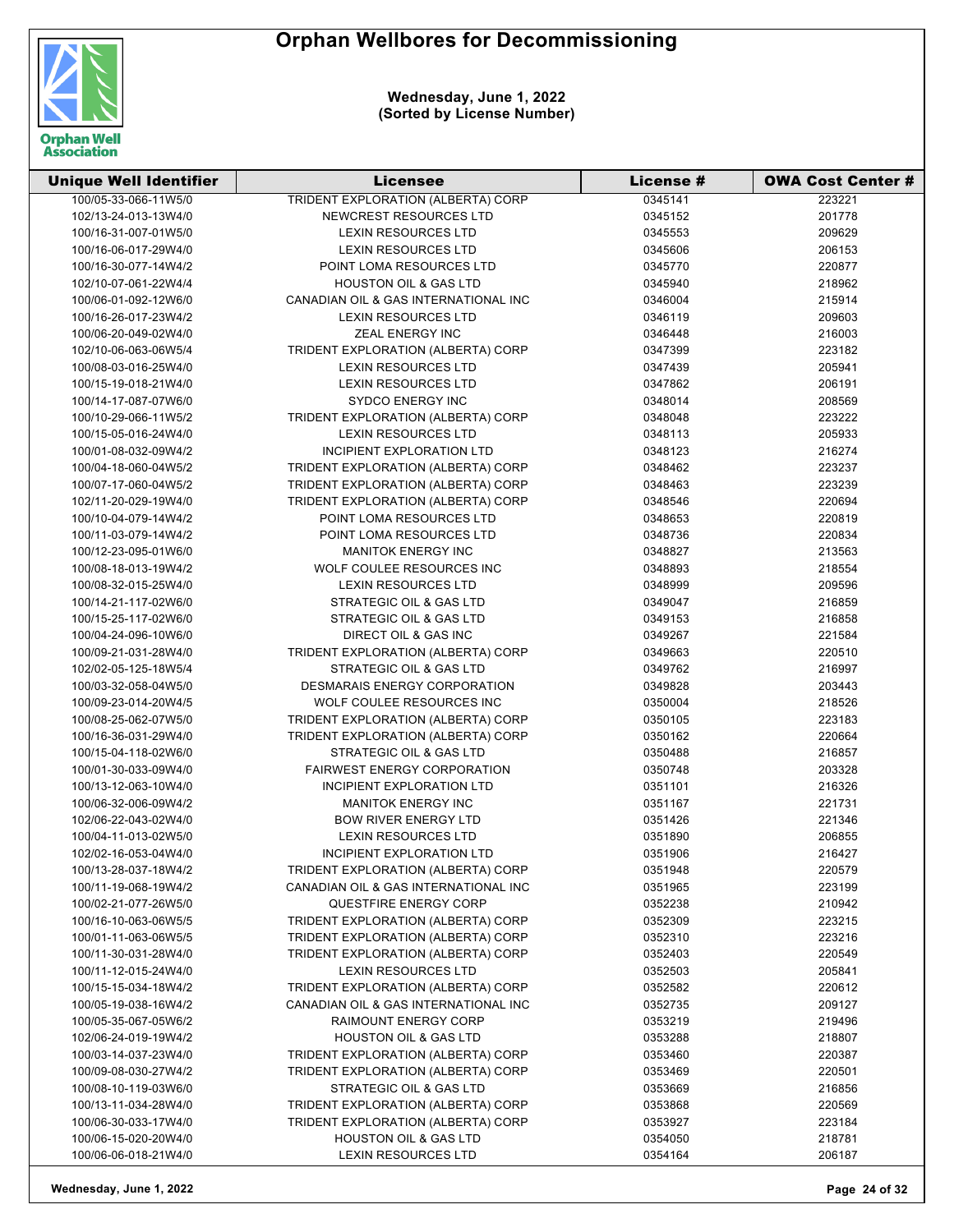

| <b>Unique Well Identifier</b> | <b>Licensee</b>                      | <b>License #</b> | <b>OWA Cost Center #</b> |
|-------------------------------|--------------------------------------|------------------|--------------------------|
| 100/14-15-033-18W4/0          | TRIDENT EXPLORATION (ALBERTA) CORP   | 0354544          | 223185                   |
| 100/06-16-020-20W4/0          | <b>HOUSTON OIL &amp; GAS LTD</b>     | 0354601          | 218786                   |
| 100/15-22-032-18W4/0          | TRIDENT EXPLORATION (ALBERTA) CORP   | 0354683          | 223186                   |
| 100/06-15-033-18W4/0          | TRIDENT EXPLORATION (ALBERTA) CORP   | 0354692          | 223187                   |
| 100/15-17-065-26W4/3          | POINT LOMA RESOURCES LTD             | 0355254          | 220906                   |
| 100/15-15-025-10W4/0          | <b>CORINTHIAN OIL CORP</b>           | 0355395          | 215506                   |
| 100/15-34-015-24W4/0          | <b>LEXIN RESOURCES LTD</b>           | 0355728          | 205850                   |
| 100/10-18-018-21W4/0          | <b>LEXIN RESOURCES LTD</b>           | 0355739          | 206190                   |
| 100/16-28-030-28W4/0          | TRIDENT EXPLORATION (ALBERTA) CORP   | 0355944          | 220655                   |
| 102/10-17-007-01W5/2          | <b>LEXIN RESOURCES LTD</b>           | 0356107          | 206836                   |
| 100/08-12-063-07W5/4          | TRIDENT EXPLORATION (ALBERTA) CORP   | 0356187          | 223188                   |
| 100/13-10-032-23W4/2          | TRIDENT EXPLORATION (ALBERTA) CORP   | 0356272          | 223189                   |
| 100/11-22-019-20W4/0          | <b>HOUSTON OIL &amp; GAS LTD</b>     | 0356468          | 219680                   |
| 100/06-10-020-20W4/0          | <b>HOUSTON OIL &amp; GAS LTD</b>     | 0356488          | 218769                   |
| 100/08-10-020-20W4/0          | <b>HOUSTON OIL &amp; GAS LTD</b>     | 0356489          | 218881                   |
| 102/10-35-057-11W5/0          | <b>HOUSTON OIL &amp; GAS LTD</b>     | 0356619          | 218984                   |
| 100/07-31-029-08W4/0          | MIDLAKE OIL & GAS LIMITED            | 0356626          | 204217                   |
| 100/06-04-032-27W4/0          | TRIDENT EXPLORATION (ALBERTA) CORP   | 0356755          | 220434                   |
| 100/14-30-044-11W4/3          | <b>BOW RIVER ENERGY LTD</b>          | 0356896          | 221379                   |
| 102/07-22-115-05W6/0          | <b>BRADLEY OIL &amp; GAS INC</b>     | 0356909          | 209586                   |
| 100/15-23-012-17W4/2          | LGX OIL + GAS INC                    | 0356993          | 221837                   |
| 100/16-06-013-18W4/0          | <b>HOUSTON OIL &amp; GAS LTD</b>     | 0357079          | 219184                   |
| 104/10-21-057-25W4/0          | <b>REDWATER ENERGY CORP</b>          | 0357201          | 209709                   |
| 102/16-20-034-17W4/0          | TRIDENT EXPLORATION (ALBERTA) CORP   | 0357349          | 213189                   |
| 100/05-27-009-04W4/0          | <b>HOUSTON OIL &amp; GAS LTD</b>     | 0357354          | 219279                   |
| 100/15-07-087-07W6/0          | <b>SYDCO ENERGY INC</b>              | 0357576          | 208568                   |
| 100/01-27-015-18W4/0          | WOLF COULEE RESOURCES INC            | 0357650          | 218555                   |
| 100/05-31-055-13W4/4          | <b>MANITOK ENERGY INC</b>            | 0357666          | 213444                   |
| 100/12-32-085-02W6/0          | SHORELINE ENERGY CORP                | 0357748          | 204588                   |
| 100/12-14-056-12W5/0          | POINT LOMA RESOURCES LTD             | 0357755          | 220773                   |
| 100/01-06-021-02W5/0          | <b>LEXIN RESOURCES LTD</b>           | 0357846          | 206873                   |
| 100/16-22-056-12W5/2          | POINT LOMA RESOURCES LTD             | 0357875          | 220874                   |
| 100/16-02-019-01W5/0          | <b>LEXIN RESOURCES LTD</b>           | 0357986          | 206865                   |
| 100/08-11-020-20W4/0          | <b>HOUSTON OIL &amp; GAS LTD</b>     | 0358029          | 218884                   |
| 100/08-16-020-19W4/0          | <b>HOUSTON OIL &amp; GAS LTD</b>     | 0358252          | 218897                   |
| 100/16-09-031-23W4/0          | CANADIAN OIL & GAS INTERNATIONAL INC | 0358262          | 209104                   |
| 100/09-31-055-12W4/0          | <b>MANITOK ENERGY INC</b>            | 0358303          | 213443                   |
| 100/10-29-068-19W4/2          | CANADIAN OIL & GAS INTERNATIONAL INC | 0358398          | 211146                   |
| 100/08-20-015-25W4/0          | LEXIN RESOURCES LTD                  | 0358497          | 209592                   |
| 102/07-13-056-14W4/2          | <b>MANITOK ENERGY INC</b>            | 0358499          | 213446                   |
| 103/10-36-037-02W5/0          | <b>HOUSTON OIL &amp; GAS LTD</b>     | 0358605          | 218986                   |
| 100/02-23-068-19W4/2          | <b>HOUSTON OIL &amp; GAS LTD</b>     | 0358707          | 218688                   |
| 100/05-19-048-08W5/0          | <b>WEST ISLE ENERGY INC</b>          | 0358741          | 221169                   |
| 103/16-18-035-01W4/3          | <b>BOW RIVER ENERGY LTD</b>          | 0358792          | 221415                   |
| 100/08-23-051-07W5/2          | <b>TALLGRASS ENERGY CORP</b>         | 0358876          | 201942                   |
| 100/15-06-064-13W4/0          | <b>MANITOK ENERGY INC</b>            | 0359120          | 213447                   |
| 100/08-18-086-09W6/0          | <b>TERRA ENERGY CORP</b>             | 0359280          | 203907                   |
| 102/16-21-013-18W4/0          | WOLF COULEE RESOURCES INC            | 0359397          | 221869                   |
| 100/07-05-007-01W5/0          | <b>LEXIN RESOURCES LTD</b>           | 0359582          | 206830                   |
| 100/06-06-042-08W5/0          | NEO EXPLORATION INC                  | 0359903          | 203138                   |
| 100/09-15-030-23W4/0          | LEXIN RESOURCES LTD                  | 0359934          | 206821                   |
| 100/12-15-030-23W4/0          | LEXIN RESOURCES LTD                  | 0359946          | 206822                   |
| 100/16-04-020-19W4/0          | <b>HOUSTON OIL &amp; GAS LTD</b>     | 0360055          | 219182                   |
| 100/05-35-029-23W4/0          | LEXIN RESOURCES LTD                  | 0360139          | 206779                   |
| 100/06-12-014-19W4/0          | <b>HOUSTON OIL &amp; GAS LTD</b>     | 0360455          | 218771                   |
| 100/01-26-033-04W4/2          | <b>BOW RIVER ENERGY LTD</b>          | 0360772          | 221323                   |
| 102/10-31-041-08W5/0          | NEO EXPLORATION INC                  | 0360800          | 203136                   |
| 100/14-01-030-23W4/0          | <b>LEXIN RESOURCES LTD</b>           | 0360834          | 206792                   |
|                               |                                      |                  |                          |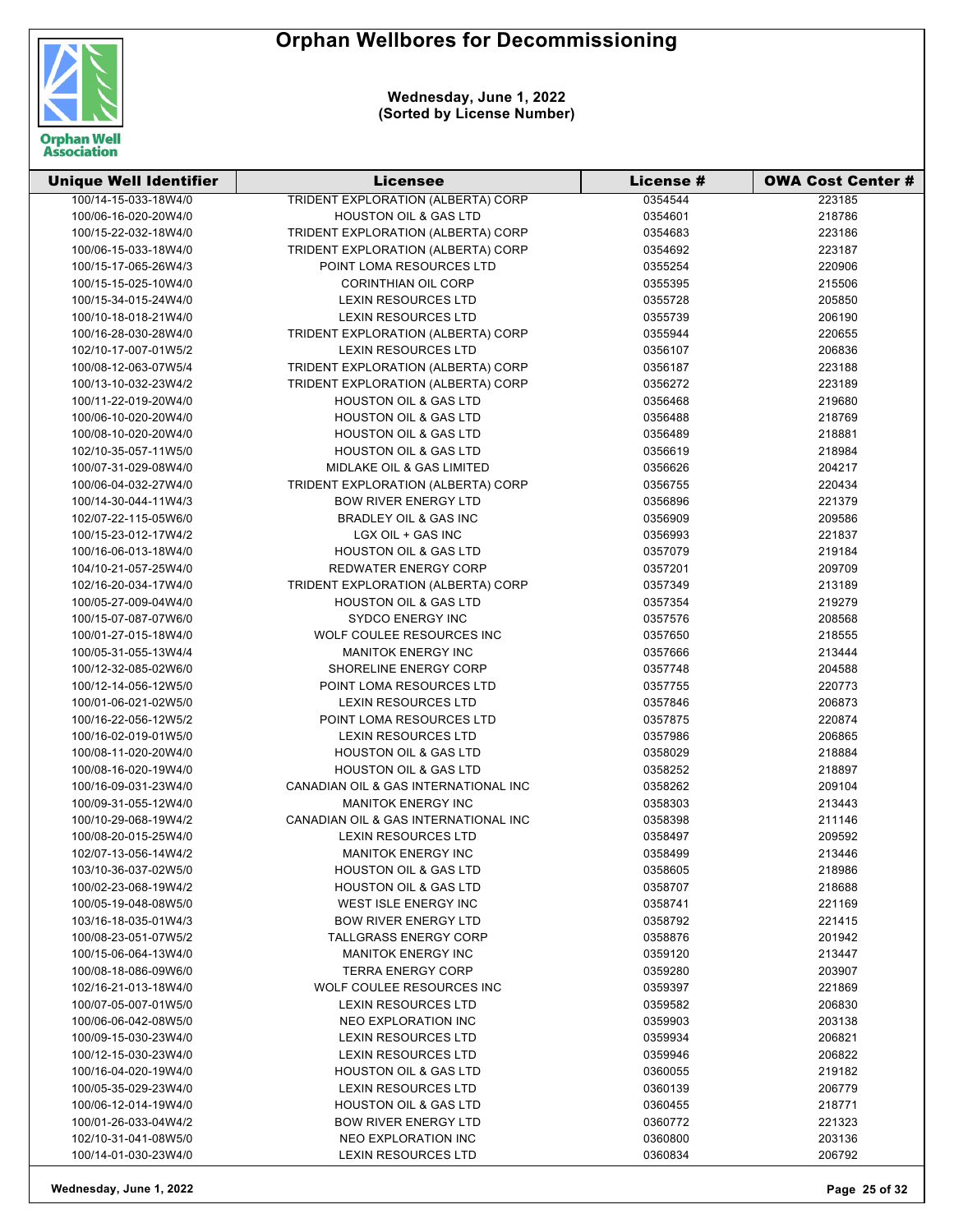

| <b>Unique Well Identifier</b> | Licensee                                  | <b>License #</b> | <b>OWA Cost Center #</b> |
|-------------------------------|-------------------------------------------|------------------|--------------------------|
| 100/08-06-034-19W4/0          | <b>TRIDENT EXPLORATION (ALBERTA) CORP</b> | 0361163          | 220486                   |
| 102/16-21-061-07W5/0          | TRIDENT EXPLORATION (ALBERTA) CORP        | 0361193          | 223269                   |
| 100/08-36-019-20W4/0          | <b>HOUSTON OIL &amp; GAS LTD</b>          | 0361205          | 218939                   |
| 100/07-28-087-06W6/0          | <b>DOLOMITE ENERGY INC</b>                | 0361492          | 216829                   |
| 100/09-01-020-20W4/0          | <b>HOUSTON OIL &amp; GAS LTD</b>          | 0361802          | 219336                   |
| 102/06-07-019-18W4/2          | <b>HOUSTON OIL &amp; GAS LTD</b>          | 0362073          | 219299                   |
| 100/07-01-030-23W4/0          | <b>LEXIN RESOURCES LTD</b>                | 0362158          | 206791                   |
| 100/02-24-045-26W4/3          | <b>ESSEX OIL CORPORATION</b>              | 0362182          | 216655                   |
| 100/11-14-063-06W5/0          | TRIDENT EXPLORATION (ALBERTA) CORP        | 0362234          | 223190                   |
| 103/13-12-014-19W4/0          | <b>HOUSTON OIL &amp; GAS LTD</b>          | 0362305          | 219044                   |
| 100/08-12-030-23W4/0          | <b>LEXIN RESOURCES LTD</b>                | 0362600          | 206816                   |
| 103/04-21-014-20W4/0          | WOLF COULEE RESOURCES INC                 | 0362650          | 221876                   |
| 100/16-01-030-23W4/0          | LEXIN RESOURCES LTD                       | 0362698          | 206793                   |
| 100/08-12-014-19W4/0          | <b>HOUSTON OIL &amp; GAS LTD</b>          | 0362718          | 218885                   |
| 100/01-28-067-26W4/5          | POINT LOMA RESOURCES LTD                  | 0362798          | 220880                   |
| 100/05-16-037-20W4/0          | CHALLENGER DEVELOPMENT CORP               | 0363517          | 216290                   |
| 102/08-16-037-20W4/0          | CHALLENGER DEVELOPMENT CORP               | 0363518          | 216437                   |
| 100/14-16-037-20W4/0          | CHALLENGER DEVELOPMENT CORP               | 0363595          | 216333                   |
| 100/16-16-037-20W4/0          | CHALLENGER DEVELOPMENT CORP               | 0363636          | 216345                   |
| 100/03-14-041-04W4/2          | <b>BOW RIVER ENERGY LTD</b>               | 0363672          | 221325                   |
| 100/04-14-033-22W4/0          | TRIDENT EXPLORATION (ALBERTA) CORP        | 0363828          | 223191                   |
| 100/06-29-027-09W4/0          | <b>CORINTHIAN OIL CORP</b>                | 0364527          | 215507                   |
| 102/04-17-052-13W4/0          | CANADIAN COYOTE ENERGY LTD                | 0364564          | 205602                   |
| 100/14-16-027-08W4/0          | <b>CORINTHIAN OIL CORP</b>                | 0364663          | 215508                   |
| 100/14-11-037-18W4/0          | TRIDENT EXPLORATION (ALBERTA) CORP        | 0364671          | 220593                   |
| 100/11-01-008-02W5/0          | LEXIN RESOURCES LTD                       | 0364809          | 206842                   |
| 100/07-04-019-29W4/0          | LEXIN RESOURCES LTD                       | 0365054          | 206485                   |
| 100/10-22-033-10W4/3          | <b>BOW RIVER ENERGY LTD</b>               | 0365066          | 221359                   |
| 100/13-23-063-05W5/9          | TRIDENT EXPLORATION (WX) CORP             | 0365112          | 220244                   |
| 100/02-28-013-18W4/0          | WOLF COULEE RESOURCES INC                 | 0365122          | 214606                   |
| 100/04-11-042-03W4/0          | <b>BOW RIVER ENERGY LTD</b>               | 0365172          | 221329                   |
| 100/01-02-019-20W4/2          | <b>HOUSTON OIL &amp; GAS LTD</b>          | 0365205          | 218661                   |
| 102/06-16-033-22W4/2          | TRIDENT EXPLORATION (ALBERTA) CORP        | 0365269          | 223192                   |
| 100/06-24-041-21W4/0          | POINT LOMA RESOURCES LTD                  | 0365279          | 221137                   |
| 100/09-24-059-19W5/0          | CANADIAN COYOTE ENERGY LTD                | 0365417          | 205622                   |
| 100/07-24-032-18W4/0          | TRIDENT EXPLORATION (ALBERTA) CORP        | 0365471          | 220476                   |
| 100/01-09-032-06W4/0          | <b>BOW RIVER ENERGY LTD</b>               | 0365543          | 221321                   |
| 100/14-25-055-19W4/3          | <b>REDWATER ENERGY CORP</b>               | 0365558          | 209684                   |
| 100/11-16-015-18W4/2          | WOLF COULEE RESOURCES INC                 | 0365763          | 218557                   |
| 100/09-29-044-11W4/3          | <b>BOW RIVER ENERGY LTD</b>               | 0365847          | 221354                   |
| 100/13-01-014-19W4/0          | <b>HOUSTON OIL &amp; GAS LTD</b>          | 0366184          | 219037                   |
| 103/16-12-014-19W4/2          | <b>HOUSTON OIL &amp; GAS LTD</b>          | 0366284          | 219200                   |
| 100/03-12-062-27W4/0          | SEQUOIA RESOURCES CORP                    | 0366771          | 214956                   |
| 100/13-04-010-02W5/0          | <b>LEXIN RESOURCES LTD</b>                | 0366772          | 206845                   |
| 102/15-11-091-12W6/0          | <b>TERRA ENERGY CORP</b>                  | 0366804          | 203912                   |
| 100/13-11-062-27W4/0          | SEQUOIA RESOURCES CORP                    | 0366807          | 214957                   |
| 100/03-05-096-01W6/0          | <b>MANITOK ENERGY INC</b>                 | 0366872          | 213570                   |
| 100/04-35-073-03W5/0          | <b>MANITOK ENERGY INC</b>                 | 0366910          | 213508                   |
| 102/03-28-050-03W4/0          | ZEAL ENERGY INC                           | 0367020          | 216040                   |
| 100/01-11-094-01W6/0          | <b>MANITOK ENERGY INC</b>                 | 0367065          | 213546                   |
| 100/14-13-096-10W6/0          | <b>SYDCO ENERGY INC</b>                   | 0367301          | 208674                   |
| 100/09-27-055-19W4/3          | <b>REDWATER ENERGY CORP</b>               | 0367794          | 209686                   |
| 100/05-01-121-03W6/2          | STRATEGIC OIL & GAS LTD                   | 0367823          | 216855                   |
| 100/13-17-035-01W4/0          | <b>BOW RIVER ENERGY LTD</b>               | 0367921          | 221375                   |
| 102/16-18-035-01W4/0          | <b>BOW RIVER ENERGY LTD</b>               | 0368147          | 221414                   |
| 100/02-02-019-29W4/0          | <b>LEXIN RESOURCES LTD</b>                | 0368349          | 206483                   |
| 100/13-24-024-05W4/0          | INCIPIENT EXPLORATION LTD                 | 0369340          | 216329                   |
| 100/13-18-055-08W5/2          | POINT LOMA RESOURCES LTD                  | 0369532          | 221138                   |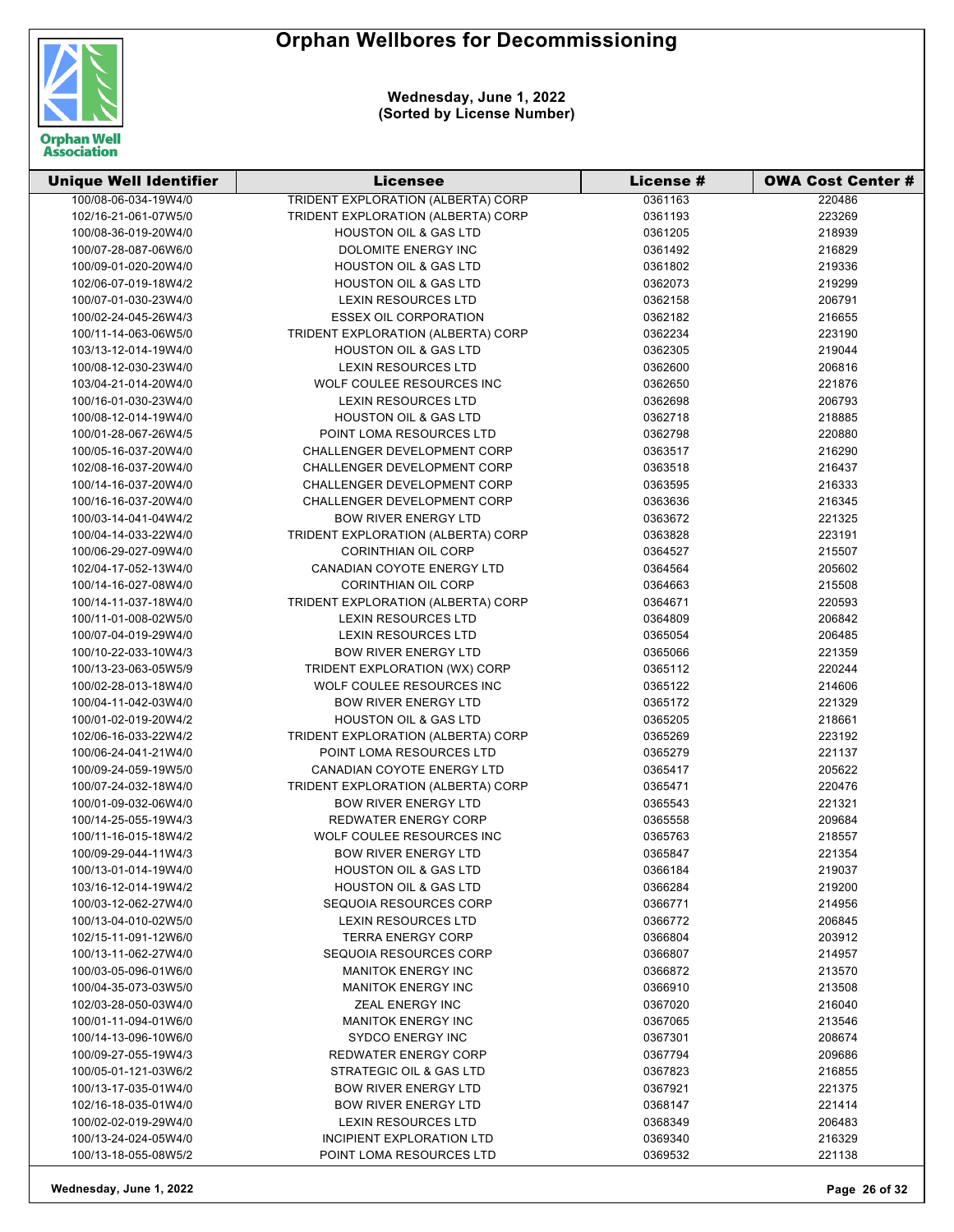

| <b>Unique Well Identifier</b> | <b>Licensee</b>                      | License # | <b>OWA Cost Center #</b> |
|-------------------------------|--------------------------------------|-----------|--------------------------|
| 100/16-33-078-14W4/2          | POINT LOMA RESOURCES LTD             | 0369706   | 220878                   |
| 100/16-24-096-10W6/0          | DIRECT OIL & GAS INC                 | 0369789   | 221585                   |
| 102/06-24-080-15W4/2          | POINT LOMA RESOURCES LTD             | 0369854   | 220794                   |
| 100/14-19-012-18W4/2          | WOLF COULEE RESOURCES INC            | 0370041   | 221843                   |
| 100/14-34-060-27W4/0          | <b>REDWATER ENERGY CORP</b>          | 0370111   | 209715                   |
| 102/16-34-049-08W5/0          | PETROGLOBE INC                       | 0370797   | 202597                   |
| 100/09-35-119-03W6/2          | STRATEGIC OIL & GAS LTD              | 0371300   | 216854                   |
| 100/01-11-046-24W4/0          | TRIDENT EXPLORATION (ALBERTA) CORP   | 0371555   | 220337                   |
| 102/01-01-020-20W4/0          | <b>HOUSTON OIL &amp; GAS LTD</b>     | 0371579   | 219270                   |
| 100/07-13-019-19W4/0          | <b>HOUSTON OIL &amp; GAS LTD</b>     | 0372096   | 218848                   |
| 100/16-27-096-09W6/0          | <b>SYDCO ENERGY INC</b>              | 0372735   | 210914                   |
| 100/05-01-108-04W6/0          | <b>TERRA ENERGY CORP</b>             | 0372949   | 203949                   |
| 100/07-21-096-09W6/3          | DIRECT OIL & GAS INC                 | 0372969   | 221556                   |
| 100/08-02-033-18W4/0          | TRIDENT EXPLORATION (ALBERTA) CORP   | 0373336   | 223193                   |
| 100/15-35-107-04W6/0          | <b>TERRA ENERGY CORP</b>             | 0373598   | 203948                   |
| 102/05-30-048-08W5/0          | WEST ISLE ENERGY INC                 | 0373657   | 221171                   |
| 100/06-22-033-18W4/2          | TRIDENT EXPLORATION (ALBERTA) CORP   | 0373686   | 223194                   |
| 100/09-20-012-18W4/2          | WOLF COULEE RESOURCES INC            | 0373905   | 221840                   |
| 100/12-10-096-10W6/0          | DIRECT OIL & GAS INC                 | 0374480   | 221586                   |
| 100/10-09-029-08W4/0          | MIDLAKE OIL & GAS LIMITED            | 0374508   | 204193                   |
| 107/07-21-041-04W4/0          | <b>BOW RIVER ENERGY LTD</b>          | 0374540   | 221396                   |
| 100/07-11-017-26W4/0          | <b>LEXIN RESOURCES LTD</b>           | 0374558   | 206076                   |
| 100/10-31-055-19W4/4          | <b>REDWATER ENERGY CORP</b>          | 0374639   | 209687                   |
| 102/16-01-053-13W4/0          | CANADIAN COYOTE ENERGY LTD           | 0374780   | 205611                   |
| 100/01-14-062-07W5/5          | TRIDENT EXPLORATION (ALBERTA) CORP   | 0375020   | 223230                   |
| 100/01-24-062-07W5/4          | TRIDENT EXPLORATION (ALBERTA) CORP   | 0375021   | 223231                   |
| 102/08-20-050-06W4/0          | STEALTH VENTURES INC                 | 0375095   | 202738                   |
| 103/09-23-041-04W4/0          | <b>BOW RIVER ENERGY LTD</b>          | 0375237   | 221352                   |
| 100/08-07-065-25W4/0          | SEQUOIA RESOURCES CORP               | 0375463   | 214965                   |
| 100/07-35-044-04W5/0          | SINO-WESTERN PETROLEUM, INC          | 0375468   | 209571                   |
| 102/14-33-074-09W6/0          | PETRO BUYERS INC                     | 0375488   | 216337                   |
| 102/02-28-033-09W4/0          | <b>BOW RIVER ENERGY LTD</b>          | 0375492   | 221327                   |
| 100/11-28-027-09W4/0          | <b>CORINTHIAN OIL CORP</b>           | 0375584   | 215509                   |
| 100/10-08-040-01W4/0          | COUNTY LINE ENERGY (CANADA) INC      | 0375674   | 201837                   |
| 100/08-07-062-06W4/0          | CANADIAN OIL & GAS INTERNATIONAL INC | 0375686   | 209205                   |
| 100/13-08-064-09W5/2          | TRIDENT EXPLORATION (WX) CORP        | 0376211   | 220564                   |
| 100/03-02-050-17W4/0          | SEQUOIA RESOURCES CORP               | 0376473   | 214966                   |
| 100/08-24-044-23W4/0          | TRIDENT EXPLORATION (ALBERTA) CORP   | 0376551   | 220494                   |
| 102/14-06-019-18W4/0          | <b>HOUSTON OIL &amp; GAS LTD</b>     | 0376572   | 219079                   |
| 100/10-21-018-29W4/0          | <b>LEXIN RESOURCES LTD</b>           | 0377081   | 209617                   |
| 100/06-06-021-27W4/0          | <b>LEXIN RESOURCES LTD</b>           | 0377311   | 209625                   |
| 100/07-14-055-27W4/3          | <b>REDWATER ENERGY CORP</b>          | 0377350   | 209702                   |
| 100/10-18-036-17W4/2          | CANADIAN OIL & GAS INTERNATIONAL INC | 0377481   | 211088                   |
| 100/13-20-012-18W4/2          | WOLF COULEE RESOURCES INC            | 0377482   | 221721                   |
| 103/03-28-050-03W4/0          | ZEAL ENERGY INC                      | 0377555   | 215999                   |
| 102/09-01-020-20W4/0          | <b>HOUSTON OIL &amp; GAS LTD</b>     | 0377580   | 219337                   |
| 102/12-34-067-18W4/2          | <b>RILEY RESOURCES INC</b>           | 0377686   | 201358                   |
| 100/08-17-052-13W4/0          | CANADIAN COYOTE ENERGY LTD           | 0377701   | 205604                   |
| 100/10-29-051-09W5/0          | <b>TALLGRASS ENERGY CORP</b>         | 0377771   | 201993                   |
| 100/16-15-018-29W4/0          | <b>LEXIN RESOURCES LTD</b>           | 0377996   | 206347                   |
| 100/03-02-047-26W4/0          | <b>SCOLLARD ENERGY LTD</b>           | 0378124   | 210277                   |
| 100/07-20-068-17W4/2          | <b>RILEY RESOURCES INC</b>           | 0378211   | 201359                   |
| 102/11-10-017-24W4/0          | <b>LEXIN RESOURCES LTD</b>           | 0378258   | 206048                   |
| 102/03-34-054-27W4/0          | TRIDENT EXPLORATION (WX) CORP        | 0378421   | 220674                   |
| 100/01-04-026-21W4/0          | <b>MANITOK ENERGY INC</b>            | 0378464   | 213378                   |
| 100/05-04-017-25W4/0          | <b>LEXIN RESOURCES LTD</b>           | 0378837   | 208167                   |
| 100/07-19-036-17W4/0          | CANADIAN OIL & GAS INTERNATIONAL INC | 0379242   | 211090                   |
| 100/16-28-033-09W4/2          | <b>BOW RIVER ENERGY LTD</b>          | 0379302   | 221387                   |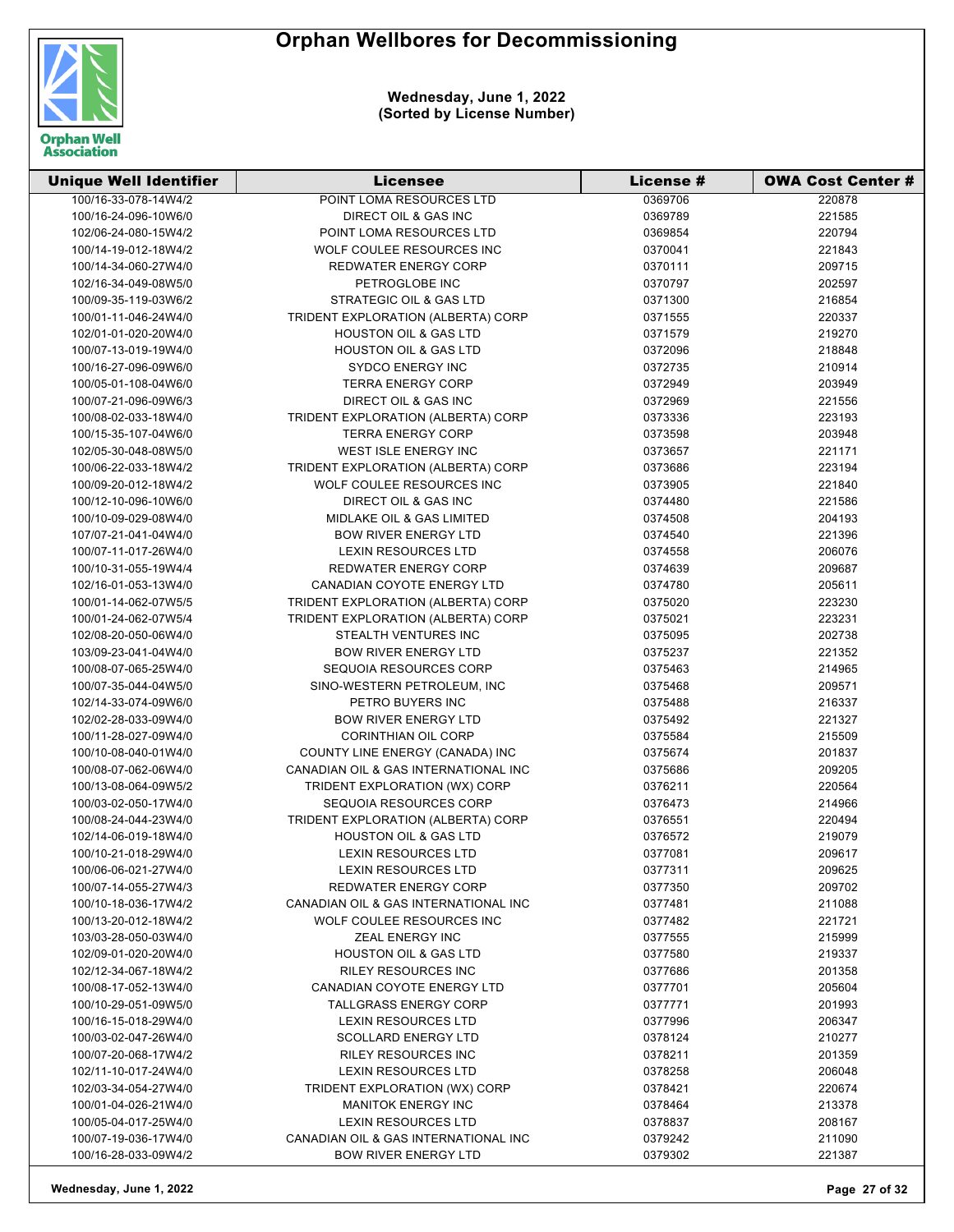

| <b>Unique Well Identifier</b> | Licensee                               | License # | <b>OWA Cost Center #</b> |
|-------------------------------|----------------------------------------|-----------|--------------------------|
| 100/02-35-017-23W4/0          | <b>LEXIN RESOURCES LTD</b>             | 0379518   | 206042                   |
| 100/05-35-019-19W4/0          | <b>HOUSTON OIL &amp; GAS LTD</b>       | 0379839   | 221883                   |
| 100/09-18-030-22W4/0          | LEXIN RESOURCES LTD                    | 0380062   | 206787                   |
| 100/13-18-030-22W4/0          | <b>LEXIN RESOURCES LTD</b>             | 0380080   | 206788                   |
| 100/16-28-019-19W4/0          | <b>HOUSTON OIL &amp; GAS LTD</b>       | 0380437   | 219248                   |
| 100/15-18-030-22W4/0          | <b>LEXIN RESOURCES LTD</b>             | 0380524   | 206789                   |
| 100/10-06-042-08W5/0          | NEO EXPLORATION INC                    | 0380709   | 203139                   |
| 102/06-16-036-28W4/0          | CANADIAN OIL & GAS INTERNATIONAL INC   | 0380996   | 209114                   |
| 100/08-06-017-28W4/0          | <b>LEXIN RESOURCES LTD</b>             | 0381000   | 209604                   |
| 102/15-31-041-08W5/0          | NEO EXPLORATION INC                    | 0381013   | 203137                   |
| 102/16-34-050-05W4/0          | STEALTH VENTURES INC                   | 0381191   | 202732                   |
| 100/15-24-017-24W4/0          | <b>LEXIN RESOURCES LTD</b>             | 0381206   | 206055                   |
| 100/10-06-013-18W4/0          | <b>HOUSTON OIL &amp; GAS LTD</b>       | 0381393   | 214482                   |
| 100/08-06-013-18W4/0          | <b>HOUSTON OIL &amp; GAS LTD</b>       | 0381402   | 214481                   |
| 102/11-07-028-20W4/0          | <b>MANITOK ENERGY INC</b>              | 0381517   | 221831                   |
| 100/07-18-030-22W4/0          | <b>LEXIN RESOURCES LTD</b>             | 0382207   | 206786                   |
| 100/14-18-061-09W5/3          | TRIDENT EXPLORATION (WX) CORP          | 0382308   | 220604                   |
| 100/03-33-026-08W4/0          | <b>CORINTHIAN OIL CORP</b>             | 0382531   | 215512                   |
| 100/09-10-027-08W4/0          | <b>CORINTHIAN OIL CORP</b>             | 0382548   | 215513                   |
| 100/03-15-021-27W4/0          | <b>LEXIN RESOURCES LTD</b>             | 0383069   | 206721                   |
| 100/09-30-068-04W6/2          | <b>RAIMOUNT ENERGY CORP</b>            | 0383354   | 219497                   |
| 100/03-14-094-01W6/0          | <b>RAIMOUNT ENERGY CORP</b>            | 0383387   | 214669                   |
| 100/08-23-016-21W4/2          | LGX OIL + GAS INC                      | 0383407   | 221865                   |
| 100/05-01-041-03W5/0          | <b>MANITOK ENERGY INC</b>              | 0383535   | 213500                   |
| 100/15-23-060-27W4/0          | <b>SEQUOIA RESOURCES CORP</b>          | 0383765   | 214972                   |
| 100/14-01-039-20W4/2          | CHALLENGER DEVELOPMENT CORP            | 0383800   | 216331                   |
| 100/02-35-038-20W4/0          | <b>CHALLENGER DEVELOPMENT CORP</b>     | 0383854   | 216279                   |
| 100/14-10-010-15W4/0          | NEO EXPLORATION INC                    | 0383897   | 203033                   |
| 100/06-14-017-26W4/0          | <b>LEXIN RESOURCES LTD</b>             | 0384208   | 206081                   |
| 100/01-23-087-06W6/0          | <b>SYDCO ENERGY INC</b>                | 0384215   | 208564                   |
| 100/13-16-096-09W6/2          | DIRECT OIL & GAS INC                   | 0384735   | 221561                   |
| 100/14-22-095-01W6/2          | <b>MANITOK ENERGY INC</b>              | 0384969   | 213562                   |
| 100/11-18-017-28W4/0          | <b>LEXIN RESOURCES LTD</b>             | 0385096   | 206141                   |
| 102/07-33-075-14W5/0          | CANADIAN ROCKIES PETROLEUM CORP        | 0385710   | 201166                   |
| 100/09-15-049-22W4/0          | <b>WEST ISLE ENERGY INC</b>            | 0386727   | 221172                   |
| 100/11-25-049-23W4/0          | WEST ISLE ENERGY INC                   | 0386736   | 221173                   |
| 100/06-30-049-22W4/2          | WEST ISLE ENERGY INC                   | 0386737   | 221174                   |
| 100/11-33-020-28W4/0          | <b>LEXIN RESOURCES LTD</b>             | 0387340   | 206677                   |
| 100/03-33-020-28W4/0          | <b>LEXIN RESOURCES LTD</b>             | 0387347   | 206674                   |
| 100/05-33-020-28W4/0          | <b>LEXIN RESOURCES LTD</b>             | 0387385   | 206676                   |
| 100/15-16-045-17W4/0          | <b>HORSESHOE BAY RESOURCES LIMITED</b> | 0387973   | 214432                   |
| 102/07-16-045-17W4/0          | HORSESHOE BAY RESOURCES LIMITED        | 0387975   | 214430                   |
| 100/05-34-032-23W4/0          | TRIDENT EXPLORATION (ALBERTA) CORP     | 0388697   | 223195                   |
| 100/14-07-026-08W4/0          | <b>CORINTHIAN OIL CORP</b>             | 0388794   | 215516                   |
| 100/11-35-058-22W4/2          | <b>HOUSTON OIL &amp; GAS LTD</b>       | 0389147   | 219014                   |
| 100/04-32-072-26W5/0          | NORDEGG RESOURCES INC                  | 0389655   | 212815                   |
| 100/02-01-013-17W4/3          | LGX OIL + GAS INC                      | 0390460   | 221832                   |
| 100/01-05-122-04W6/2          | STRATEGIC OIL & GAS LTD                |           | 217014                   |
|                               | STRATEGIC OIL & GAS LTD                | 0390508   |                          |
| 100/01-36-121-05W6/0          |                                        | 0390678   | 216993                   |
| 100/06-11-040-28W4/0          | POINT LOMA RESOURCES LTD               | 0391022   | 220783<br>209222         |
| 100/10-07-071-05W5/0          | CANADIAN OIL & GAS INTERNATIONAL INC   | 0391068   |                          |
| 100/04-25-012-19W4/2          | WOLF COULEE RESOURCES INC              | 0391120   | 221838                   |
| 102/06-10-050-06W4/0          | STEALTH VENTURES INC                   | 0391677   | 202736                   |
| 100/11-10-050-06W4/0          | STEALTH VENTURES INC                   | 0391684   | 202737                   |
| 100/08-07-049-05W4/0          | STEALTH VENTURES INC                   | 0391692   | 202696                   |
| 100/13-16-066-24W4/0          | SEQUOIA RESOURCES CORP                 | 0391970   | 215135                   |
| 100/06-20-026-08W4/0          | <b>CORINTHIAN OIL CORP</b>             | 0392405   | 215517                   |
| 100/07-23-096-10W6/0          | DIRECT OIL & GAS INC                   | 0392549   | 221587                   |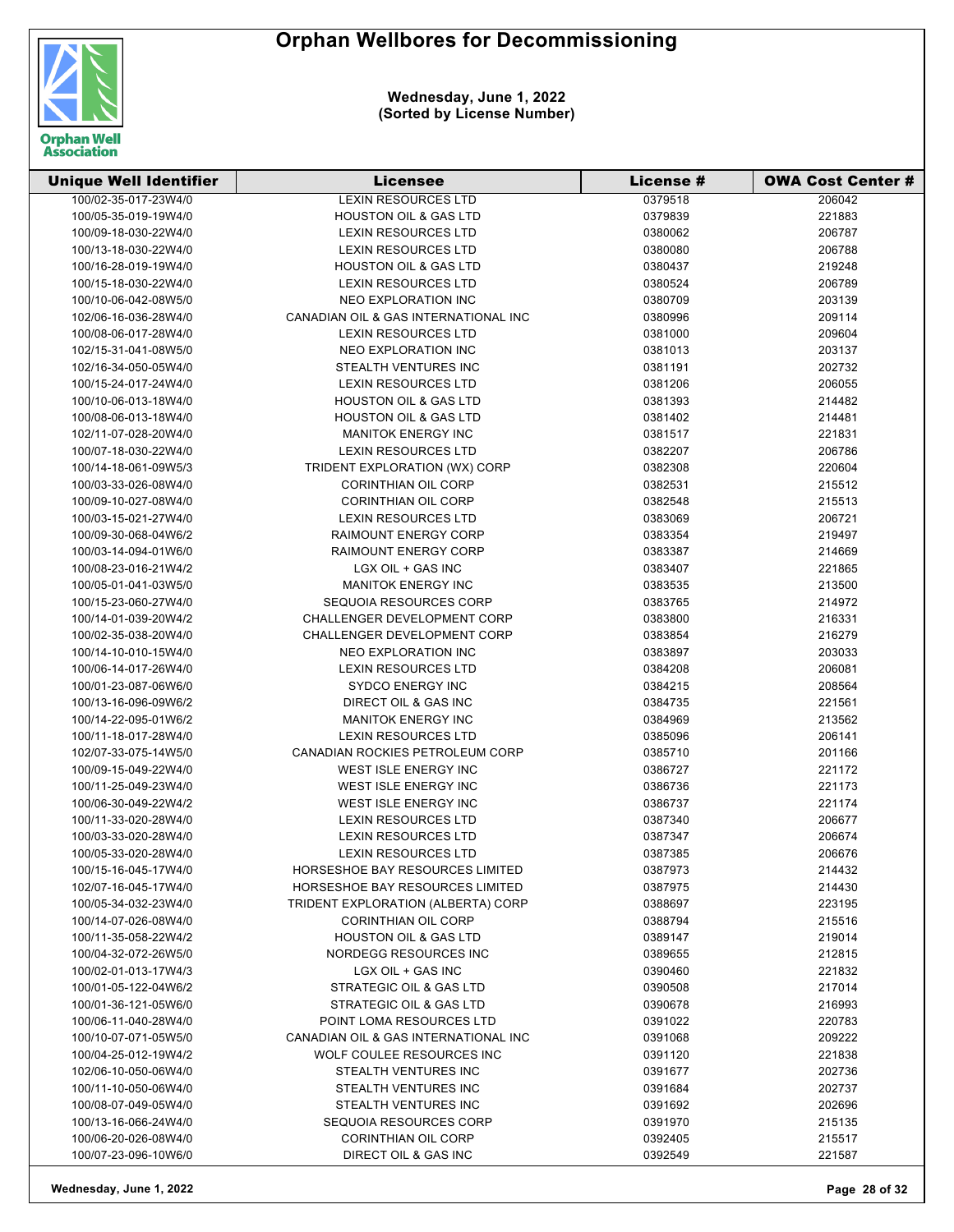

| <b>Unique Well Identifier</b> | <b>Licensee</b>                      | <b>License #</b> | <b>OWA Cost Center #</b> |
|-------------------------------|--------------------------------------|------------------|--------------------------|
| 100/13-13-078-15W4/0          | POINT LOMA RESOURCES LTD             | 0392674          | 220859                   |
| 100/08-06-122-04W6/0          | STRATEGIC OIL & GAS LTD              | 0392725          | 217016                   |
| 102/16-30-060-21W4/2          | <b>HOUSTON OIL &amp; GAS LTD</b>     | 0393044          | 218304                   |
| 100/07-07-054-20W4/2          | <b>REDWATER ENERGY CORP</b>          | 0393063          | 209680                   |
| 100/15-12-070-05W6/3          | <b>RAIMOUNT ENERGY CORP</b>          | 0393628          | 214673                   |
| 100/03-09-019-27W4/0          | <b>LEXIN RESOURCES LTD</b>           | 0393858          | 209622                   |
| 100/02-29-026-08W4/0          | <b>CORINTHIAN OIL CORP</b>           | 0394045          | 215518                   |
| 103/16-19-012-18W4/3          | WOLF COULEE RESOURCES INC            | 0394084          | 221722                   |
| 100/15-28-019-27W4/0          | <b>LEXIN RESOURCES LTD</b>           | 0394726          | 206451                   |
| 100/05-21-049-22W4/0          | WEST ISLE ENERGY INC                 | 0395087          | 221175                   |
| 100/15-14-049-22W4/0          | WEST ISLE ENERGY INC                 | 0395089          | 221176                   |
| 100/11-23-060-22W4/2          | <b>HOUSTON OIL &amp; GAS LTD</b>     | 0395093          | 219006                   |
| 100/03-31-012-16W4/0          | LGX OIL + GAS INC                    | 0395189          | 221863                   |
| 100/05-28-058-03W5/0          | SEQUOIA RESOURCES CORP               | 0395379          | 214978                   |
| 103/16-19-009-14W4/0          | NEO EXPLORATION INC                  | 0395521          | 203024                   |
| 100/03-28-012-18W4/5          | WOLF COULEE RESOURCES INC            | 0395534          | 221862                   |
| 100/15-28-012-18W4/3          | WOLF COULEE RESOURCES INC            | 0395535          | 221726                   |
| 103/10-19-062-01W4/3          | <b>BOW RIVER ENERGY LTD</b>          | 0395781          | 221358                   |
| 100/16-03-052-13W4/0          | CANADIAN COYOTE ENERGY LTD           | 0395855          | 205598                   |
| 100/01-04-053-13W4/0          | CANADIAN COYOTE ENERGY LTD           | 0395962          | 205612                   |
| 100/07-12-017-26W4/0          | <b>LEXIN RESOURCES LTD</b>           | 0396407          | 206079                   |
| 102/05-28-058-03W5/0          | SEQUOIA RESOURCES CORP               | 0396831          | 214979                   |
| 100/05-08-019-22W4/3          | SECOND WAVE PETROLEUM INC            | 0397004          | 209531                   |
| 100/13-36-048-05W4/0          | STEALTH VENTURES INC                 | 0397247          | 202670                   |
| 102/08-02-049-05W4/0          | STEALTH VENTURES INC                 | 0397314          | 202693                   |
| 100/16-12-049-05W4/0          | STEALTH VENTURES INC                 | 0397353          | 202701                   |
| 100/16-14-060-23W4/0          | <b>HOUSTON OIL &amp; GAS LTD</b>     | 0397399          | 219205                   |
| 102/15-25-060-23W4/3          | <b>HOUSTON OIL &amp; GAS LTD</b>     | 0397692          | 219359                   |
| 102/13-05-054-14W4/0          | <b>CANADIAN COYOTE ENERGY LTD</b>    | 0397733          | 205617                   |
| 100/15-36-058-04W5/0          | SEQUOIA RESOURCES CORP               | 0397802          | 214980                   |
| 100/16-16-036-28W4/0          | CANADIAN OIL & GAS INTERNATIONAL INC | 0397867          | 209116                   |
| 100/14-05-007-01W5/2          | <b>LEXIN RESOURCES LTD</b>           | 0398033          | 206831                   |
| 100/09-10-051-06W4/0          | STEALTH VENTURES INC                 | 0398049          | 202744                   |
| 100/16-12-048-05W4/0          | STEALTH VENTURES INC                 | 0398072          | 202661                   |
| 102/03-32-051-06W4/0          | STEALTH VENTURES INC                 | 0398073          | 202751                   |
| 100/13-19-059-21W4/0          | <b>HOUSTON OIL &amp; GAS LTD</b>     | 0398142          | 219053                   |
| 100/07-16-049-07W4/0          | STEALTH VENTURES INC                 | 0398201          | 202717                   |
| 100/04-22-067-26W4/2          | POINT LOMA RESOURCES LTD             | 0398359          | 220886                   |
| 102/16-18-045-25W4/3          | <b>ESSEX OIL CORPORATION</b>         | 0398590          | 216664                   |
| 100/06-04-051-16W4/0          | SEQUOIA RESOURCES CORP               | 0398662          | 214983                   |
| 100/12-18-045-25W4/0          | <b>ESSEX OIL CORPORATION</b>         | 0398726          | 216663                   |
| 100/15-07-026-08W4/0          | <b>CORINTHIAN OIL CORP</b>           | 0399024          | 215521                   |
| 102/06-15-045-25W4/3          | ARTISAN ENERGY CORPORATION           | 0399129          | 221602                   |
| 100/14-24-012-17W4/4          | LGX OIL + GAS INC                    | 0399149          | 221835                   |
| 100/01-22-012-17W4/0          | LGX OIL + GAS INC                    | 0399249          | 221860                   |
| 100/11-26-078-12W6/0          | MIDLAKE OIL & GAS LIMITED            | 0399403          | 204261                   |
| 100/13-25-040-01W5/0          | <b>POINT LOMA RESOURCES LTD</b>      | 0399514          | 220776                   |
| 100/15-14-051-07W5/0          | <b>TALLGRASS ENERGY CORP</b>         | 0400034          | 201941                   |
| 100/13-13-062-07W5/0          | TRIDENT EXPLORATION (ALBERTA) CORP   | 0400098          | 223232                   |
| 100/16-23-062-07W5/7          | TRIDENT EXPLORATION (ALBERTA) CORP   | 0400099          | 223233                   |
| 100/15-15-018-19W4/2          | <b>HOUSTON OIL &amp; GAS LTD</b>     | 0400106          | 219098                   |
| 100/04-14-015-25W4/0          | <b>LEXIN RESOURCES LTD</b>           | 0400118          | 205862                   |
| 100/14-01-015-25W4/0          | <b>LEXIN RESOURCES LTD</b>           | 0400122          | 205851                   |
| 100/16-14-016-21W4/0          | LGX OIL + GAS INC                    | 0400220          | 221820                   |
| 102/07-22-059-21W4/2          | <b>HOUSTON OIL &amp; GAS LTD</b>     | 0400471          | 219326                   |
| 100/06-07-050-01W5/0          | <b>LOCKWOOD RESOURCES LTD</b>        | 0400870          | 208499                   |
| 100/01-34-049-08W5/0          | PETROGLOBE INC                       | 0401170          | 202596                   |
| 100/08-19-007-01W5/2          | <b>LEXIN RESOURCES LTD</b>           | 0401190          | 206837                   |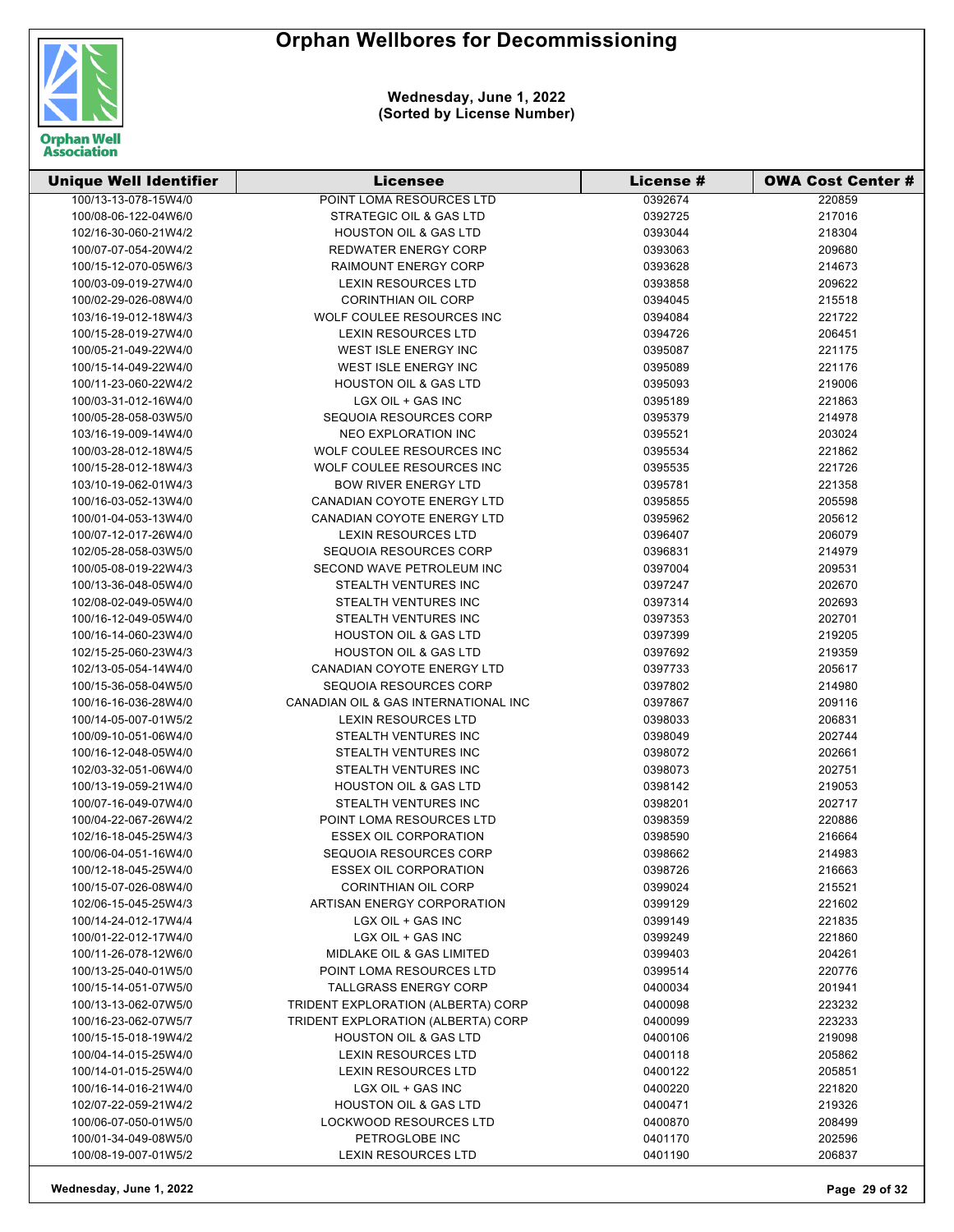

| <b>Unique Well Identifier</b> | <b>Licensee</b>                      | License # | <b>OWA Cost Center #</b> |
|-------------------------------|--------------------------------------|-----------|--------------------------|
| 100/14-09-048-21W4/0          | <b>WEST ISLE ENERGY INC</b>          | 0401376   | 221177                   |
| 100/09-01-047-21W4/0          | WEST ISLE ENERGY INC                 | 0401417   | 221178                   |
| 100/09-30-012-18W4/2          | WOLF COULEE RESOURCES INC            | 0401478   | 221841                   |
| 100/02-02-047-26W4/0          | <b>SCOLLARD ENERGY LTD</b>           | 0402220   | 210276                   |
| 100/01-22-059-20W4/0          | <b>HOUSTON OIL &amp; GAS LTD</b>     | 0402649   | 218675                   |
| 100/01-31-038-04W4/0          | <b>GOODLAND ENERGY LTD</b>           | 0402651   | 208948                   |
| 100/03-07-037-13W4/0          | TRIDENT EXPLORATION (ALBERTA) CORP   | 0402779   | 220384                   |
| 102/04-30-055-18W5/0          | FORTALEZA ENERGY INC                 | 0403780   | 209630                   |
| 100/06-01-065-15W4/2          | <b>MANITOK ENERGY INC</b>            | 0404620   | 213450                   |
| 100/15-30-052-12W4/0          | CANADIAN COYOTE ENERGY LTD           | 0404812   | 205597                   |
| 100/14-05-062-09W5/0          | TRIDENT EXPLORATION (ALBERTA) CORP   | 0404818   | 223196                   |
| 100/05-29-027-12W4/0          | <b>FAIRWEST ENERGY CORPORATION</b>   | 0405232   | 201510                   |
| 100/06-23-054-13W4/0          | CANADIAN COYOTE ENERGY LTD           | 0405306   | 205615                   |
| 100/16-12-096-10W6/2          | DIRECT OIL & GAS INC                 | 0406920   | 221562                   |
| 100/03-26-079-05W5/0          | <b>MANITOK ENERGY INC</b>            | 0407153   | 213513                   |
| 103/03-11-040-04W4/2          | MKE CANADA LTD                       | 0407202   | 203547                   |
| 100/10-27-119-03W6/2          | STRATEGIC OIL & GAS LTD              | 0407365   | 216853                   |
| 100/12-35-034-13W4/0          | <b>GOODLAND ENERGY LTD</b>           | 0408276   | 208887                   |
| 100/11-02-059-22W4/2          | <b>HOUSTON OIL &amp; GAS LTD</b>     | 0409209   | 218293                   |
| 100/14-14-048-18W4/0          | HORSESHOE BAY RESOURCES LIMITED      | 0409318   | 214441                   |
| 100/15-23-052-12W4/0          | CANADIAN COYOTE ENERGY LTD           | 0409417   | 205596                   |
| 100/01-18-087-06W6/2          | <b>SYDCO ENERGY INC</b>              | 0409558   | 208563                   |
| 100/08-05-050-05W5/2          | CANYON OIL & GAS CORPORATION         | 0409798   | 219468                   |
| 103/11-28-026-08W4/0          | CORINTHIAN OIL CORP                  | 0411032   | 215524                   |
| 100/06-24-087-07W6/2          | SYDCO ENERGY INC                     | 0411805   | 208571                   |
| 100/15-06-013-18W4/0          | <b>HOUSTON OIL &amp; GAS LTD</b>     | 0412565   | 221884                   |
| 100/11-16-053-04W4/3          | INCIPIENT EXPLORATION LTD            | 0412707   | 216442                   |
| 100/10-16-053-04W4/0          | INCIPIENT EXPLORATION LTD            | 0412803   | 216313                   |
| 100/13-16-054-14W4/0          | CANADIAN COYOTE ENERGY LTD           | 0413464   | 205618                   |
| 100/15-23-054-13W4/0          | CANADIAN COYOTE ENERGY LTD           | 0413465   | 205616                   |
| 102/16-20-031-12W4/0          | <b>FORENT ENERGY LTD</b>             | 0414336   | 210889                   |
| 100/02-26-008-08W4/2          | JAGUAR RESOURCES INC                 | 0414596   | 203411                   |
| 102/08-08-019-22W4/0          | SECOND WAVE PETROLEUM INC            | 0414894   | 209532                   |
| 100/16-32-033-27W4/0          | TRIDENT EXPLORATION (ALBERTA) CORP   | 0414911   | 220317                   |
| 100/01-32-033-27W4/0          | TRIDENT EXPLORATION (ALBERTA) CORP   | 0414925   | 220316                   |
| 100/01-12-060-05W5/5          | TRIDENT EXPLORATION (ALBERTA) CORP   | 0415365   | 223197                   |
| 102/07-17-030-07W4/0          | <b>GRIZZLY HOLDINGS INC</b>          | 0416007   | 209081                   |
| 102/14-24-028-22W4/2          | <b>MANITOK ENERGY INC</b>            | 0416850   | 213431                   |
| 100/08-21-060-23W5/0          | CANADIAN OIL & GAS INTERNATIONAL INC | 0417440   | 211149                   |
| 100/16-27-012-19W4/3          | WOLF COULEE RESOURCES INC            | 0417589   | 218569                   |
| 100/09-23-087-06W6/0          | <b>SYDCO ENERGY INC</b>              | 0417622   | 208565                   |
| 100/06-26-008-08W4/2          | JAGUAR RESOURCES INC                 | 0417748   | 203412                   |
| 100/08-20-050-03W4/0          | ZEAL ENERGY INC                      | 0417964   | 216011                   |
| 100/13-36-028-12W4/0          | TRIDENT EXPLORATION (WX) CORP        | 0418285   | 220585                   |
| 100/07-14-034-18W4/0          | TRIDENT EXPLORATION (ALBERTA) CORP   | 0418690   | 213191                   |
| 100/03-21-053-04W4/0          | <b>INCIPIENT EXPLORATION LTD</b>     | 0418930   | 216283                   |
| 100/04-15-053-04W4/2          | INCIPIENT EXPLORATION LTD            | 0419810   | 216423                   |
| 100/01-16-053-04W4/2          | INCIPIENT EXPLORATION LTD            | 0420402   | 216424                   |
| 100/06-33-045-22W4/3          | WEST ISLE ENERGY INC                 | 0420425   | 221179                   |
| 100/06-27-045-22W4/0          | WEST ISLE ENERGY INC                 | 0420436   | 221180                   |
| 100/16-33-045-22W4/0          | WEST ISLE ENERGY INC                 | 0420463   | 221181                   |
| 100/13-30-035-21W4/0          | TRIDENT EXPLORATION (ALBERTA) CORP   | 0420903   | 220582                   |
| 100/05-21-025-23W4/0          | <b>MANITOK ENERGY INC</b>            | 0421179   | 213374                   |
| 100/11-11-077-03W6/0          | TALLGRASS ENERGY CORP                | 0421463   | 202001                   |
| 100/04-09-007-01W5/0          | <b>LEXIN RESOURCES LTD</b>           | 0421603   | 206832                   |
| 100/13-06-030-28W4/0          | TRIDENT EXPLORATION (ALBERTA) CORP   | 0422139   | 220561                   |
| 100/01-12-030-29W4/0          | TRIDENT EXPLORATION (ALBERTA) CORP   | 0422337   | 220338                   |
| 100/09-15-087-06W6/0          | SYDCO ENERGY INC                     | 0423351   | 208561                   |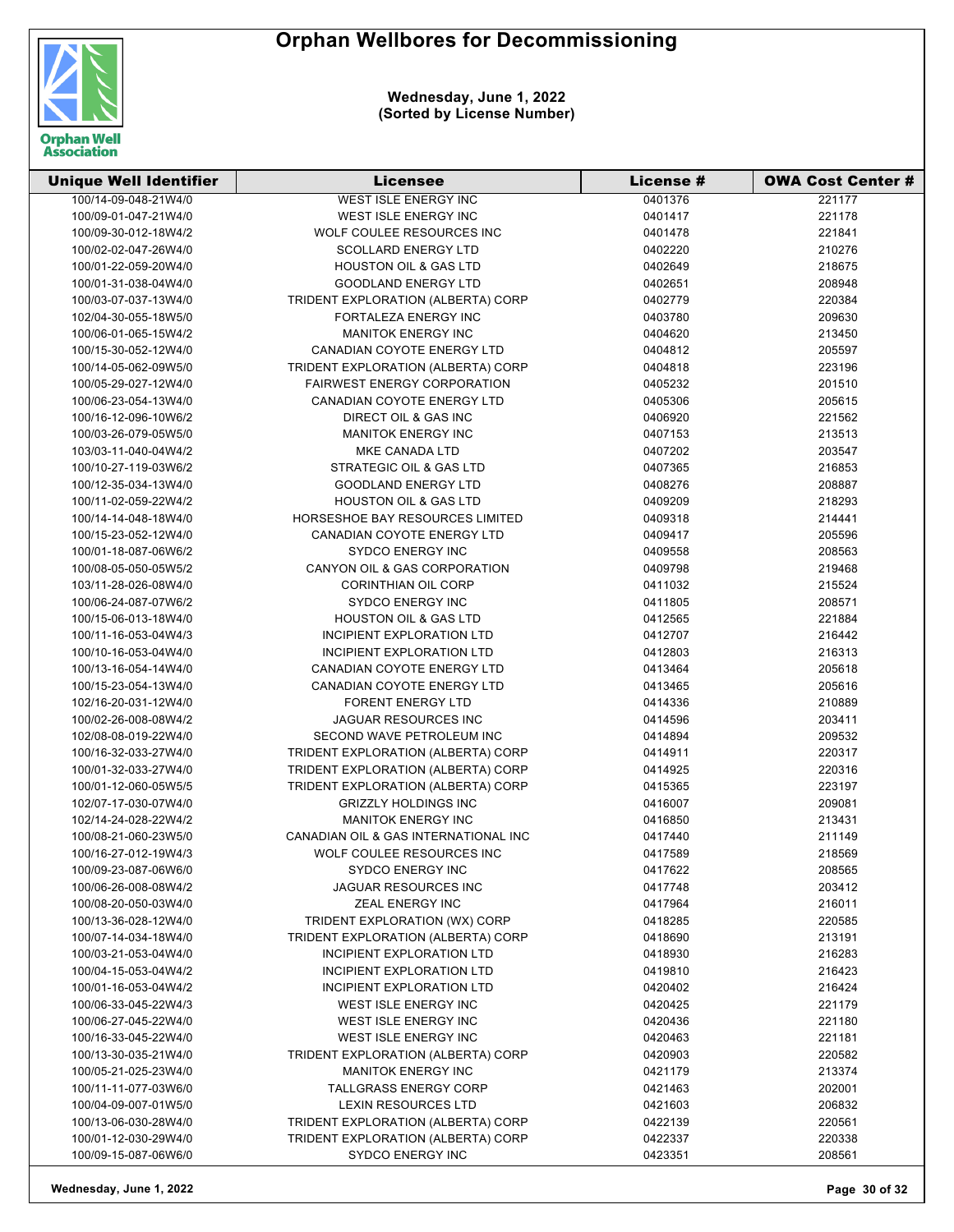

| <b>Unique Well Identifier</b> | Licensee                                      | License # | <b>OWA Cost Center #</b> |
|-------------------------------|-----------------------------------------------|-----------|--------------------------|
| 100/04-07-038-20W4/0          | <b>CHALLENGER DEVELOPMENT CORP</b>            | 0423764   | 216285                   |
| 100/04-28-015-25W4/0          | <b>LEXIN RESOURCES LTD</b>                    | 0423966   | 209593                   |
| 100/06-11-059-22W4/3          | <b>HOUSTON OIL &amp; GAS LTD</b>              | 0425368   | 219676                   |
| 102/07-16-087-06W6/0          | SYDCO ENERGY INC                              | 0425552   | 208562                   |
| 103/07-17-030-07W4/0          | <b>GRIZZLY HOLDINGS INC</b>                   | 0426537   | 209082                   |
| 100/02-01-015-17W4/0          | LGX OIL + GAS INC                             | 0427178   | 209471                   |
| 102/09-21-053-04W4/0          | INCIPIENT EXPLORATION LTD                     | 0427271   | 216346                   |
| 100/15-02-111-05W6/0          | <b>BLZ ENERGY LTD</b>                         | 0428947   | 215631                   |
| 102/14-28-048-02W4/0          | ZEAL ENERGY INC                               | 0429636   | 216041                   |
| 100/09-02-051-05W4/0          | INCIPIENT EXPLORATION LTD                     | 0430181   | 216340                   |
| 102/08-17-085-08W6/0          | <b>TERRA ENERGY CORP</b>                      | 0431300   | 203903                   |
| 100/14-19-087-05W6/0          | <b>SYDCO ENERGY INC</b>                       | 0431321   | 208560                   |
| 103/11-01-089-05W6/2          | POINT LOMA RESOURCES LTD                      | 0431366   | 220833                   |
| 102/07-03-059-22W4/0          | <b>HOUSTON OIL &amp; GAS LTD</b>              | 0431496   | 218843                   |
| 100/01-27-013-18W4/0          | WOLF COULEE RESOURCES INC                     | 0432100   | 218516                   |
| 100/10-01-017-19W4/0          | LGX OIL + GAS INC                             | 0432233   | 221866                   |
| 100/09-24-058-05W5/0          | <b>DESMARAIS ENERGY CORPORATION</b>           | 0432314   | 203444                   |
| 100/06-28-050-03W4/0          | ZEAL ENERGY INC                               | 0432453   | 216006                   |
| 102/12-20-050-03W4/0          | <b>ZEAL ENERGY INC</b>                        | 0432655   | 216033                   |
| 100/13-29-055-20W4/0          | <b>REDWATER ENERGY CORP</b>                   | 0435875   | 209697                   |
| 100/08-03-067-26W5/0          | <b>TALLGRASS ENERGY CORP</b>                  | 0436347   | 201998                   |
| 102/03-22-055-21W4/0          | <b>REDWATER ENERGY CORP</b>                   | 0436580   | 209701                   |
| 100/03-14-057-02W5/0          | TRIDENT EXPLORATION (WX) CORP                 | 0436809   | 220388                   |
| 100/02-17-058-02W5/0          | TRIDENT EXPLORATION (WX) CORP                 | 0436937   | 220210                   |
| 100/10-19-055-20W4/0          | <b>REDWATER ENERGY CORP</b>                   | 0437304   | 209695                   |
| 100/15-35-089-23W5/2          | OIL RESERVE INC.                              | 0437322   | 216518                   |
| 102/10-27-048-02W5/0          | QUESTFIRE ENERGY CORP                         | 0437711   | 210923                   |
| 102/13-19-087-05W6/0          | <b>SYDCO ENERGY INC</b>                       | 0438073   | 208559                   |
| 102/14-18-087-07W6/0          | <b>SYDCO ENERGY INC</b>                       | 0438264   | 208570                   |
| 100/15-27-041-19W4/0          | <b>QUATTRO EXPLORATION AND PRODUCTION LTD</b> | 0439750   | 210678                   |
| 100/12-12-054-12W5/0          | PREMIER PETROLEUM CORP                        | 0441400   | 220851                   |
| 102/16-03-028-12W4/0          | <b>FAIRWEST ENERGY CORPORATION</b>            | 0441401   | 201518                   |
| 100/11-28-122-21W5/0          | STRATEGIC OIL & GAS LTD                       | 0442723   | 217027                   |
| 100/06-36-085-10W5/0          | BORDER PETROLEUM LIMITED                      | 0443310   | 214198                   |
| 100/16-34-095-05W5/2          | <b>REDWATER ENERGY CORP</b>                   | 0443416   | 221317                   |
| 100/08-23-122-21W5/0          | STRATEGIC OIL & GAS LTD                       | 0444004   | 217031                   |
| 100/05-01-086-10W5/0          | <b>BORDER PETROLEUM LIMITED</b>               | 0444381   | 214201                   |
| 100/12-19-087-05W6/0          | <b>SYDCO ENERGY INC</b>                       | 0444552   | 208558                   |
| 105/11-02-040-04W4/0          | MKE CANADA LTD                                | 0445822   | 203539                   |
| 100/12-24-013-19W4/0          | WOLF COULEE RESOURCES INC                     | 0445868   | 218532                   |
| 100/15-32-114-05W6/2          | <b>BRADLEY OIL &amp; GAS INC</b>              | 0446094   | 209579                   |
| 100/01-26-114-06W6/2          | BRADLEY OIL & GAS INC                         | 0446096   | 209584                   |
| 100/16-31-114-05W6/2          | <b>BRADLEY OIL &amp; GAS INC</b>              | 0446974   | 209578                   |
| 102/10-28-122-21W5/2          | STRATEGIC OIL & GAS LTD                       | 0448514   | 217026                   |
| 100/07-28-122-21W5/2          | STRATEGIC OIL & GAS LTD                       | 0448516   | 217025                   |
| 100/10-15-085-10W5/0          | <b>BORDER PETROLEUM LIMITED</b>               | 0448834   | 214195                   |
| 100/08-28-047-03W5/0          | SINO-WESTERN PETROLEUM, INC                   | 0449468   | 209575                   |
| 100/05-28-047-03W5/0          | SINO-WESTERN PETROLEUM, INC                   | 0449506   | 209574                   |
| 104/16-28-047-03W5/0          | SINO-WESTERN PETROLEUM, INC                   | 0449578   | 209576                   |
| 102/07-07-028-20W4/0          | <b>MANITOK ENERGY INC</b>                     | 0449640   | 213400                   |
| 102/10-29-122-21W5/2          | STRATEGIC OIL & GAS LTD                       | 0450082   | 217029                   |
| 102/11-28-122-21W5/0          | STRATEGIC OIL & GAS LTD                       | 0450323   | 217034                   |
| 100/06-27-056-12W5/0          | POINT LOMA RESOURCES LTD                      | 0450375   | 220888                   |
| 102/16-11-056-27W4/0          | CANADIAN QUANTUM ENERGY CORPORATION           | 0451058   | 203428                   |
| 100/03-14-055-20W4/0          | <b>REDWATER ENERGY CORP</b>                   | 0451396   | 209690                   |
| 106/05-03-041-03W4/0          | CANADIAN OIL & GAS INTERNATIONAL INC          | 0453189   | 215911                   |
| 100/13-28-122-21W5/0          | STRATEGIC OIL & GAS LTD                       | 0454455   | 217024                   |
| 102/16-29-122-21W5/0          | STRATEGIC OIL & GAS LTD                       | 0454456   | 217033                   |
|                               |                                               |           |                          |